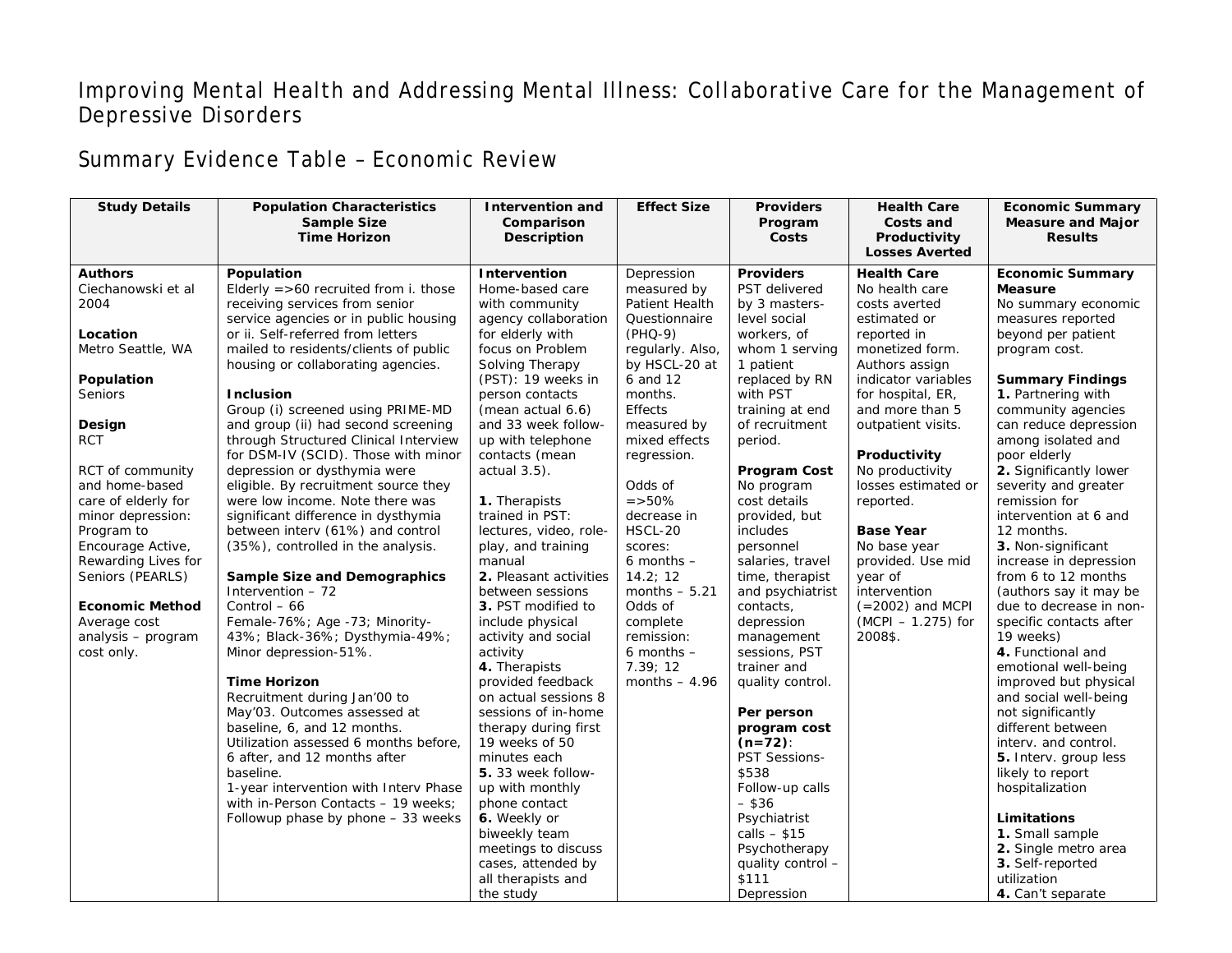| <b>Study Details</b>                                                                                                                                                                                                             | <b>Population Characteristics</b><br><b>Sample Size</b><br><b>Time Horizon</b>                                                                                                                                                                                                                                                                                                                                                                                                                                                                                                                                                                                                                                                                                          | <b>Intervention and</b><br>Comparison<br>Description                                                                                                                                                                                                                                           | <b>Effect Size</b>                                                                                                                                                                                                                                                 | <b>Providers</b><br>Program<br>Costs                                                                                                                                                                                             | <b>Health Care</b><br>Costs and<br>Productivity<br><b>Losses Averted</b>                                                                                                                                                                                                                                                                                                                                                                                                                                   | <b>Economic Summary</b><br><b>Measure and Major</b><br><b>Results</b>                                                                                                                                                                                                                                                                                                                                                                                                                                                                                                                                                                                |
|----------------------------------------------------------------------------------------------------------------------------------------------------------------------------------------------------------------------------------|-------------------------------------------------------------------------------------------------------------------------------------------------------------------------------------------------------------------------------------------------------------------------------------------------------------------------------------------------------------------------------------------------------------------------------------------------------------------------------------------------------------------------------------------------------------------------------------------------------------------------------------------------------------------------------------------------------------------------------------------------------------------------|------------------------------------------------------------------------------------------------------------------------------------------------------------------------------------------------------------------------------------------------------------------------------------------------|--------------------------------------------------------------------------------------------------------------------------------------------------------------------------------------------------------------------------------------------------------------------|----------------------------------------------------------------------------------------------------------------------------------------------------------------------------------------------------------------------------------|------------------------------------------------------------------------------------------------------------------------------------------------------------------------------------------------------------------------------------------------------------------------------------------------------------------------------------------------------------------------------------------------------------------------------------------------------------------------------------------------------------|------------------------------------------------------------------------------------------------------------------------------------------------------------------------------------------------------------------------------------------------------------------------------------------------------------------------------------------------------------------------------------------------------------------------------------------------------------------------------------------------------------------------------------------------------------------------------------------------------------------------------------------------------|
|                                                                                                                                                                                                                                  |                                                                                                                                                                                                                                                                                                                                                                                                                                                                                                                                                                                                                                                                                                                                                                         | psychiatrist<br>7. For those not<br>showing<br>improvement,<br>psychiatrist makes<br>contact with GP or<br>patient directly to<br>discuss and change<br>treatments.<br>Comparison<br>For usual care<br>controls, diagnosis<br>sent to GP with<br>recommendation to<br>continue primary<br>care |                                                                                                                                                                                                                                                                    | management -<br>\$103<br>Total - \$803                                                                                                                                                                                           |                                                                                                                                                                                                                                                                                                                                                                                                                                                                                                            | effects of intervention<br>components<br>5. Baseline proportion<br>of dysthymia very<br>different though<br>randomized. This was<br>controlled for during<br>the analysis.                                                                                                                                                                                                                                                                                                                                                                                                                                                                           |
| <b>Authors</b><br>Dickinson et al.<br>2005<br>Location<br>Multiple sites in USA<br>Population<br>Design<br><b>RCT</b><br>Original RCT is Rost<br>2002 and the Quest<br>program.<br><b>Economic Method</b><br>Average cost model. | Population<br>See Pyne 2003 for details. This study<br>looks at a subsample of the<br>intervention and control groups who<br>had data on whether they presented<br>with only physical complaints or with<br>at least 1 psychological complaint at<br>the index visit. The purpose is to<br>determine if they have different<br>clinical and utilization outcomes.<br>Subsample has 200 patients. Authors<br>don't provide the counts within<br>intervention and control groups and<br>the counts within subgroups based<br>on presentation style.<br>Demographics<br>Mean Age-43; Fem-84%; White-<br>47%; <= HS-20%; Employed-63%<br><b>Time Horizon</b><br>The utilization outcomes are<br>analyzed over 2 year period. Original<br>recruitment occurred in 1996-1997. | See Pyne 2003 for<br>details.                                                                                                                                                                                                                                                                  | There was<br>improvement<br>in clinical<br>outcomes for<br>those with<br>physical and<br>psychological<br>complaints,<br>compared to<br>usual care.<br>There was no<br>improvement<br>in clinical<br>outcomes for<br>those with<br>physical<br>complaints<br>only. | Program Cost<br>Details are in<br>Pyne<br>2003 for<br>program cost<br>components.<br>Within Table 2,<br>authors report<br>the per patient<br>cost of<br>intervention to<br>be about \$408<br>over 2 years for<br>this subsample. | <b>Health Care</b><br>Self-reported<br>health care<br>utilization is<br>provided in<br>summary column<br>along with<br>intervention cost.<br>Mean Outpatient<br>Plus Intervention<br>Costs over 2 Years<br>for those<br>presenting with<br>psychological/physi<br>cal complaints:<br>Intervention<br>group-\$4,607<br>Control Group -<br>\$5,584<br>Mean Outpatient<br>Plus Intervention<br>Costs over 2 Years<br>for those<br>presenting with<br>physical<br>complaints:<br>Intervention<br>group-\$4,216 | <b>Economic Summary</b><br><b>Measure</b><br>No economic summary<br>measure provided or<br>calculated.<br><b>Summary Findings</b><br>During 2 years, interv.<br>group with psych/phys<br>complaints reduced<br>outpatient plus interv.<br>costs by \$1,368<br>compared to usual<br>care, while improving<br>clinically.<br>During 2 years, interv.<br>group with physical<br>complaints increased<br>outpatient plus interv.<br>costs by \$1,924<br>compared to usual<br>care, while showing no<br>clinical improvement.<br>In sensitivity analysis<br>with bootstrapping,<br>cost savings exceeded<br>intervention costs 92%<br>of the time for the |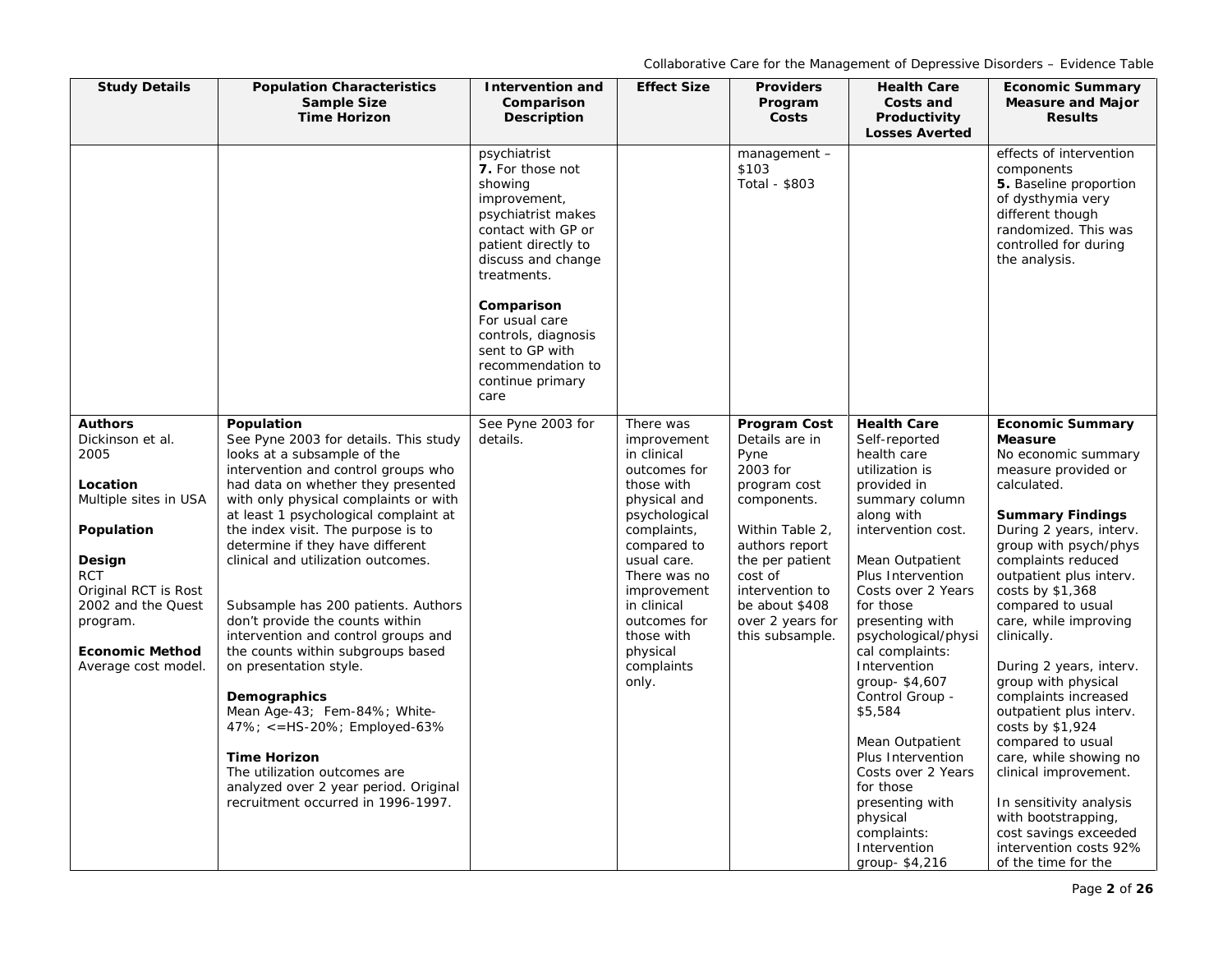| <b>Study Details</b>                                                                                                                                                                                                                                                | <b>Population Characteristics</b><br>Sample Size<br><b>Time Horizon</b>                                                                                                                                                                                                                                                                                                                                                                                                                                                                                                                                                                                                                                                                                                                                                                                                                                                         | <b>Intervention and</b><br>Comparison<br><b>Description</b>                                                                                                                                                                                                                                                                                                                                                                                                                                                                                                                                                                      | <b>Effect Size</b>                                                                                                                                                                                                                                                                                                                                                                                                                                                            | <b>Providers</b><br>Program<br>Costs | <b>Health Care</b><br>Costs and<br>Productivity<br><b>Losses Averted</b>                                                                                                                                                                                                                                                                                                                                                                                                                                                                                                                               | <b>Economic Summary</b><br><b>Measure and Major</b><br><b>Results</b>                                                                                                                                                                                                                                                                                                                                                                                                                                                                                                                      |
|---------------------------------------------------------------------------------------------------------------------------------------------------------------------------------------------------------------------------------------------------------------------|---------------------------------------------------------------------------------------------------------------------------------------------------------------------------------------------------------------------------------------------------------------------------------------------------------------------------------------------------------------------------------------------------------------------------------------------------------------------------------------------------------------------------------------------------------------------------------------------------------------------------------------------------------------------------------------------------------------------------------------------------------------------------------------------------------------------------------------------------------------------------------------------------------------------------------|----------------------------------------------------------------------------------------------------------------------------------------------------------------------------------------------------------------------------------------------------------------------------------------------------------------------------------------------------------------------------------------------------------------------------------------------------------------------------------------------------------------------------------------------------------------------------------------------------------------------------------|-------------------------------------------------------------------------------------------------------------------------------------------------------------------------------------------------------------------------------------------------------------------------------------------------------------------------------------------------------------------------------------------------------------------------------------------------------------------------------|--------------------------------------|--------------------------------------------------------------------------------------------------------------------------------------------------------------------------------------------------------------------------------------------------------------------------------------------------------------------------------------------------------------------------------------------------------------------------------------------------------------------------------------------------------------------------------------------------------------------------------------------------------|--------------------------------------------------------------------------------------------------------------------------------------------------------------------------------------------------------------------------------------------------------------------------------------------------------------------------------------------------------------------------------------------------------------------------------------------------------------------------------------------------------------------------------------------------------------------------------------------|
|                                                                                                                                                                                                                                                                     |                                                                                                                                                                                                                                                                                                                                                                                                                                                                                                                                                                                                                                                                                                                                                                                                                                                                                                                                 |                                                                                                                                                                                                                                                                                                                                                                                                                                                                                                                                                                                                                                  |                                                                                                                                                                                                                                                                                                                                                                                                                                                                               |                                      | Control Group -<br>\$2,683<br>Productivity<br>No productivity<br>measured.<br><b>Base Year</b><br>No base year<br>reported. Will use<br>2000 as base,<br>about 1 year after<br>intervention, and<br>MCPI (MCPI-<br>1.396) for 2008\$.                                                                                                                                                                                                                                                                                                                                                                  | group with<br>psych/physical<br>complaints. The<br>corresponding % for<br>those with physical<br>complaints only was<br>2%.                                                                                                                                                                                                                                                                                                                                                                                                                                                                |
| <b>Authors</b><br>Domino et al. 2008<br>Location<br>Multiple (9) US sites<br>Population<br>Seniors $=$ >65 years<br>Design<br>Original RCT is<br>Bartels 2004, Krahn<br>2006, Oslin 2006<br><b>Economic Method</b><br>Cost Analysis -<br>health care<br>utilization | Population<br>Patients $=$ >65 screening positive for<br>depression or alcohol or referred by<br>PCP.<br>Patients range from major to minor<br>depression, dysthymia, panic and<br>anxiety disorder, and alcohol abuse.<br>Sites are 30 PCPs and 19 MH/SA<br>specialist clinics (4 VA centers, 2<br>community health centers, 3 hospital<br>networks).<br>Original RCTs had 24,930 screened,<br>interv. = 999 and control = 1023. Of<br>these, 1460 with depression, 414<br>with alcohol dependence, and 148<br>with MH disorders or at risk for<br>alcohol.<br><b>Inclusion</b><br>Cost study includes only those<br>completing 3 and 6 month<br>assessment and with administrative<br>data, resulting in interv. = 579 and<br>$control = 603.$<br>Demographics<br>White-61%; Hisp-17%; Black-14%;<br>Asian-8%. Female-32%<br>Represent rural, urban, and<br>suburban.<br>Medicare - 88%, Medicaid-26%, No<br>insurance $-1\%$ | Intervention is<br>called Primary Care<br>Research in<br>Substance Abuse<br>and Mental Health<br>for the Elderly<br>(PRISM-E)<br><b>Enhanced</b><br><b>Specialty Referral</b><br>(ESR)<br><b>Treated Comparison</b><br>Group-<br>Mandatory referral<br>to specialty external<br>MH/SA clinics; Rapid<br>appointments;<br>Follow-up for missed<br>appointments;<br>Assured<br>transportation;<br>Communication link<br>back to PCP.<br><b>Integrated Care</b><br>(IC)<br><b>Intervention Group</b><br>Includes all features<br>of the ESR group<br>but also requires<br>collocated MH/SA<br>clinic. Staff must<br>have Masters or | Health<br><b>Effects are</b><br>published in<br>3 previous<br>studies<br>Bartels $2004 -$<br>IC participants<br>more likely to<br>utilize<br>treatments<br>offered<br>Krahn 2006 -<br>Depression<br>severity<br>declined over<br>6 months but<br>IC and ESR<br>arms had no<br>significant<br>difference<br>Oslin 2006 -<br>For those with<br>major<br>depression,<br>ESR showed<br>greater<br>reduction in<br>depression<br>severity than<br>IC (Counter to<br>expectations?) | No program<br>costs provided         | <b>Health Care</b><br>From self-reports<br>at 3 and 6 months<br>regarding past 3<br>months use.<br>Separate<br>behavioral health<br>utilization<br>identified.<br><b>Baseline Adjusted</b><br>6 Month Total<br>Expenditure for<br>Depression:<br>Non-VA System -<br>\$4,338 for IC and<br>\$4,196 for ESR<br>VA System -<br>\$7,365 for IC and<br>\$8,165 for ESR<br><b>Baseline Adjusted</b><br>6 Month Total<br>Expenditure for<br>Major Depression:<br>Non-VA System -<br>\$4,691 for IC and<br>\$4,854 for ESR<br>VA System -<br>\$8,324 for IC and<br>\$7,440 for ESR<br><b>Baseline Adjusted</b> | <b>Economic Summary</b><br><b>Measure</b><br>No economic summary<br>reported beyond<br>utilization.<br><b>Summary Findings</b><br>There was no<br>statistically significant<br>difference in total cost<br>or in MH/SA costs<br>between IC and ESR<br>groups in either VA or<br>non-VA settings. Only<br>difference found was<br>higher behavioral<br>health care costs in IC<br>in the VA setting.<br>Limitations<br>No program costs<br>No productivity effects<br>Only health care<br>utilization<br>No summary measures<br>computable<br>Older population may<br>not be generalizable. |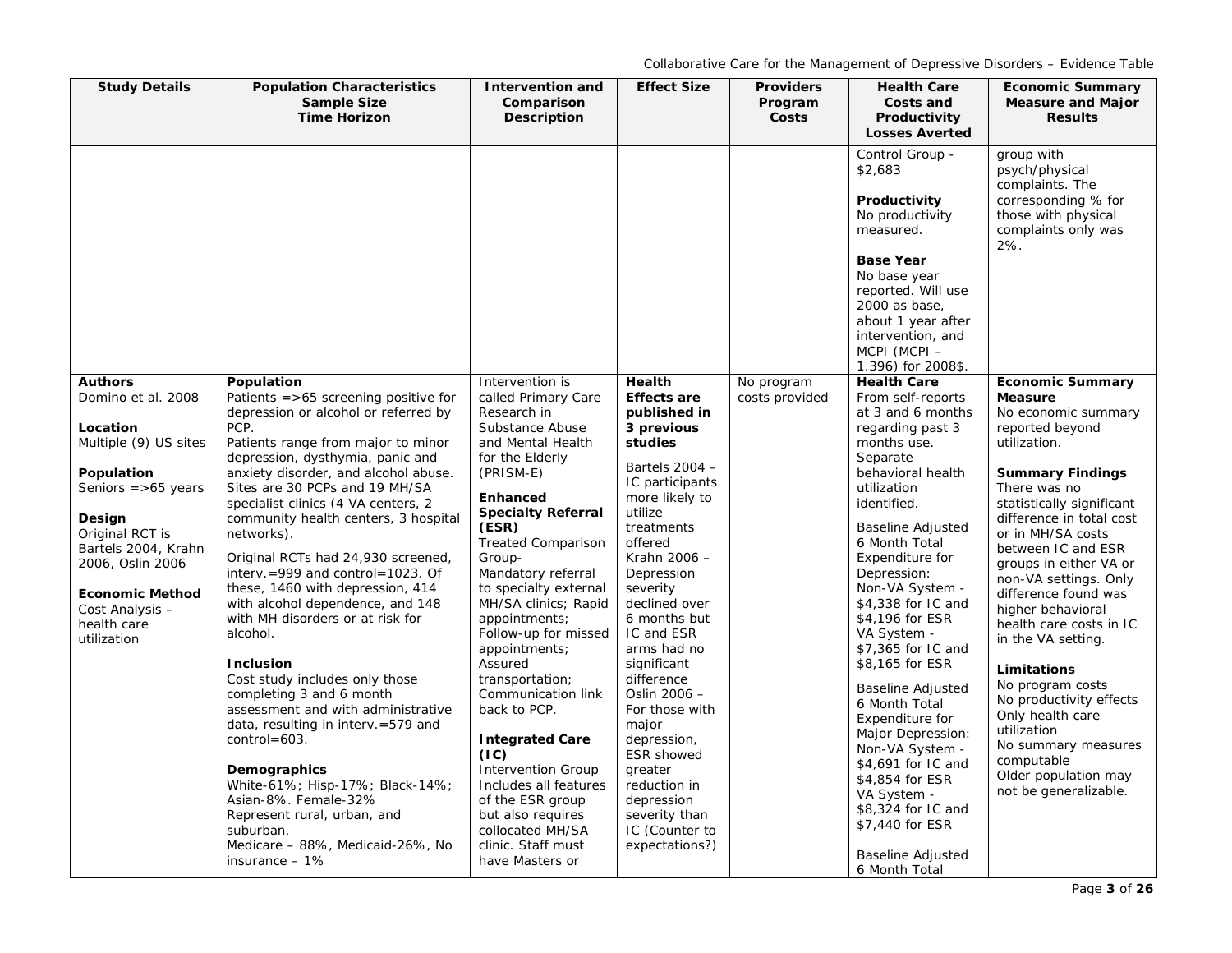| <b>Study Details</b>            | <b>Population Characteristics</b><br>Sample Size<br><b>Time Horizon</b>                                             | Intervention and<br>Comparison<br><b>Description</b> | <b>Effect Size</b>        | <b>Providers</b><br>Program<br>Costs | <b>Health Care</b><br>Costs and<br>Productivity<br><b>Losses Averted</b>                                                                                                                        | <b>Economic Summary</b><br><b>Measure and Major</b><br><b>Results</b> |
|---------------------------------|---------------------------------------------------------------------------------------------------------------------|------------------------------------------------------|---------------------------|--------------------------------------|-------------------------------------------------------------------------------------------------------------------------------------------------------------------------------------------------|-----------------------------------------------------------------------|
|                                 | <b>Time Horizon</b><br>Study period March 1 '00 to March<br>30 '02. Assessment at 3 and 6<br>months after baseline. | PhD.                                                 |                           |                                      | Expenditure for<br>Depression:<br>Non-VA System -<br>\$234 for IC and<br>\$267 for ESR<br>VA System - \$977<br>for IC and \$580 for<br><b>ESR</b>                                               |                                                                       |
|                                 |                                                                                                                     |                                                      |                           |                                      | <b>Baseline Adjusted</b><br>6 Month Total<br>Expenditure for<br>Major Depression:<br>Non-VA System -<br>\$277 for IC and<br>\$315 for ESR<br>VA System -<br>\$1,276 for IC and<br>\$618 for ESR |                                                                       |
|                                 |                                                                                                                     |                                                      |                           |                                      | Productivity<br>No productivity<br>effects considered.                                                                                                                                          |                                                                       |
|                                 |                                                                                                                     |                                                      |                           |                                      | <b>Base Year</b><br>Base year is 2002<br>$(MCPI = 1.27$ for<br>2008\$).                                                                                                                         |                                                                       |
| <b>Authors</b>                  | Population                                                                                                          | Intervention                                         | Analysis was              | Program                              | <b>Health Care</b>                                                                                                                                                                              | <b>Economic Summary</b>                                               |
| Ell et al. 2008                 | Patients $=$ >90 days after diagnosis                                                                               | ADAPt-C                                              | 'intent to                | Costs                                | No health care                                                                                                                                                                                  | <b>Measure</b>                                                        |
| Location                        | of cancer with baseline PHQ-9<br>$score = > 10$ (major depression) or                                               | collaborative care<br>model adapted from             | treat'                    | Only mean<br>program cost            | costs considered.                                                                                                                                                                               | None provided or<br>computable                                        |
| Los Angeles, CA                 | DSM-IV 2 questions indicating                                                                                       | <b>IMPACT</b> stepped                                | Main Effect               | provided and                         | Productivity                                                                                                                                                                                    |                                                                       |
| <b>UCLA Medical Center</b>      | dysthymia.                                                                                                          | care model.                                          | % of patients             | only for                             | No productivity                                                                                                                                                                                 | <b>Limitations</b>                                                    |
|                                 | Predominantly low income                                                                                            | 1. Offered patient                                   | who show                  | intervention                         | effects considered.                                                                                                                                                                             | Only program costs                                                    |
| Population                      | <b>Exclusions</b>                                                                                                   | choice of problem                                    | more than                 | group.                               | <b>Base Year</b>                                                                                                                                                                                | provided and only for                                                 |
| Predominantly<br>Hispanic adult | Usual exclusions with $=$ >6 months                                                                                 | solving therapy<br>$(PST)$ ,                         | 50% reduction<br>in PHQ-9 | Per person                           | No base year                                                                                                                                                                                    | intervention group and<br>not for treated                             |
| cancer patients                 | expected life and ability to speak                                                                                  | antidepressant                                       | score.                    | program cost                         | provided. Use                                                                                                                                                                                   | comparison.                                                           |
|                                 | English/Spanish.                                                                                                    | medication (AM), or                                  |                           | for intervention                     | publication year                                                                                                                                                                                | Effect measures don't                                                 |
| Design                          |                                                                                                                     | both.                                                | At 6 Months               | group per year                       | minus 2 and MCPI                                                                                                                                                                                | allow for calculation of                                              |
| RCT with treated                | Demographics                                                                                                        | 2. Staff include                                     | Interv. $-82$             | $= $566$                             | $(MCPI = 1.08$ for                                                                                                                                                                              | cost-effectiveness                                                    |
| control. Based on               | Hispanic with no HS education; All                                                                                  | supervisory/prescrib                                 | (49%)                     |                                      | 2008\$)                                                                                                                                                                                         |                                                                       |
| ADAPt-C<br>collaborative care   | over 18 years age; Female-84%;                                                                                      | ing Psychiatrist,                                    | Control - 63<br>(41%)     | Cost includes:<br>1. CDCS            |                                                                                                                                                                                                 | Possibility that effect of                                            |
| model.                          | Age = $>50-49\%$ ; Mean PHQ-9=13.09;<br>Mostly foreign born; 72% with Un-                                           | Cancer Depression<br><b>Clinical Specialist</b>      | Difference was            | 2. Navigation                        |                                                                                                                                                                                                 | intervention is simply<br>due to the removal of                       |
|                                 | staged or Stage I or II cancer.                                                                                     | (CDCS), Social                                       | stat                      | services                             |                                                                                                                                                                                                 | barriers to care for this                                             |
| <b>Economic Method</b>          |                                                                                                                     | Worker with                                          | insignificant at          | 3. Telephone                         |                                                                                                                                                                                                 | low-income, low                                                       |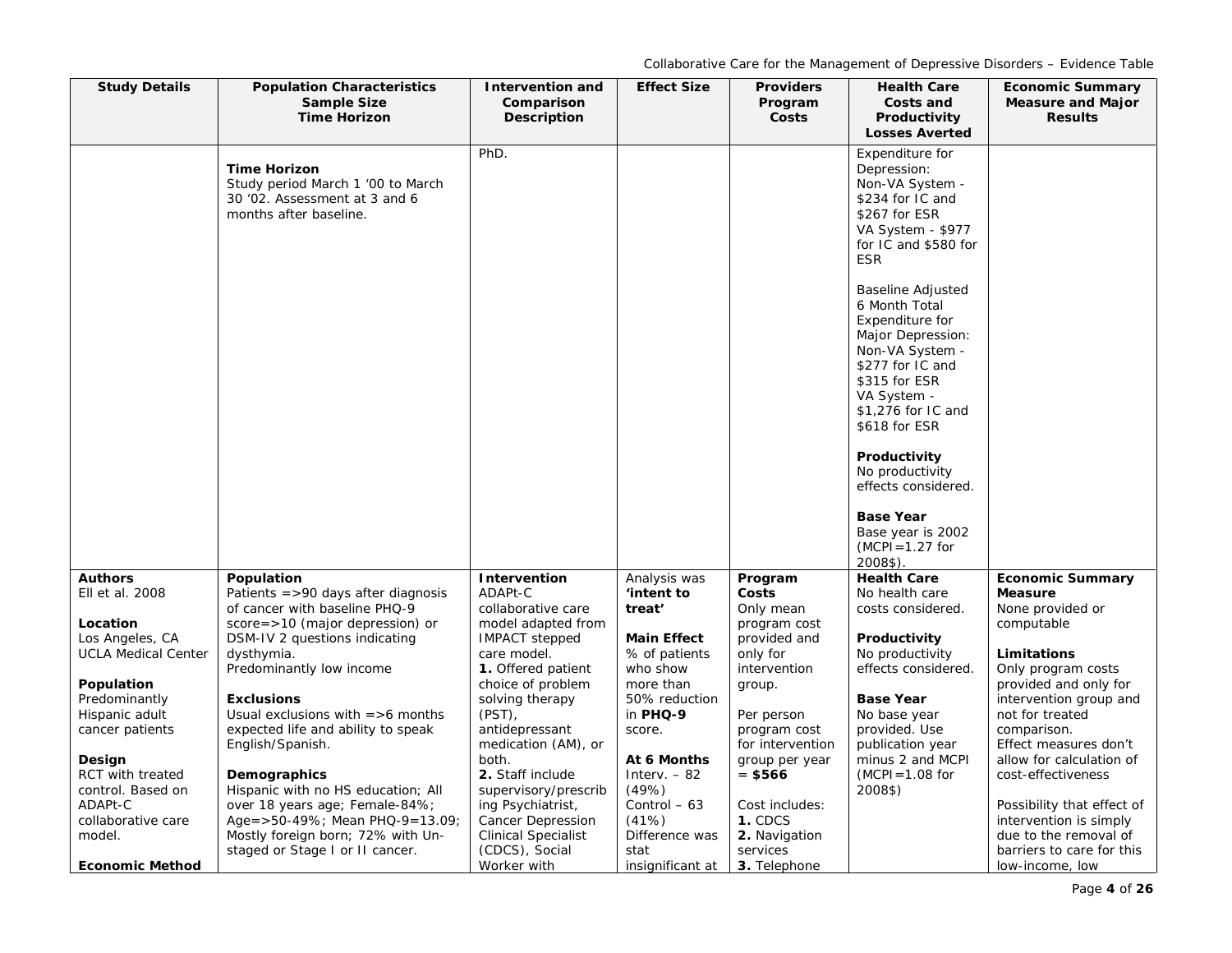| <b>Study Details</b> | <b>Population Characteristics</b><br>Sample Size                                                                                                                                                                                | <b>Intervention and</b><br>Comparison                                                                                                                                                                                                                                                                                                                                                                                                                                                                                                                                                                                                                                       | <b>Effect Size</b>                                                                                                             | <b>Providers</b><br>Program                                                                                                                                                                                                    | <b>Health Care</b><br>Costs and       | <b>Economic Summary</b><br><b>Measure and Major</b>                                                                                                                                             |
|----------------------|---------------------------------------------------------------------------------------------------------------------------------------------------------------------------------------------------------------------------------|-----------------------------------------------------------------------------------------------------------------------------------------------------------------------------------------------------------------------------------------------------------------------------------------------------------------------------------------------------------------------------------------------------------------------------------------------------------------------------------------------------------------------------------------------------------------------------------------------------------------------------------------------------------------------------|--------------------------------------------------------------------------------------------------------------------------------|--------------------------------------------------------------------------------------------------------------------------------------------------------------------------------------------------------------------------------|---------------------------------------|-------------------------------------------------------------------------------------------------------------------------------------------------------------------------------------------------|
|                      | <b>Time Horizon</b>                                                                                                                                                                                                             | Description                                                                                                                                                                                                                                                                                                                                                                                                                                                                                                                                                                                                                                                                 |                                                                                                                                | Costs                                                                                                                                                                                                                          | Productivity<br><b>Losses Averted</b> | <b>Results</b>                                                                                                                                                                                  |
| Cost Analysis        | Sample<br>Intervention - 242<br>Control - 230<br><b>Time Horizon</b><br>No dates for intervention provided.<br>Maintenance and telephone contacts<br>up to 12 months after acute<br>treatment. Follow-up at 6 and 12<br>months. | Masters, Patient<br>Navigator,<br>Oncologist<br>3. Algorithmic<br>stepped care and<br>protocol-driven PST<br>4. CDCS-manned<br>telephone relapse<br>prevention/mainten<br>ance<br>5. Outcome<br>monitoring over 12<br>months<br>6. Initial visit with<br><b>CDCS</b> included<br>psychiatric/psychoso<br>cial assessment, AM<br>education, and<br>choice of PST/AM<br>7. Treatment<br>monitoring and<br>revision of<br>treatment<br>8. Psychiatrist-<br>CDCS have weekly<br>meetings to review<br>patient treatments<br>9. Website used for<br>care management<br>by CDCS and<br>psychiatrist<br><b>10.</b> About 6-12<br>weeks of weekly<br>PST sessions with<br>homework. | 6 months<br>At 12 Months<br>Interv. $-91$<br>(63%)<br>Control - 57<br>$(50\%)$<br>With $OR = 1.98$<br>and CI (1.16, -<br>3.38) | and in-person<br>supervision<br>4. Evaluation<br>and<br>prescriptions by<br>psychiatrist<br>5. Educational<br>brochures and<br>relaxation<br>tapes.<br>(No mention<br>about<br>CDCS/Psychiatri<br>st meetings,<br>website etc) |                                       | education group with a<br>serious and costly co-<br>morbidity.<br>Is the effect of<br>intervention on<br>depression patients<br>with cancer<br>generalizable to those<br>without other illness? |
|                      |                                                                                                                                                                                                                                 | Comparison<br>Note that Controls<br>were 'Enhanced<br>Usual Care' who<br>received screening;<br>oncologist informed<br>about depression<br>diagnosis; provided<br>referrals to MH<br>services and to<br>community social<br>services.                                                                                                                                                                                                                                                                                                                                                                                                                                       |                                                                                                                                |                                                                                                                                                                                                                                |                                       |                                                                                                                                                                                                 |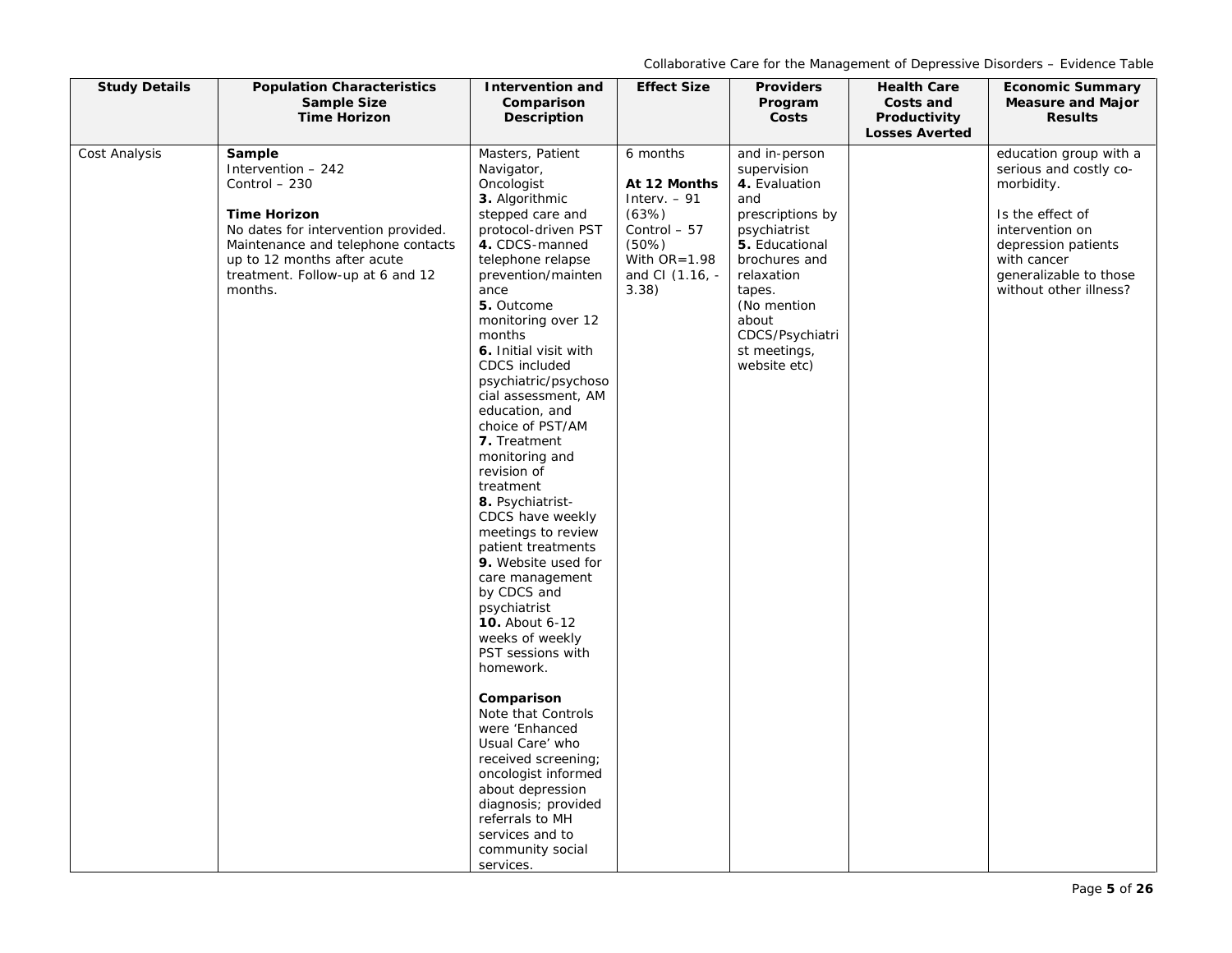| <b>Study Details</b>                                                                                                                                 | <b>Population Characteristics</b>                                                                                                                                                     | <b>Intervention and</b>                                                                                                                                                                                                                                                                                                                                                                                                                                                                                                          | <b>Effect Size</b>                                                                                                                                                                                                                                                                                              | <b>Providers</b>                                                                                                               | <b>Health Care</b>                                                                                                                                                                                                                       | <b>Economic Summary</b>                                                                                                                                                                                                                                                                                                                                                                                                                                                                                                         |
|------------------------------------------------------------------------------------------------------------------------------------------------------|---------------------------------------------------------------------------------------------------------------------------------------------------------------------------------------|----------------------------------------------------------------------------------------------------------------------------------------------------------------------------------------------------------------------------------------------------------------------------------------------------------------------------------------------------------------------------------------------------------------------------------------------------------------------------------------------------------------------------------|-----------------------------------------------------------------------------------------------------------------------------------------------------------------------------------------------------------------------------------------------------------------------------------------------------------------|--------------------------------------------------------------------------------------------------------------------------------|------------------------------------------------------------------------------------------------------------------------------------------------------------------------------------------------------------------------------------------|---------------------------------------------------------------------------------------------------------------------------------------------------------------------------------------------------------------------------------------------------------------------------------------------------------------------------------------------------------------------------------------------------------------------------------------------------------------------------------------------------------------------------------|
|                                                                                                                                                      | <b>Sample Size</b><br><b>Time Horizon</b>                                                                                                                                             | Comparison<br><b>Description</b>                                                                                                                                                                                                                                                                                                                                                                                                                                                                                                 |                                                                                                                                                                                                                                                                                                                 | Program<br>Costs                                                                                                               | Costs and<br>Productivity                                                                                                                                                                                                                | <b>Measure and Major</b><br><b>Results</b>                                                                                                                                                                                                                                                                                                                                                                                                                                                                                      |
|                                                                                                                                                      |                                                                                                                                                                                       |                                                                                                                                                                                                                                                                                                                                                                                                                                                                                                                                  |                                                                                                                                                                                                                                                                                                                 |                                                                                                                                | <b>Losses Averted</b>                                                                                                                                                                                                                    |                                                                                                                                                                                                                                                                                                                                                                                                                                                                                                                                 |
| <b>Authors</b><br>Grypma et al. 2006<br>Location<br>San Diego, CA<br>Population<br>One group $age = >60$                                             | Population<br>Patients from 2 clinics in the Kaiser<br>Permanente system in San Diego,<br>part of original RCT.<br>Sample<br>Original RCT group=141 and Post<br>Study (PS) group=297. | This study<br>implements the<br>original RCT in an<br>HMO setting, post<br>study (PS) group,<br>and compares<br>outcomes to the<br><b>RCT</b> intervention                                                                                                                                                                                                                                                                                                                                                                       | RCT used<br>HSCL-20 for<br>control group<br>and both<br>HSCL-20 and<br>PHQ-9 for<br>interv. group<br>for depression                                                                                                                                                                                             | <b>Program Cost</b><br>No mention of<br>program costs.<br>However, the<br>cost of<br>intervention<br>may be<br>included in the | <b>Health Care</b><br>Mean Annual<br><b>Health Care Costs:</b><br>RCT - \$9,332 in<br>intervention versus<br>\$10,082 in usual<br>care.<br>In PS - \$8,771                                                                               | <b>Economic Summary</b><br><b>Measure</b><br>No summary economic<br>measures reported.<br>This study reported<br>only health care<br>utilization and<br>depression outcomes.                                                                                                                                                                                                                                                                                                                                                    |
| And the other with<br>all adults.<br>Design<br><b>RCT</b>                                                                                            | Demographics<br>RCT had only those $> = 60$<br>(mean=72) while PS has all adults<br>(mean=63). Men were 19% in RCT                                                                    | group (RCT).<br><b>Continuation of</b><br><b>RCT Plan:</b><br>Depression care                                                                                                                                                                                                                                                                                                                                                                                                                                                    | scores. PS<br>used PHQ-9.<br>Hence,<br>comparison is<br>possible only                                                                                                                                                                                                                                           | calculation of<br>utilization or<br>health care<br>costs.                                                                      | Note the costs in<br>PS were lower than<br>both intervention<br>and control groups                                                                                                                                                       | Other plausible reasons<br>for improvement:<br>Additional medical<br>assistant for tracking                                                                                                                                                                                                                                                                                                                                                                                                                                     |
| Original RCT is<br>Unutzer 2002.<br><b>Economic Method</b>                                                                                           | and 8.4% in PS.<br><b>Time Horizon</b><br>HMO implementation 3 years after                                                                                                            | manager (DCM)<br>supervised by<br>psychiatrist and<br>general practice                                                                                                                                                                                                                                                                                                                                                                                                                                                           | for PS against<br>intervention<br>group from<br>RCT.                                                                                                                                                                                                                                                            |                                                                                                                                | in the original RCT.<br>However, the<br>difference was not<br>statistically                                                                                                                                                              | and referrals.<br>Additional group<br>education option<br>Self-determined                                                                                                                                                                                                                                                                                                                                                                                                                                                       |
| Economic method is<br>cost analysis<br>comparing only the<br>utilization costs,<br>which probably<br>includes inpatient<br>care for<br>intervention. | RCT completed. Analysis performed<br>on data for 6 month after baseline.                                                                                                              | expert to assist<br>each GP. DCM gives<br>patient education;<br>medication<br>management; brief<br>psychotherapy;<br>relapse prevention.<br>Web-based<br>management of<br>tracking contacts,<br>treatment, and<br>outcomes<br>PS added the<br>following:<br>Optional group<br>education<br>Medical assistant to<br>assist with tracking<br>and records<br>Original RCT offered<br>for 6 months. PS<br>offered for 6 months<br>and option to<br>extend for 12<br>months by patient.<br>Length of treatment<br>was patient choice. | RCT achieved<br>50%<br>improvement<br>in depression<br>scores at 6<br>months.<br>Statistical<br>analysis shows<br>no difference<br>at 6 months<br>between RCT<br>and PS groups,<br>implying<br>similar 50%<br>improvement.<br>Same<br>improvement<br>holds when<br>sample is<br>restricted to<br>those $=$ >60. |                                                                                                                                | significant due to<br>large group<br>variances.<br>Productivity<br>Productivity losses<br>averted not<br>considered.<br><b>Base Year</b><br>Base year reported<br>is 2004. Use MCPI<br>$(1.174$ for 2008\$)<br>for health care<br>costs. | duration of participation<br><b>Limitations</b><br>Different instruments<br>for depression<br>measurement in RCT's<br>control group and PS<br>Same DCM and GP<br>treated RCT and PS<br>groups implying<br>internal validity but not<br>external<br>No learning curve<br>during PS phase<br>No discussion of<br>program costs and<br>reviewers assume it is<br>included in the health<br>care utilization measure<br>The PS program<br>evolved and<br>implemented partly<br>because of residual<br>money from original<br>grant. |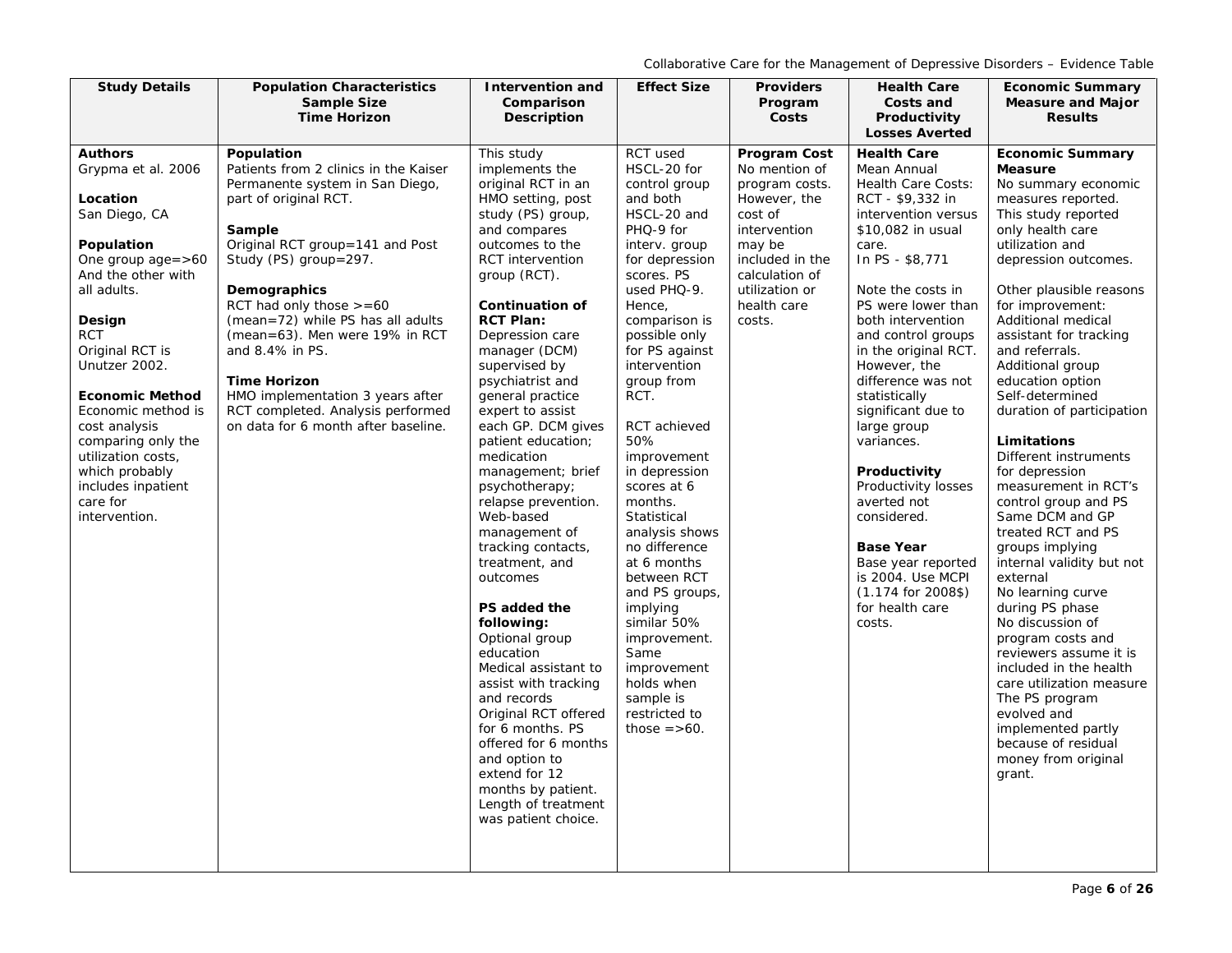| <b>Study Details</b>                                                                                                                                                                                                                                                                                                                                                                                                                                                                     | <b>Population Characteristics</b><br><b>Sample Size</b>                                                                                                                                                                                                                                                                                                                                                                                                                                                                                                                                                                                                                                                                                                                                                                                                                              | <b>Intervention and</b>                                                                                                                                                                                                                                                                                                                                                                                                                                                                                                                                                      | <b>Effect Size</b>                                                                                                                                                                                                                                                                                                                                                                                                                                                                                    | <b>Providers</b>                                                                                                      | <b>Health Care</b>                                                                                                                                                                                                                                                                                                                                                                                                                                                                                                                                                                                                                                                                                                                                                                                                              | <b>Economic Summary</b>                                                                                                                                                                                                                                                                                                                                                                                                                                                                                                                                                                                             |
|------------------------------------------------------------------------------------------------------------------------------------------------------------------------------------------------------------------------------------------------------------------------------------------------------------------------------------------------------------------------------------------------------------------------------------------------------------------------------------------|--------------------------------------------------------------------------------------------------------------------------------------------------------------------------------------------------------------------------------------------------------------------------------------------------------------------------------------------------------------------------------------------------------------------------------------------------------------------------------------------------------------------------------------------------------------------------------------------------------------------------------------------------------------------------------------------------------------------------------------------------------------------------------------------------------------------------------------------------------------------------------------|------------------------------------------------------------------------------------------------------------------------------------------------------------------------------------------------------------------------------------------------------------------------------------------------------------------------------------------------------------------------------------------------------------------------------------------------------------------------------------------------------------------------------------------------------------------------------|-------------------------------------------------------------------------------------------------------------------------------------------------------------------------------------------------------------------------------------------------------------------------------------------------------------------------------------------------------------------------------------------------------------------------------------------------------------------------------------------------------|-----------------------------------------------------------------------------------------------------------------------|---------------------------------------------------------------------------------------------------------------------------------------------------------------------------------------------------------------------------------------------------------------------------------------------------------------------------------------------------------------------------------------------------------------------------------------------------------------------------------------------------------------------------------------------------------------------------------------------------------------------------------------------------------------------------------------------------------------------------------------------------------------------------------------------------------------------------------|---------------------------------------------------------------------------------------------------------------------------------------------------------------------------------------------------------------------------------------------------------------------------------------------------------------------------------------------------------------------------------------------------------------------------------------------------------------------------------------------------------------------------------------------------------------------------------------------------------------------|
|                                                                                                                                                                                                                                                                                                                                                                                                                                                                                          | <b>Time Horizon</b>                                                                                                                                                                                                                                                                                                                                                                                                                                                                                                                                                                                                                                                                                                                                                                                                                                                                  | Comparison<br><b>Description</b>                                                                                                                                                                                                                                                                                                                                                                                                                                                                                                                                             |                                                                                                                                                                                                                                                                                                                                                                                                                                                                                                       | Program<br>Costs                                                                                                      | Costs and<br>Productivity                                                                                                                                                                                                                                                                                                                                                                                                                                                                                                                                                                                                                                                                                                                                                                                                       | <b>Measure and Major</b><br><b>Results</b>                                                                                                                                                                                                                                                                                                                                                                                                                                                                                                                                                                          |
|                                                                                                                                                                                                                                                                                                                                                                                                                                                                                          |                                                                                                                                                                                                                                                                                                                                                                                                                                                                                                                                                                                                                                                                                                                                                                                                                                                                                      |                                                                                                                                                                                                                                                                                                                                                                                                                                                                                                                                                                              |                                                                                                                                                                                                                                                                                                                                                                                                                                                                                                       |                                                                                                                       |                                                                                                                                                                                                                                                                                                                                                                                                                                                                                                                                                                                                                                                                                                                                                                                                                                 |                                                                                                                                                                                                                                                                                                                                                                                                                                                                                                                                                                                                                     |
| <b>Authors</b><br>Kominski et al 2001<br>Oslin et al 2004<br>Note Oslin 2004 is<br>same intervention<br>with longer follow-up<br>Location<br>9 Veterans<br>Administration<br><b>Medical Centers</b><br>(VAMC) in US: Loma<br>Linda; Long Beach;<br>West LA; West<br>Haven, CT; Miami;<br>Tampa; Bay Pines,<br>FL; Albany;<br>Brockton, MA.<br>Population<br>Age >59 years<br>Design<br>Before-After with<br>Comparator<br><b>Economic Method</b><br>Total cost model for<br>utilization. | Population<br>Recruited age >59 years from new<br>hospital admissions for<br>medical/surgical problems from VA<br>system.<br><b>Inclusion</b><br>Screened for depression, anxiety, or<br>alcohol disorder (measured with<br>MHI, SF-36, AUDIT). Randomized<br>those eligible, and not currently<br>undergoing MH treatment, to usual<br>care or Unified Psychogeriatric<br>Biopsychosocial Evaluation and<br>Treatment (UPBEAT).<br>Sample<br>Oslin 04: Control-1324; UPBEAT-<br>1313<br>Kominski 01: Control-873; UPBEAT-<br>814<br>Demographics<br>Caucasian - 71%; Male - $96.5\%$ ;<br>Age - 69.7+/-6.6 years. Note MH<br>cases were mild to moderate.<br><b>Time Horizon</b><br>Oslin 04 followed up health effects at<br>6, 12, and 24 months. Kominski 01<br>followed up health effects and<br>utilization at 6 and 12 months.<br>Recruitment during March '95 to Dec<br>'98. | Intervention<br>Primarily a<br>screening<br>intervention with<br>collaborative care.<br><b>UPBEAT</b> patients<br>receive:<br>1. Psychogeriatric<br>assessment 2. Care<br>manager 3. Team of<br>nurse, psychiatrist,<br>psychologist, social<br>worker 4. Training<br>for staff 5. Health<br>education and<br>healthy life choices<br>for patients 6. Assist<br>with removal or<br>barriers to care 7.<br>Treatment plan 8.<br>Follow up by phone<br>or in person.<br>Comparison<br>Comparator is usual<br>care which may<br>include<br>pharmacology and<br>referrals to MH. | Oslin 04 finds<br>significant<br>improvement<br>in MH based<br>on several<br>measures<br>(SF36, MHI-D,<br>AUDIT) for<br>both UPBEAT<br>and usual care<br>with much of<br>the effect<br>evident at 6<br>months. This<br>effect is<br>sustained at<br>12 and 24<br>months.<br>However,<br>there is no<br>significant<br>difference<br>between<br>UPBEAT and<br>usual care<br>groups.<br>Note that loss<br>to follow up<br>was about<br>40% (mainly<br>due to death<br>and<br>withdrawal of<br>consent). | Program Cost<br>Not provided.<br>The out-patient<br>utilization must<br>contain some of<br>the program<br>components. | <b>Losses Averted</b><br><b>Health Care</b><br>Utilization reported<br>only at 12 months<br>before and 12<br>months after by<br>Kominski 01. Data<br>does not include<br>utilization of non-<br>VA providers.<br>Current<br>hospitalization<br>costs included<br>because UPBEAT<br>starts after<br>discharge. Includes<br>patients with zero<br>utilization but<br>excludes those<br>with<br>hospitalizations<br>$>30$ days.<br>Difference in<br>outpatient costs<br>before 12<br>months and after<br>12 months:<br>Upbeat: \$3055<br>Usual: \$1357<br>Intervention effect:<br>\$1698<br>Difference in<br>inpatient costs<br>before 12<br>months and after<br>12 months:<br>Upbeat: - \$6519<br>Usual: - \$2130<br>Intervention effect:<br>$-$ \$4389<br>Larger UPBEAT<br>cost for out-patient<br>because of phone<br>contacts, | <b>Economic Summary</b><br><b>Measure</b><br>No summary measures<br>provided.<br><b>Summary Findings</b><br>Authors conclude from<br>insignificant health<br>effects of UPBEAT that<br>intervention may not be<br>worthwhile for non-<br>treatment-seeking<br>hospitalized elderly<br>veterans.<br>Limitations<br>Concern that follow up<br>with patients just<br>hospitalized for<br>medical/surgical<br>procedures would<br>naturally improve in MH<br>symptoms after<br>discharge and<br>treatment?<br>Concern why 24 month<br>utilization of care was<br>not performed in Oslin<br>04 to mirror Kominski<br>01. |
|                                                                                                                                                                                                                                                                                                                                                                                                                                                                                          |                                                                                                                                                                                                                                                                                                                                                                                                                                                                                                                                                                                                                                                                                                                                                                                                                                                                                      |                                                                                                                                                                                                                                                                                                                                                                                                                                                                                                                                                                              |                                                                                                                                                                                                                                                                                                                                                                                                                                                                                                       |                                                                                                                       | psychiatric, and<br>social work visits.                                                                                                                                                                                                                                                                                                                                                                                                                                                                                                                                                                                                                                                                                                                                                                                         |                                                                                                                                                                                                                                                                                                                                                                                                                                                                                                                                                                                                                     |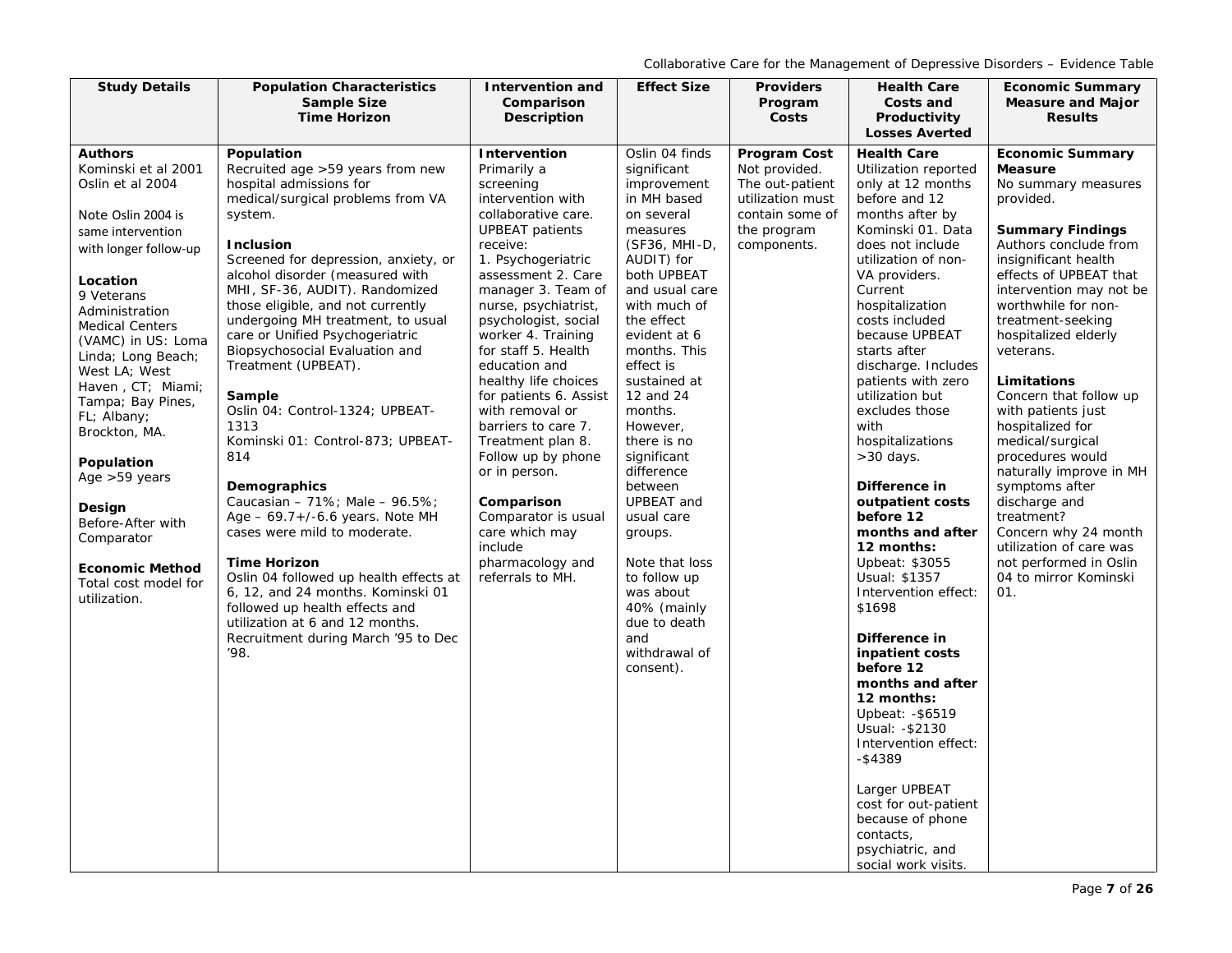| <b>Study Details</b>                                                                                    | <b>Population Characteristics</b><br><b>Sample Size</b><br><b>Time Horizon</b>                                                                                                                                          | <b>Intervention and</b><br>Comparison<br><b>Description</b>                                                           | <b>Effect Size</b>                                                                            | <b>Providers</b><br>Program<br>Costs                                                                             | <b>Health Care</b><br>Costs and<br>Productivity<br><b>Losses Averted</b>                                                                    | <b>Economic Summary</b><br><b>Measure and Major</b><br><b>Results</b>                                                                                                                                                 |
|---------------------------------------------------------------------------------------------------------|-------------------------------------------------------------------------------------------------------------------------------------------------------------------------------------------------------------------------|-----------------------------------------------------------------------------------------------------------------------|-----------------------------------------------------------------------------------------------|------------------------------------------------------------------------------------------------------------------|---------------------------------------------------------------------------------------------------------------------------------------------|-----------------------------------------------------------------------------------------------------------------------------------------------------------------------------------------------------------------------|
|                                                                                                         |                                                                                                                                                                                                                         |                                                                                                                       |                                                                                               |                                                                                                                  | This difference may<br>be considered<br>program cost, at<br>least partially.<br>Productivity                                                |                                                                                                                                                                                                                       |
|                                                                                                         |                                                                                                                                                                                                                         |                                                                                                                       |                                                                                               |                                                                                                                  | No productivity<br>effects reported.<br><b>Base Year</b><br>No base year<br>provided. Use                                                   |                                                                                                                                                                                                                       |
|                                                                                                         |                                                                                                                                                                                                                         |                                                                                                                       |                                                                                               |                                                                                                                  | 1999, mid-point<br>and MCPI<br>$(MCPI = 1.45$ for<br>2008\$)                                                                                |                                                                                                                                                                                                                       |
| <b>Authors</b><br>Lo Sasso et al. 2006<br>Location<br>Multiple US sites                                 | Population<br>From 12 community primary care<br>practices without onsite mental<br>health.<br><b>Inclusion</b>                                                                                                          | Intervention<br>1. Training for<br>physicians and care<br>managers about<br>enhanced care<br>2. Encourage             | Note that<br>health effects<br>not discussed<br>in this study.<br>Focus is on<br>productivity | <b>Program Cost</b><br>Rost 2000<br>contains<br>detailed cost<br>and breakdown.                                  | <b>Health Care</b><br>No averted health<br>care costs<br>estimated or<br>reported.                                                          | <b>Economic Summary</b><br><b>Measure</b><br>Authors perform<br>sensitivity analysis<br>based on impact on                                                                                                            |
| Population<br>Age 38-40<br>Design                                                                       | Recruited based on DSM-IIIR<br>meeting 5 of 9 criteria for major<br>depression.                                                                                                                                         | patients to get<br>psychotherapy or<br>pharmacotherapy<br>3. Telephone follow-                                        | and absences<br>effect on firm<br>level<br>productivity.                                      | No details<br>provided.<br>Company total<br>is simply per<br>worker value                                        | Productivity<br>No details<br>provided. 2 Year<br>Productivity                                                                              | company productivity<br>through different<br>multipliers of wage rate<br>of 1, 1.26, and others.                                                                                                                      |
| <b>RCT</b><br>Based on<br>effectiveness study,<br>Rost 2001                                             | Sample<br>Econ evaluation on 198 with full<br>follow-up and consistently employed.<br>Demographics                                                                                                                      | up for adherence<br>and to determine if<br>GP meeting needed<br>4. Monthly review of<br>patient summaries             | The effects are<br>provided in per<br>treated worker<br>and aggregate                         | multiplied by<br>5% of<br>hypothetical<br>1000<br>employees who                                                  | Impacts:<br>Absenteeism -<br>\$103,126<br>Productivity -<br>\$373.875                                                                       | Net-Benefit of<br>Treatment (Benefit<br>minus Cost)<br>Where $ROI = (B-C)/C$<br>Based on various                                                                                                                      |
| <b>Economic Method</b><br>Economic analysis is<br>Cost-Benefit and<br>ROI from employer<br>perspective. | 85% female, 14% minority, age 38-<br>40, Insured 85%, mean depression<br>6.7.<br><b>Time Horizon</b><br>Program occurred during April 96 -<br>Sept 97, with follow-up at base, 6,<br>12, 18, 24 months with response of | by GP.<br>Comparison<br>Comparator with no<br>regular care<br>manager contacts<br>and physician not<br>informed about | with little<br>transparency<br>how estimates<br>were<br>computed<br>from results.             | seek depression<br>treatment.<br>Training is fixed<br>cost for 10 sites<br>assumed to be<br>\$5,825 per site.    | Total - \$477,000<br><b>Base Year</b><br>Base year is 2000<br>for earnings and<br>authors use CPI<br>(CPI-1.250; MCPI-<br>1.396 for 2008\$) | multiplier values:<br>Net benefit (ROI)<br>Multiplier 1.0 -<br>\$358,230 (302%)<br>Multiplier 1.26 -<br>\$482263 (406%)                                                                                               |
|                                                                                                         | 92%, 86%, 77%, 73%.                                                                                                                                                                                                     | depression scores.                                                                                                    |                                                                                               | 2 Year<br>Company Cost:<br>Training -<br>\$58250<br>Enhanced<br>treatment -<br>\$18000<br>Treatment -<br>\$42509 |                                                                                                                                             | Based on sensitivity<br>analysis of worst-case<br>scenarios for turnover,<br>measurement error etc,<br>ROI ranges from 20%<br>to 132%. Authors<br>conclude the enhanced<br>treatment saves money<br>for the employer. |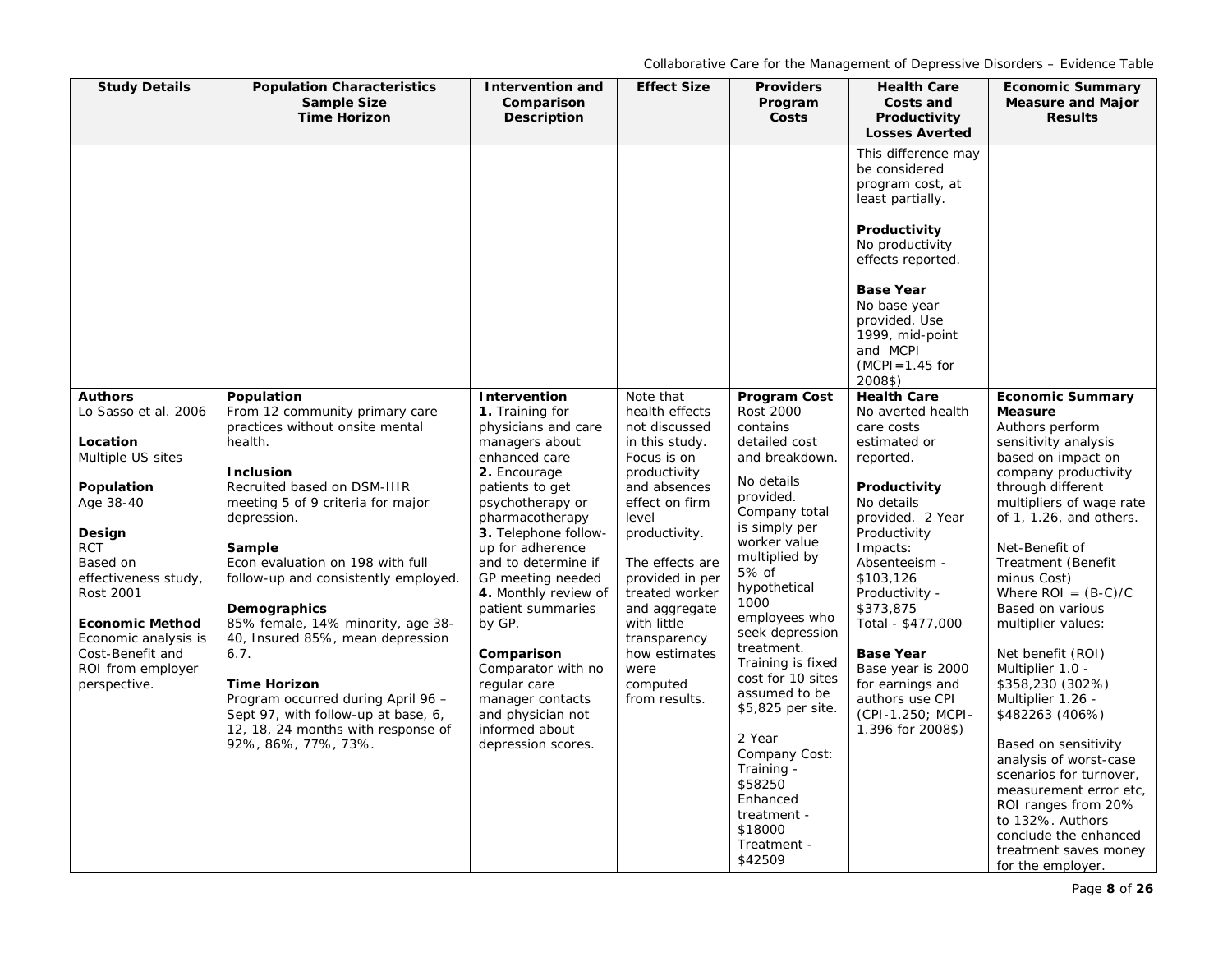| <b>Study Details</b>                                                                                                                                                            | <b>Population Characteristics</b><br><b>Sample Size</b><br><b>Time Horizon</b>                                                                                                                                                                                                                                                                                                                                                                                                                                                                                                                                                                                                         | Intervention and<br>Comparison<br>Description                                                                                                                                                                                                                                                                                                                                                                                                                                                                                                                                                                      | <b>Effect Size</b>                                                                                                                                                                                                                                    | <b>Providers</b><br>Program<br>Costs                                                                                                                                                                                                                                                                                                                                                                                                                                                   | <b>Health Care</b><br>Costs and<br>Productivity<br><b>Losses Averted</b>                                                                                                                                                                                                                                                                                                                      | <b>Economic Summary</b><br><b>Measure and Major</b><br><b>Results</b>                                                                                                                                                                                                                                                                                                                                                                       |
|---------------------------------------------------------------------------------------------------------------------------------------------------------------------------------|----------------------------------------------------------------------------------------------------------------------------------------------------------------------------------------------------------------------------------------------------------------------------------------------------------------------------------------------------------------------------------------------------------------------------------------------------------------------------------------------------------------------------------------------------------------------------------------------------------------------------------------------------------------------------------------|--------------------------------------------------------------------------------------------------------------------------------------------------------------------------------------------------------------------------------------------------------------------------------------------------------------------------------------------------------------------------------------------------------------------------------------------------------------------------------------------------------------------------------------------------------------------------------------------------------------------|-------------------------------------------------------------------------------------------------------------------------------------------------------------------------------------------------------------------------------------------------------|----------------------------------------------------------------------------------------------------------------------------------------------------------------------------------------------------------------------------------------------------------------------------------------------------------------------------------------------------------------------------------------------------------------------------------------------------------------------------------------|-----------------------------------------------------------------------------------------------------------------------------------------------------------------------------------------------------------------------------------------------------------------------------------------------------------------------------------------------------------------------------------------------|---------------------------------------------------------------------------------------------------------------------------------------------------------------------------------------------------------------------------------------------------------------------------------------------------------------------------------------------------------------------------------------------------------------------------------------------|
|                                                                                                                                                                                 |                                                                                                                                                                                                                                                                                                                                                                                                                                                                                                                                                                                                                                                                                        |                                                                                                                                                                                                                                                                                                                                                                                                                                                                                                                                                                                                                    |                                                                                                                                                                                                                                                       | Total -<br>\$118,759                                                                                                                                                                                                                                                                                                                                                                                                                                                                   |                                                                                                                                                                                                                                                                                                                                                                                               | Limitations<br>1. Lack of transparency<br>in cost and benefit<br>calculations from trial<br>results<br>2. Small trial of 12<br>practices<br>3. Self-reported<br>outcomes<br>4. Health outcomes and<br>health care utilization<br>not accounted<br>5. Hypothesized effects<br>due to 5% of 1000-<br>strong firm seeking<br>depression treatment                                                                                              |
| <b>Authors</b><br>Matalon et al. 2002<br>Location<br><b>Israel</b><br>Design<br>Before-after<br>uncontrolled pilot<br>program.<br><b>Economic Method</b><br>Average cost model. | Population<br>$N=40$ referred patients from all 45<br>family practices within an HMO for a<br>community in Israel. First 40<br>referrals recruited.<br>Physicians asked to refer those<br>difficult and frequent users,<br>especially with multiple somatic<br>complaints or psychological<br>symptoms who don't accept<br>interpretation.<br>Demographics<br>Female - 77.5%; Age -52; 35% less<br>than HS and 10% with degrees.<br>Major depression -47%; Minor<br>depression - 38%; No mental<br>diagnosis $-4%$<br><b>Time Horizon</b><br>Date of intervention not provided.<br>Appears to be 1-year intervention.<br>Follow-up at least 1 year after 1 <sup>st</sup><br>encounter. | Intervention<br>Comprehensive<br>intervention with:<br>1 <sup>st</sup> Encounter:<br>i. 3 questionnaires<br>at 1 <sup>st</sup> interview a.<br>PRIME-MD b.<br>Dartmouth Coop<br>Chart functional<br>assessment c. MOS<br>SF-36 health and<br>functional<br>assessment.<br>ii. Medical and<br>psychological<br>interview and trace<br>family genogram<br>iii. Physical exam<br>followed by medical<br>narrative<br>interwoven with<br>personal and family<br>bio presented to<br>social worker in<br>presence of patient.<br>Subsequent to 1 <sup>st</sup><br>encounter:<br>i. Individually<br>tailored therapeutic | The authors<br>measured only<br>physician<br>satisfaction<br>with patient-<br>physician<br>relationship;<br>health care<br>utilization:<br>health care<br>costs. The<br>physician<br>satisfaction<br>increased from<br>4.7 to 8 (Scale<br>0 to $10$ ) | <b>Providers</b><br>Staffing:<br>a. Family<br>physician with<br>psychiatric<br>training (16<br>hrs/week)<br>b. Medical<br>social worker (6<br>hrs/week)<br>c. Senior<br>psychiatrist<br>with oversight<br>but no patient<br>contact. Clinic<br>functioned 2<br>days per week.<br><b>Program Cost</b><br>Authors report<br>"The yearly<br>costs of our<br>clinic were<br>\$19,097." No<br>details are<br>provided and<br>the amount<br>appears small<br>given scope of<br>intervention. | <b>Health Care</b><br>Per patient cost of<br>health care<br>dropped from<br>\$5,633 to \$1,621.<br>Drawn from chart<br>review and area<br>HMO price list.<br>Productivity<br>No productivity<br>losses estimated or<br>reported.<br><b>Base Year</b><br>Reported in US\$.<br>No base year<br>reported. Use MCPI<br>and 2000, 2 years<br>before publication<br>year (MCPI-1.396<br>for 2008\$) | <b>Summary Economic</b><br><b>Measure</b><br>No summary economic<br>measures reported.<br>See health care<br>utilization and physician<br>satisfaction.<br>Limitations<br>1. Can't rule out time<br>as factor in mental<br>health improvement<br>2. Unclear if change<br>sustained beyond 1-<br>year follow-up<br>3. Cost of program<br>reported by authors<br>appears underestimate<br>given scope of the<br>intervention and<br>staffing. |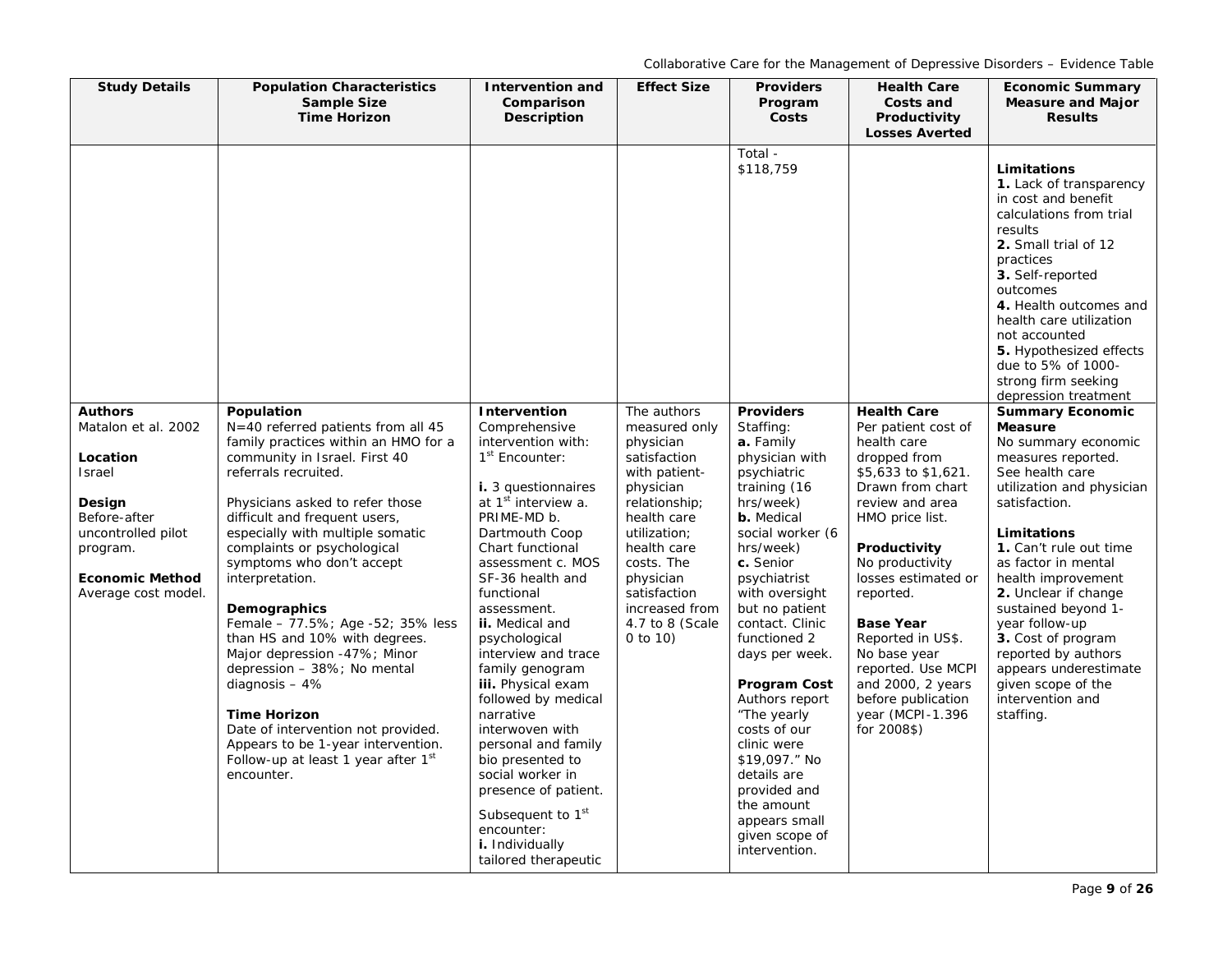| <b>Study Details</b>      | <b>Population Characteristics</b><br><b>Sample Size</b>                       | Intervention and<br>Comparison                                                                                                                                                                                                                                                                                                    | <b>Effect Size</b>               | <b>Providers</b><br>Program     | <b>Health Care</b><br>Costs and        | <b>Economic Summary</b><br><b>Measure and Major</b> |
|---------------------------|-------------------------------------------------------------------------------|-----------------------------------------------------------------------------------------------------------------------------------------------------------------------------------------------------------------------------------------------------------------------------------------------------------------------------------|----------------------------------|---------------------------------|----------------------------------------|-----------------------------------------------------|
|                           | <b>Time Horizon</b>                                                           | Description                                                                                                                                                                                                                                                                                                                       |                                  | Costs                           | Productivity<br><b>Losses Averted</b>  | <b>Results</b>                                      |
|                           |                                                                               | strategy developed<br>with patient<br>participation<br>consisting of 10<br>encounters of 1<br>hour each to<br>include:<br>psychological/psychi<br>atric referrals;<br>pharmacological<br>treatments;<br>alternate medicine;<br>participation of GP<br>encouraged<br>ii. Letter summary<br>to GP following 1st<br>encounter and at |                                  |                                 |                                        |                                                     |
| <b>Authors</b>            | Population                                                                    | end of intervention.<br>Intervention                                                                                                                                                                                                                                                                                              | Note all                         | <b>Providers</b>                | <b>Health Care</b>                     | <b>Summary Economic</b>                             |
| Pyne et al. 2003          | 12 general practices without mental<br>health on-site in 6 blocks of practice | 1. Physicians and<br>nurse managers in 4                                                                                                                                                                                                                                                                                          | analysis is for<br>those stating | Each practice<br>had 2          | Health care<br>expenditures (past      | <b>Measure</b><br>Analysis performed for            |
| Original                  | patterns and 1 randomized to                                                  | telephone training                                                                                                                                                                                                                                                                                                                | that                             | physicians and                  | 6 months) from                         | Main (Base) case and                                |
| effectiveness is Rost     | intervention from each block.                                                 | sessions about                                                                                                                                                                                                                                                                                                                    | antidepressant                   | 1 administrative                | self-reported                          | additional scenarios.                               |
| 2000.                     | Sample and Inclusion                                                          | AHRQ guidelines for<br>depression                                                                                                                                                                                                                                                                                                 | s would be<br>acceptable         | assistant<br>participating in   | responses at 6 and<br>12 month follow- | Base case excludes<br>training costs and            |
| Location                  | $N = 479$ patients recruited with score                                       | treatment. Nurse                                                                                                                                                                                                                                                                                                                  | therapy                          | study. The                      | up, including:                         | productivity losses due                             |
| Multiple states in US     | $=$ > 5 on Inventory to Diagnose                                              | had additional 8                                                                                                                                                                                                                                                                                                                  | $(n=111)$                        | intervention                    | hospital days; ER                      | to illness, but includes                            |
| $(n=10)$ .                | Depression (IDD) (Zimmerman                                                   | hour training on                                                                                                                                                                                                                                                                                                                  |                                  | practices added                 | visits; primary and                    | the cost of travel time                             |
|                           | 1988); of which 211 beginning new                                             | depression                                                                                                                                                                                                                                                                                                                        | See summary                      | an office nurse                 | mental health GP                       | and transport to obtain                             |
| Design<br>Cluster (block) | treatment and 111 stated that<br>antidepressants would be useful to           | education,<br>assessment, and                                                                                                                                                                                                                                                                                                     | column.<br>Depression            | as care<br>manager.             | visits; psychotropic<br>medications.   | treatment, and adverse<br>effects.                  |
| randomized.               | treat depression.                                                             | patient monitoring.                                                                                                                                                                                                                                                                                                               | scales at 6 and                  |                                 | Health care                            | Main Summary                                        |
|                           |                                                                               | 2. Acute phase $-$                                                                                                                                                                                                                                                                                                                | 12 months                        | Program                         | utilization not                        | Females: \$6,555/ QALY                              |
| <b>Economic Method</b>    | <b>Time Horizon</b>                                                           | Index meeting and                                                                                                                                                                                                                                                                                                                 | converted to                     | Costs                           | provided                               | Males: Not effective                                |
| Cost effectiveness        | Recruited in 1996-97 and followed                                             | average of 5.2                                                                                                                                                                                                                                                                                                                    | QALYs.                           | Rost 2000                       | separately by                          | <b>Other Scenarios</b>                              |
| model analysis.           | up at 6 and 12 months. Analytic                                               | contacts with nurse                                                                                                                                                                                                                                                                                                               |                                  | contains                        | authors. Only                          | Add productivity costs:                             |
|                           | horizon is 12 months.                                                         | during -7 weeks<br>after index.                                                                                                                                                                                                                                                                                                   | Depression<br>scales used        | detailed cost<br>and breakdown. | provide the net<br>cost.               | female-\$6,464/QALY;<br>male-\$18,835/QALY          |
|                           |                                                                               | Physician included in                                                                                                                                                                                                                                                                                                             | Center for                       |                                 |                                        |                                                     |
|                           |                                                                               | index meeting.                                                                                                                                                                                                                                                                                                                    | Epidemiologica                   | Program costs                   | Female Net Health                      | Conclusion:                                         |
|                           |                                                                               | 3. Continuing phase                                                                                                                                                                                                                                                                                                               | I Study-                         | from                            | Cost Per Person:                       | Intervention costs more                             |
|                           |                                                                               | - extended over                                                                                                                                                                                                                                                                                                                   | Depression                       | 'accountant                     | Interv: \$2,895                        | but is cost-effective and                           |
|                           |                                                                               | average of 9                                                                                                                                                                                                                                                                                                                      | (mCES-D) as                      | perspective'.                   | Usual: \$2,089                         | below standard                                      |
|                           |                                                                               | months after index                                                                                                                                                                                                                                                                                                                | in Rost 2001,                    | Training costs                  | Difference: \$806                      | threshold for females                               |
|                           |                                                                               | with about 4.0<br>nurse contacts for                                                                                                                                                                                                                                                                                              | and HRQOL<br>measured by         | to include<br>trainee time;     | Male Net Health                        | while ineffective for<br>males (conjecture that     |
|                           |                                                                               | monitoring.                                                                                                                                                                                                                                                                                                                       | Medical                          | airfare; meals;                 | Cost Per Person:                       | it is due to adverse                                |
|                           |                                                                               | Physicians received                                                                                                                                                                                                                                                                                                               | Outcomes                         | lodging;                        | Interv: \$2,799                        | effects of treatment)                               |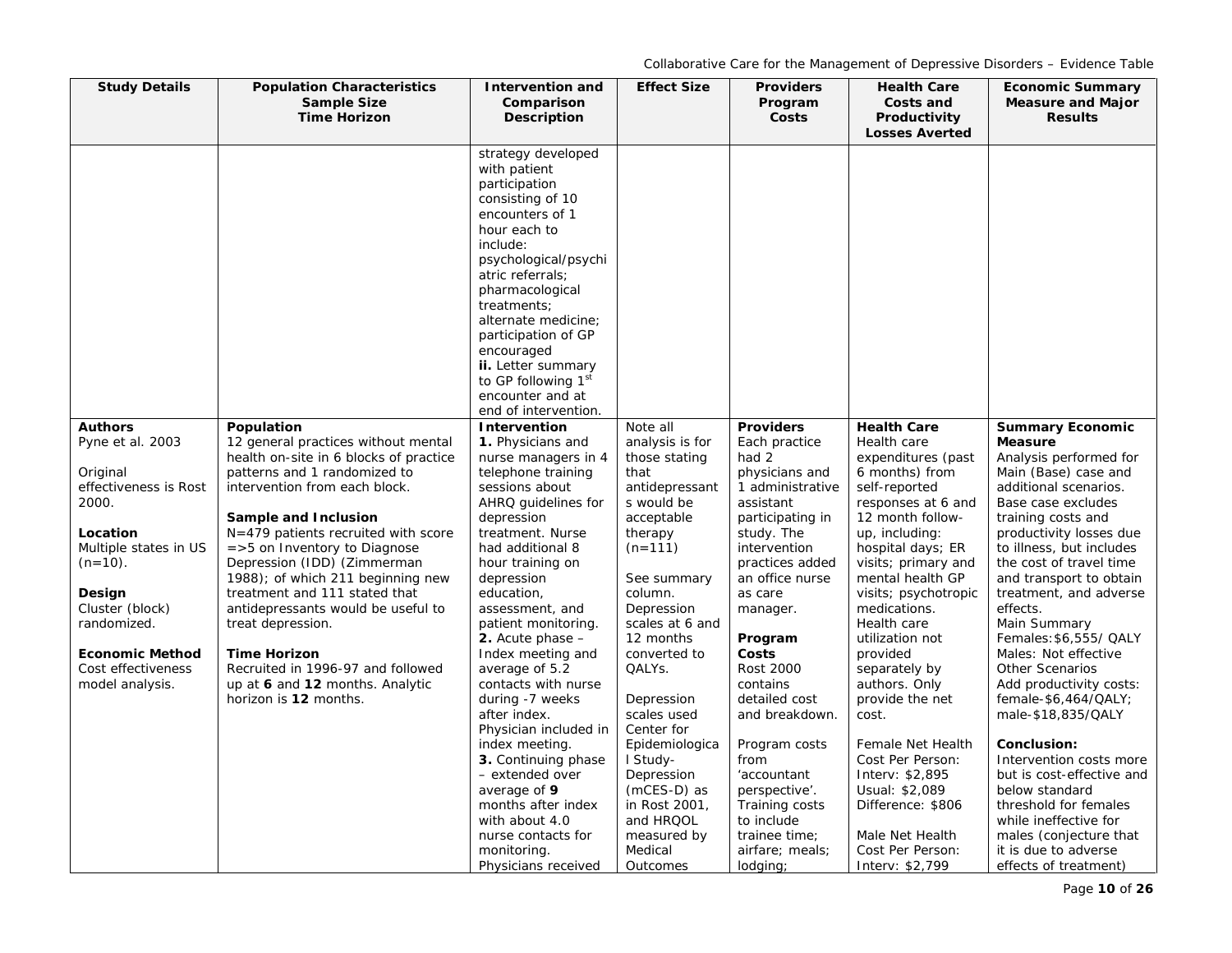| <b>Study Details</b> | <b>Population Characteristics</b><br><b>Sample Size</b><br><b>Time Horizon</b> | <b>Intervention and</b><br>Comparison<br>Description                                                                                                                                  | <b>Effect Size</b>                                                                                 | <b>Providers</b><br>Program<br>Costs                                                                                                                                                                                                                                                                                                                                                                                                     | <b>Health Care</b><br>Costs and<br>Productivity<br><b>Losses Averted</b>                                                                                                   | <b>Economic Summary</b><br><b>Measure and Major</b><br><b>Results</b> |
|----------------------|--------------------------------------------------------------------------------|---------------------------------------------------------------------------------------------------------------------------------------------------------------------------------------|----------------------------------------------------------------------------------------------------|------------------------------------------------------------------------------------------------------------------------------------------------------------------------------------------------------------------------------------------------------------------------------------------------------------------------------------------------------------------------------------------------------------------------------------------|----------------------------------------------------------------------------------------------------------------------------------------------------------------------------|-----------------------------------------------------------------------|
|                      |                                                                                | monthly patient and<br>treatment<br>summaries.<br>Comparison<br>No care manager<br>Physician not<br>informed about<br>depressed patients.<br>No monthly<br>summaries to<br>physician. | Study SF-36.<br>Brazier 1998<br>used to<br>convert index<br>to QALY as<br>area under the<br>curve. | manual.<br>Implementation<br>costs to include<br>screening;<br>preparation for<br>delivery;<br>intervention<br>delivery; post-<br>session record<br>keeping;<br>communication<br>among<br>providers;<br>supervision.<br>Acute and<br>continuing<br>phase costs (12<br>months):<br>Implementation<br>$-$ \$163 per<br>capita<br>Training - \$309<br>per capita<br>Productivity<br>Included in<br>scenario and<br>sensitivity<br>analysis. | Usual: \$2,811<br>Difference: - \$13<br><b>Base Year</b><br>Base year is 2000.<br>Reviewers used<br>CPI for all<br>categories. (CPI -<br>1.250 MCPI -<br>1.396 for 2008\$) | <b>Weaknesses:</b><br>Small sample size -<br>especially for males     |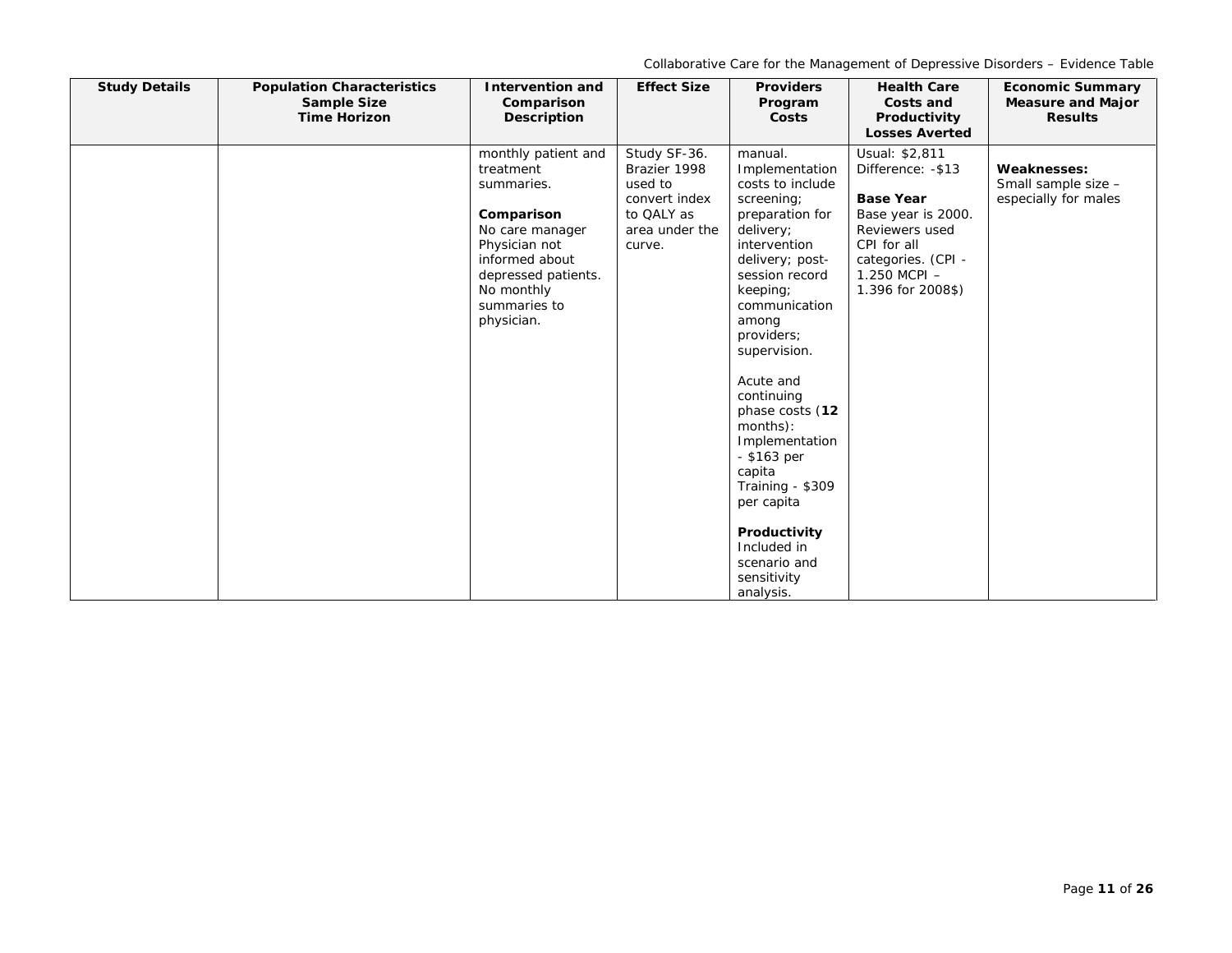| <b>Study Details</b>                  | <b>Population Characteristics</b>                                         | <b>Intervention and</b>                 | <b>Effect Size</b>          | <b>Providers</b>          | <b>Health Care</b>                    | <b>Economic Summary</b>                         |
|---------------------------------------|---------------------------------------------------------------------------|-----------------------------------------|-----------------------------|---------------------------|---------------------------------------|-------------------------------------------------|
|                                       | <b>Sample Size</b><br><b>Time Horizon</b>                                 | Comparison                              |                             | Program                   | Costs and                             | <b>Measure and Major</b>                        |
|                                       |                                                                           | <b>Description</b>                      |                             | Costs                     | Productivity<br><b>Losses Averted</b> | <b>Results</b>                                  |
| <b>Authors</b>                        | Population                                                                | Intervention                            | QALY                        | Program                   | <b>Health Care</b>                    | <b>Summary Economic</b>                         |
| Pyne et al 2005                       | Details in Pyne 2003.                                                     | Details in Pyne 2003                    | calculated                  | Costs                     | Health care                           | <b>Measure</b>                                  |
|                                       |                                                                           |                                         | based on                    | <b>Rost 2000</b>          | utilization excludes                  | This study shows that                           |
| Location<br>Multiple sites in         | Sample                                                                    | Receptivity to                          | depression                  | contains<br>detailed cost | the cost of in-                       | the receptive groups<br>produce favorable cost- |
| USA.                                  | A subsample from original RCT was<br>drawn of those persons with          | antidepressants<br>derived from Likert- | measure.<br>Details in Pyne | and breakdown.            | patient care but<br>includes patient  | effectiveness ratios                            |
|                                       | information on receptivity to                                             | type responses to                       | 2003. See                   | Authors state             | time to obtain                        | while the non-receptive                         |
| Design                                | psychotherapy and antidepressants.                                        | question, "How                          | incremental                 | the intervention          | treatment. See                        | groups do not.                                  |
| <b>RCT</b>                            |                                                                           | acceptable is it to                     | QALY in                     | cost over 12              | Pyne 2003 for                         | Cost per QALY                                   |
| Original RCT is Rost                  | Antidepressant Receptive                                                  | you to use                              | summary                     | months= $$223$            | details. Authors                      | (Excludes Training                              |
| 2000 and details<br>available in Pyne | Interv. $-63$<br>Control - 48                                             | antidepressant<br>drugs?" Similar       | column.                     | per capita<br>Training    | provide only the<br>incremental       | Cost)                                           |
| 2003.                                 | Antidepressant Non-Receptive                                              | question posed                          |                             | $cost = $212 per$         | (intervention+utiliz)                 | Antidepressant                                  |
|                                       | Interv. $-52$                                                             | about receptivity to                    |                             | capita                    | ation) cost (see                      | Receptive - \$8,186                             |
| <b>Economic Method</b>                | Control - 48                                                              | counseling.                             |                             | Total                     | summary measure                       | Antidepressant And                              |
| Cost effectiveness                    |                                                                           | Receptivity variables                   |                             | $cost = $436$ per         | column).                              | Counseling Receptive -<br>\$9,631               |
| analysis with                         | Demographics                                                              | are dichotomous for<br>ease of          |                             | capita                    |                                       | Antidepressant Or                               |
| program cost and<br>utilization       | Antidepressant receptive group more<br>likely depressed at baseline; more | interpretation.                         |                             |                           | Productivity<br>No productivity       | Counseling Receptive -                          |
|                                       | likely Caucasian than usual care.                                         |                                         |                             |                           | losses estimated or                   | \$15,288                                        |
|                                       | Antidepressant non-receptive                                              |                                         |                             |                           | reported.                             | Cost per QALY (With                             |
|                                       | younger; more likely with dysthymia                                       |                                         |                             |                           |                                       | Training Cost)                                  |
|                                       | and co-morbidity; and more                                                |                                         |                             |                           | <b>Base Year</b>                      | Antidepressant                                  |
|                                       | receptive to counseling. Counseling<br>receptive group more likely to be  |                                         |                             |                           | Authors appear to<br>have used base   | Receptive - \$11,629                            |
|                                       | antidepressant receptive.                                                 |                                         |                             |                           | year 2000. (MCPI -                    | Antidepressant And                              |
|                                       |                                                                           |                                         |                             |                           | 1.396 for 2008\$)                     | Counseling Receptive -                          |
|                                       |                                                                           |                                         |                             |                           |                                       | \$12,451                                        |
|                                       |                                                                           |                                         |                             |                           |                                       | Antidepressant Or<br>Counseling Receptive -     |
|                                       |                                                                           |                                         |                             |                           |                                       | \$20,506                                        |
|                                       |                                                                           |                                         |                             |                           |                                       |                                                 |
|                                       |                                                                           |                                         |                             |                           |                                       | <b>Summary Findings</b>                         |
|                                       |                                                                           |                                         |                             |                           |                                       | Receptivity to                                  |
|                                       |                                                                           |                                         |                             |                           |                                       | treatment at baseline<br>appears to be          |
|                                       |                                                                           |                                         |                             |                           |                                       | important variable                              |
|                                       |                                                                           |                                         |                             |                           |                                       | associated with                                 |
|                                       |                                                                           |                                         |                             |                           |                                       | favorable Cost/QALY.                            |
|                                       |                                                                           |                                         |                             |                           |                                       | Patient preference for                          |
|                                       |                                                                           |                                         |                             |                           |                                       | treatment appears to<br>matter for outcomes.    |
|                                       |                                                                           |                                         |                             |                           |                                       |                                                 |
|                                       |                                                                           |                                         |                             |                           |                                       | Ad hoc analysis showed                          |
|                                       |                                                                           |                                         |                             |                           |                                       | that treatment in non-<br>receptive patients    |
|                                       |                                                                           |                                         |                             |                           |                                       | associated with                                 |
|                                       |                                                                           |                                         |                             |                           |                                       | decreased self-worth                            |
|                                       |                                                                           |                                         |                             |                           |                                       | measure (stigma?)                               |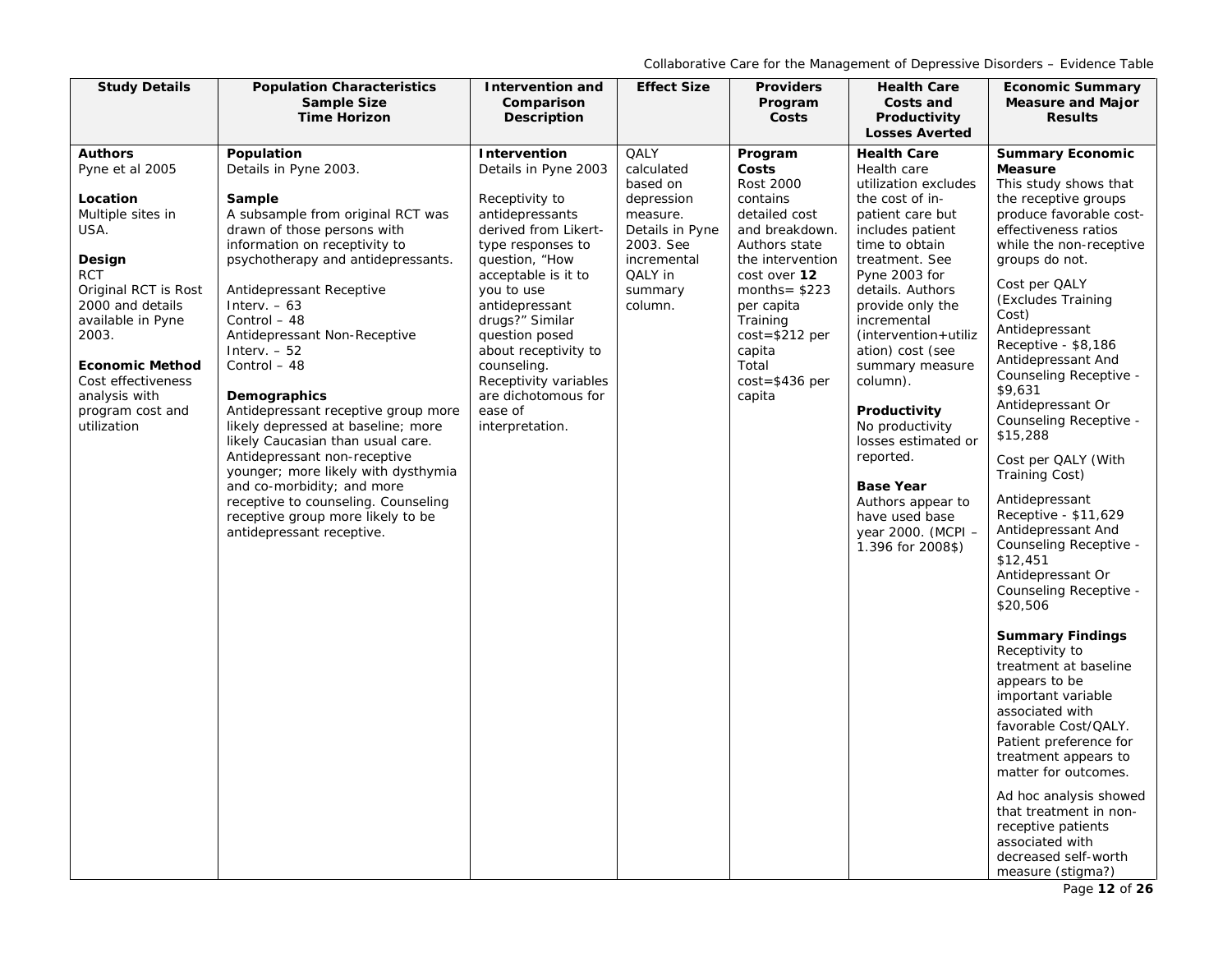| <b>Study Details</b>                           | <b>Population Characteristics</b>                         | Intervention and                      | <b>Effect Size</b>                | <b>Providers</b>               | <b>Health Care</b>                        | <b>Economic Summary</b>                      |
|------------------------------------------------|-----------------------------------------------------------|---------------------------------------|-----------------------------------|--------------------------------|-------------------------------------------|----------------------------------------------|
|                                                | <b>Sample Size</b><br><b>Time Horizon</b>                 | Comparison<br>Description             |                                   | Program<br>Costs               | Costs and<br>Productivity                 | <b>Measure and Major</b><br><b>Results</b>   |
|                                                |                                                           |                                       |                                   |                                | <b>Losses Averted</b>                     |                                              |
| <b>Authors</b>                                 | Population                                                | Intervention                          | Detection of                      | <b>Providers</b>               | <b>Health Care</b>                        | <b>Summary Economic</b>                      |
| Reiss-Brennan et al.                           | This is a stepped collaborative care                      | Stepped                               | Depression                        | But mentions                   | Costs provided as                         | <b>Measure</b>                               |
| 2006                                           | implemented in general practices                          | collaborative care in                 | At pre-                           | team                           | time series graphs.<br>Total claims costs | No summary measures                          |
| Location                                       | belonging to a HMO/PPO,<br>Intermountain Healthcare (IHC) | general practice.<br>Non-financial    | intervention -<br>$~1\%$ for both | composition:<br>GP; Nurse care | slightly <b>lower</b> for                 | provided or can be<br>calculated.            |
| Salt Lake City, Utah                           |                                                           | incentives for GP to                  | groups                            | manager;                       | integrated clinics in                     |                                              |
|                                                | <b>Time Horizon</b>                                       | treat MH as part of                   | Post-                             | Psychiatrist;                  | post-intervention                         | <b>Summary Findings</b>                      |
| Design                                         | This is a pilot study with data from                      | everyday care                         | intervention -                    | Social worker;                 | period per adult                          | Overall conclusion is                        |
| Before-After with                              | pre-intervention (1997-1999), 1 and                       | MH training for GP                    | $~1\%$ for non-                   | Psychologist.                  | patients (about                           | based on preliminary                         |
| Comparator                                     | half year lag, and post-intervention                      | and other staff.                      | integrated and                    |                                | \$64-\$127                                | data - "MHI improved                         |
|                                                | $(2001 - 2003)$ .                                         | Tools for assessing                   | $~10^{\circ}$ for                 | <b>Program Cost</b>            | difference).                              | clinical outcome,                            |
| <b>Economic Method</b><br>Total cost model for |                                                           | MH and sharing<br>electronic          | integrated<br>clinics             | Not provided.                  | 'Depression claims'                       | increased depression<br>detection rates, and |
| utilization.                                   |                                                           | information with MH                   |                                   |                                | slightly <b>higher</b> for                | improved patient                             |
|                                                |                                                           | specialists                           |                                   |                                | integrated clinics in                     | satisfaction but did not                     |
|                                                |                                                           | Specialty care by                     |                                   |                                | post-intervention<br>period per adult     | increase health care                         |
|                                                |                                                           | advanced practice                     |                                   |                                | patient (about                            | claims costs"                                |
|                                                |                                                           | RN's and<br>psychiatrists by          |                                   |                                | \$165-\$203                               | Limitations                                  |
|                                                |                                                           | phone or onsite                       |                                   |                                | compared to \$165)                        | All data provided as                         |
|                                                |                                                           | Psychologists,                        |                                   |                                |                                           | time series graphical                        |
|                                                |                                                           | nurses, and social                    |                                   |                                | Productivity                              | trends                                       |
|                                                |                                                           | workers can provide                   |                                   |                                | No productivity<br>effects considered.    |                                              |
|                                                |                                                           | on-site brief                         |                                   |                                |                                           | No program costs                             |
|                                                |                                                           | cognitive-behavioral<br>therapy       |                                   |                                | <b>Base Year</b>                          | No productivity costs                        |
|                                                |                                                           | Nursing care                          |                                   |                                | No base year                              |                                              |
|                                                |                                                           | manager                               |                                   |                                | provided. Use                             |                                              |
|                                                |                                                           | coordinates care,                     |                                   |                                | 2002, midpoint in                         |                                              |
|                                                |                                                           | follows up with                       |                                   |                                | post-intervention<br>and MCPI             |                                              |
|                                                |                                                           | patients,                             |                                   |                                | $(MCPI = 1.27$ for                        |                                              |
|                                                |                                                           | psychiatrists, and<br>therapists      |                                   |                                | 2008\$)                                   |                                              |
|                                                |                                                           | Advocacy and                          |                                   |                                |                                           |                                              |
|                                                |                                                           | support from NAMI                     |                                   |                                |                                           |                                              |
|                                                |                                                           | at no cost to                         |                                   |                                |                                           |                                              |
|                                                |                                                           | patients                              |                                   |                                |                                           |                                              |
|                                                |                                                           | Mental Health                         |                                   |                                |                                           |                                              |
|                                                |                                                           | Registry with<br>longitudinal data on |                                   |                                |                                           |                                              |
|                                                |                                                           | patient history and                   |                                   |                                |                                           |                                              |
|                                                |                                                           | treatment                             |                                   |                                |                                           |                                              |
|                                                |                                                           | Web-based                             |                                   |                                |                                           |                                              |
|                                                |                                                           | assessment tool                       |                                   |                                |                                           |                                              |
|                                                |                                                           | accessible to                         |                                   |                                |                                           |                                              |
|                                                |                                                           | patients/family and<br>physician      |                                   |                                |                                           |                                              |
|                                                |                                                           | Web-based sharing                     |                                   |                                |                                           |                                              |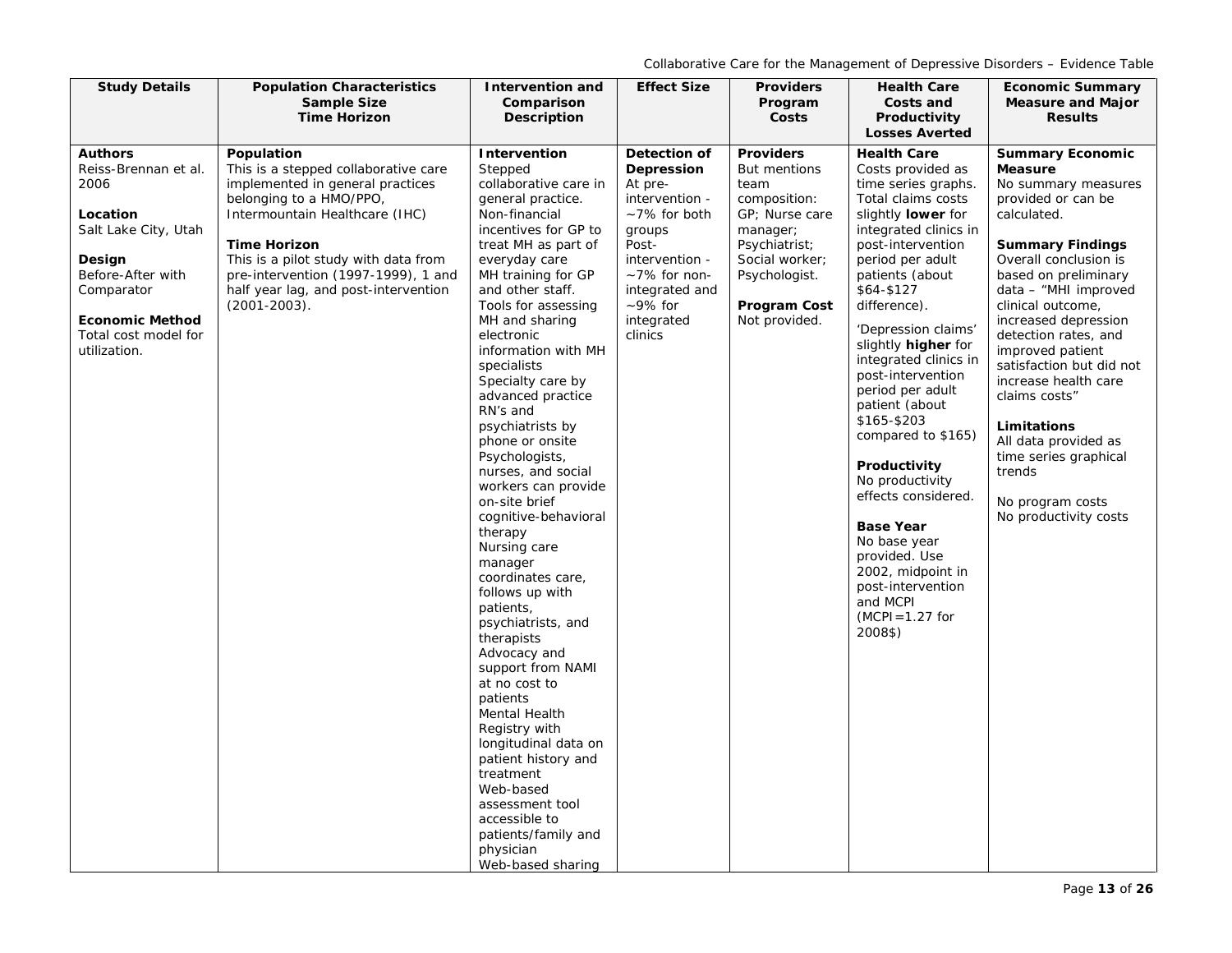| <b>Study Details</b>                                                                                                                                                                                                                      | <b>Population Characteristics</b><br><b>Sample Size</b><br><b>Time Horizon</b>                                                                                                                                                                                                                                                                                                                                                                                                                                                                                                                                                                                                                                                                                                                                                                                                                                                                                                                                                            | <b>Intervention and</b><br>Comparison<br>Description                                                                                                      | <b>Effect Size</b>                                      | <b>Providers</b><br>Program<br>Costs                                                                                                                                 | <b>Health Care</b><br>Costs and<br>Productivity<br><b>Losses Averted</b>                                                                                                                                                                                                                                                                                                                                                                                                                                                                                                                                                                                                                                                             | <b>Economic Summary</b><br><b>Measure and Major</b><br><b>Results</b>                                                                                                                                                                                                                                                                                                 |
|-------------------------------------------------------------------------------------------------------------------------------------------------------------------------------------------------------------------------------------------|-------------------------------------------------------------------------------------------------------------------------------------------------------------------------------------------------------------------------------------------------------------------------------------------------------------------------------------------------------------------------------------------------------------------------------------------------------------------------------------------------------------------------------------------------------------------------------------------------------------------------------------------------------------------------------------------------------------------------------------------------------------------------------------------------------------------------------------------------------------------------------------------------------------------------------------------------------------------------------------------------------------------------------------------|-----------------------------------------------------------------------------------------------------------------------------------------------------------|---------------------------------------------------------|----------------------------------------------------------------------------------------------------------------------------------------------------------------------|--------------------------------------------------------------------------------------------------------------------------------------------------------------------------------------------------------------------------------------------------------------------------------------------------------------------------------------------------------------------------------------------------------------------------------------------------------------------------------------------------------------------------------------------------------------------------------------------------------------------------------------------------------------------------------------------------------------------------------------|-----------------------------------------------------------------------------------------------------------------------------------------------------------------------------------------------------------------------------------------------------------------------------------------------------------------------------------------------------------------------|
|                                                                                                                                                                                                                                           |                                                                                                                                                                                                                                                                                                                                                                                                                                                                                                                                                                                                                                                                                                                                                                                                                                                                                                                                                                                                                                           | of patient history<br>and treatment<br><b>Electronic Medical</b><br>records.                                                                              |                                                         |                                                                                                                                                                      |                                                                                                                                                                                                                                                                                                                                                                                                                                                                                                                                                                                                                                                                                                                                      |                                                                                                                                                                                                                                                                                                                                                                       |
|                                                                                                                                                                                                                                           |                                                                                                                                                                                                                                                                                                                                                                                                                                                                                                                                                                                                                                                                                                                                                                                                                                                                                                                                                                                                                                           | Comparison<br>6 comparator clinics<br>from the same<br>urban area.                                                                                        |                                                         |                                                                                                                                                                      |                                                                                                                                                                                                                                                                                                                                                                                                                                                                                                                                                                                                                                                                                                                                      |                                                                                                                                                                                                                                                                                                                                                                       |
| <b>Authors</b><br>Reiss-Brennan et al.<br>2009<br>Location<br>Salt Lake City, UT<br>Design<br>Retrospective cohort<br>with treatment and<br>usual care.<br><b>Economic Method</b><br>This is a purely<br>health care<br>utilization study | Population<br>18,587 patients identified with first<br>time depression diagnosis between<br>2004 and 2006 within HMO -<br>Intermountain Health HQ in Salt<br>Lake City, UT with operations in UT<br>and MT<br><b>Inclusion</b><br>Must have been continuously<br>enrolled 12 months before and 12<br>months after identification.<br>Sample<br>Patients selected from 5 MHI and 8<br>non-MHI clinics, based on location of<br>majority of claims.<br>After removal of outliers in utilization<br>(annual claims=>3 SDs of mean,<br>$\sim$ \$250K), final Treatment<br>Group=796 and Usual Care=429.<br>Demographics<br>Age= $>18$ and $< 63$ .<br>Female - 66-67%; Average age-39-<br>42; Commercially insured.<br>Patients classified in 3 complexities:<br>depression only (~84%); depression<br>plus 1 comorbidity $(-15%)$ ;<br>depression plus $=$ >2<br>comorbidities. $(-2%)$ .<br><b>Time Horizon</b><br>Patients with Diagnosis between<br>2004-2006, and claims analyzed 12<br>months pre and 12 months post<br>identification. | 69 of the HMO's 130<br>GP clinics have<br>mental health<br>integrated (MHI)<br>programs.<br>See Reiss-Brennan<br>2006 for<br>intervention<br>description. | No health<br>effects are<br>discussed in<br>this paper. | Program Cost<br>No program<br>costs provided.<br>However,<br>authors claim<br>that internal<br>study showed<br>MHI was<br>operating cost<br>neutral in 3-4<br>years. | <b>Health Care</b><br>Utilization drawn<br>from 12 months<br>pre and 12 months<br>post diagnosis<br>claims.<br>Claims increased<br>for both groups.<br>However, claims<br>for all lines of<br>service increase for<br>MHI was 73% and<br>100% for usual<br>care group. On the<br>other hand, the<br>MHI group had<br>higher claims<br>growth for<br>psychiatry &<br>counseling and<br>antidepressants.<br>Odds ratios<br>analysis shows MHI<br>group was 54%<br>less likely to use<br>ER and 49% less<br>likely to use<br>inpatient<br>psychiatric care,<br>both being<br>expensive services.<br>For patients with 1<br>co-morbidity, the<br>usual care group<br>had an increase of<br>100% while the<br>MHI group had<br>only an 8% | <b>Summary Economic</b><br><b>Measure</b><br>No summary economic<br>measure computed.<br>Limitations<br>No health effects<br>reported<br>No program cost<br>Sample is younger and<br>more insured than<br>general population<br>Some patients may<br>have crossed over MHI<br>to non-MHI clinics<br>during analysis period<br>No co-pays or<br>deductibles considered |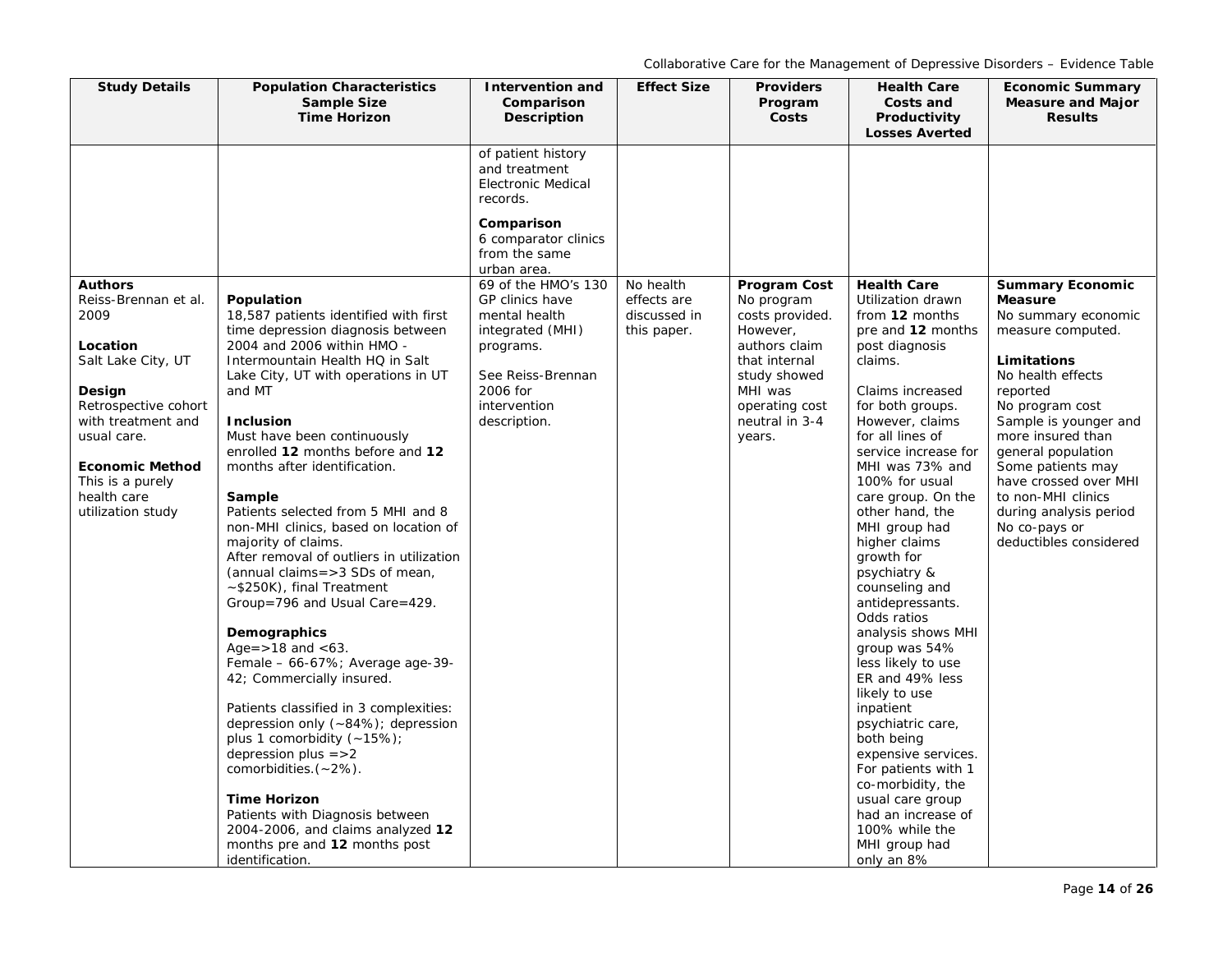| <b>Study Details</b>                                            | <b>Population Characteristics</b><br><b>Sample Size</b><br><b>Time Horizon</b>                                            | <b>Intervention and</b><br>Comparison<br><b>Description</b>                   | <b>Effect Size</b>                                                          | <b>Providers</b><br>Program<br>Costs                                                                                                         | <b>Health Care</b><br>Costs and<br>Productivity<br><b>Losses Averted</b>                                                                                                                                                                                                                                                                   | <b>Economic Summary</b><br><b>Measure and Major</b><br><b>Results</b>                                                                                              |
|-----------------------------------------------------------------|---------------------------------------------------------------------------------------------------------------------------|-------------------------------------------------------------------------------|-----------------------------------------------------------------------------|----------------------------------------------------------------------------------------------------------------------------------------------|--------------------------------------------------------------------------------------------------------------------------------------------------------------------------------------------------------------------------------------------------------------------------------------------------------------------------------------------|--------------------------------------------------------------------------------------------------------------------------------------------------------------------|
|                                                                 |                                                                                                                           |                                                                               |                                                                             |                                                                                                                                              | increase.<br>Authors conclude<br>from reduced<br>claims growth for<br>MHI group that the<br>system would have<br>saved \$323,342 if<br>the usual care<br>cohort had been<br>treated in MHI<br>clinics.<br>Productivity<br>No productivity<br>effects considered.<br><b>Base Year</b><br>Base year is 2005<br>$(MCPI = 1.13$ for<br>2008\$) |                                                                                                                                                                    |
| <b>Authors</b><br>Rost et al. 2005                              | Population<br>Patients from 12 general practices                                                                          | Intervention<br>described in                                                  | The health<br>effect of the                                                 | Program Cost<br><b>Rost 2000</b>                                                                                                             | <b>Health Care</b><br>Health care                                                                                                                                                                                                                                                                                                          | <b>Summary Economic</b><br><b>Measure</b>                                                                                                                          |
| Original<br>effectiveness is Rost<br>2000.                      | without mental health on-site in 6<br>blocks of practice patterns and 1<br>randomized to intervention from<br>each block. | evidence tables for<br>Pyne 2003, Lo<br>Sasso 2006, and not<br>repeated here. | intervention is<br>measured by<br>self-reported<br>depression<br>free days, | contains<br>detailed cost<br>and breakdown.<br>Per person<br>costs:                                                                          | utilization does not<br>include hospital<br>days since this is a<br>small group at<br>large cost and                                                                                                                                                                                                                                       | 2 perspectives:<br>Social – program cost +<br>outpatient costs +<br>patient time and<br>transport                                                                  |
| Location<br>Multiple US sites<br>$(n=10)$                       | Sample<br>$N = 479$ patients recruited with score<br>$=$ >5 on Inventory to Diagnose                                      | Difference from<br>other studies on<br>same intervention is                   | which is<br>converted to<br>QALY using                                      | Screening -<br>$$44;$ Care<br>Manager preps                                                                                                  | similar for<br>intervention and<br>control. Health                                                                                                                                                                                                                                                                                         | Health plan - program<br>cost + outpatient costs                                                                                                                   |
| Population<br>Patients from 12<br>general practices             | Depression (IDD) (Zimmerman<br>1988); of which 211 beginning new<br>treatment.                                            | the longer follow-up<br>at 24 months.                                         | the literature-<br>based formula:<br>1 depression<br>free day (DFD)         | $-$ \$41; Record<br>Keeping - $$59$ ;<br>Care Manager<br>Contacts - \$76;                                                                    | costs included<br>primary care visits,<br>mental health<br>visits, ER, and                                                                                                                                                                                                                                                                 | Incremental QALY: In 2<br>years enhanced care<br>had 647.6 depression<br>free days (DFD) and                                                                       |
| Design<br>Cluster (block)<br>randomized.                        | Analysis is for the 211 who were not<br>currently being treated.                                                          |                                                                               | $= 0.00082$<br>(0.3/365)<br>QALY. See<br>summary                            | Physician<br>Reviews - \$59;<br>Care Manager<br>to Physician                                                                                 | medications.<br>Productivity<br>No productivity                                                                                                                                                                                                                                                                                            | usual care had 588.2,<br>an increment of 59.4.<br>Translated to QALY, the<br>increment is 0.049                                                                    |
| <b>Economic Method</b><br>Cost effectiveness<br>model analysis. |                                                                                                                           |                                                                               | column.                                                                     | communications<br>- \$7; Physician<br>to Care<br>Manager<br>Communication<br>$s - $23;$<br>Overheads-<br>\$93; Total for 2<br>years - \$402; | losses estimated or<br>reported since this<br>is captured by<br>QALY derived from<br>depression free<br>days and full<br>functionality.<br><b>Base Year</b>                                                                                                                                                                                | Incremental Cost: In 2<br>years, societal<br>incremental cost is<br>\$876 and Health Plan<br>incremental cost is<br>\$695. Note first year<br>cost is much higher. |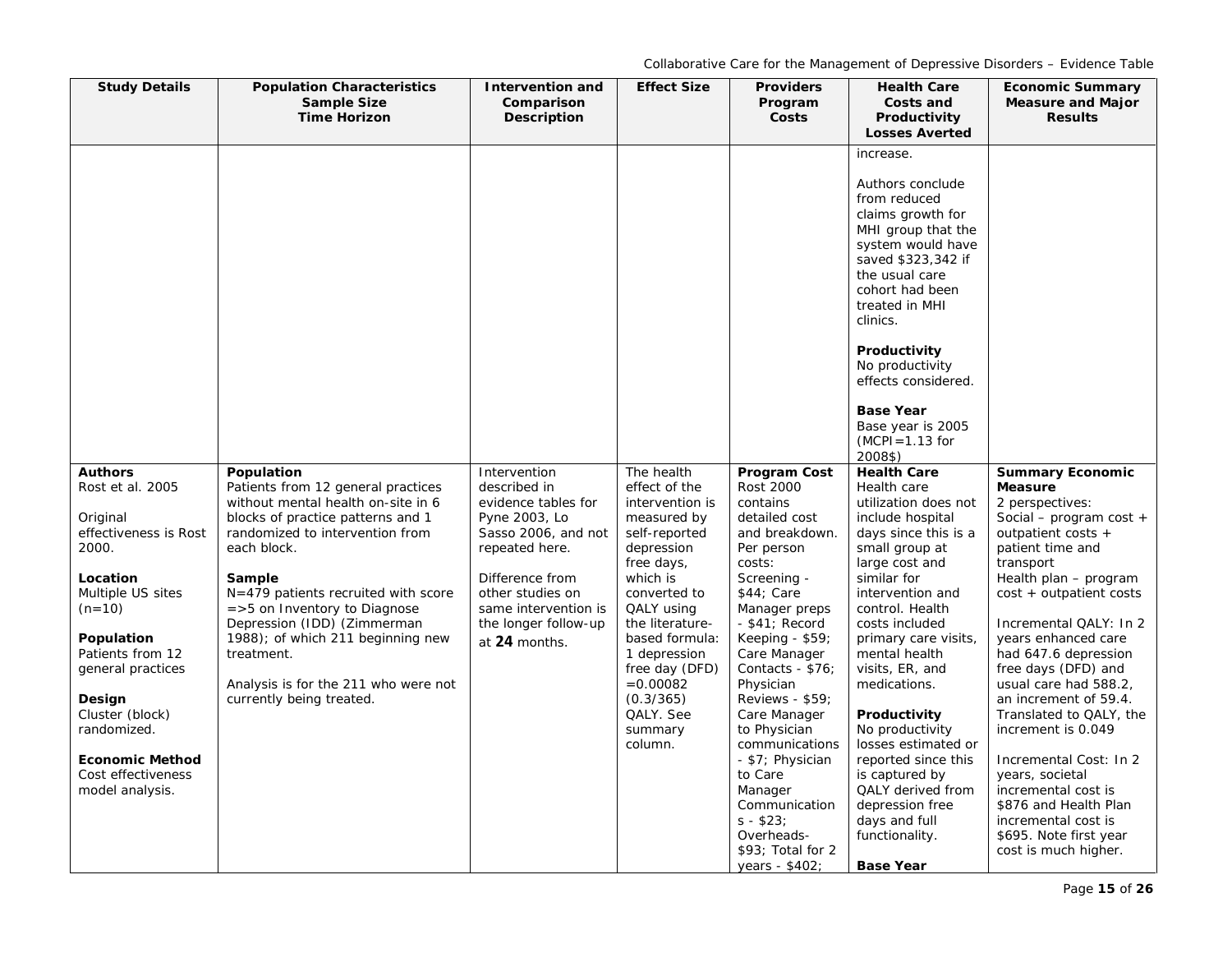| <b>Population Characteristics</b><br><b>Sample Size</b><br><b>Time Horizon</b>                                                                                                                                                                                                                                                                                                                                                                                                                                                                                                                                                                                                         | <b>Intervention and</b><br>Comparison<br><b>Description</b>                                                                                                                                                                 | <b>Effect Size</b>                                                                                                                                                                                                                                                                                                                 | <b>Providers</b><br>Program<br>Costs                                                                                                                                                                                                                                                                                                                                                | <b>Health Care</b><br>Costs and<br>Productivity                                                                                                                                                                                                                                                                                                                                                                                                    | <b>Economic Summary</b><br><b>Measure and Major</b><br><b>Results</b>                                                                                                                                                                                                                                                                                                                                                                                             |
|----------------------------------------------------------------------------------------------------------------------------------------------------------------------------------------------------------------------------------------------------------------------------------------------------------------------------------------------------------------------------------------------------------------------------------------------------------------------------------------------------------------------------------------------------------------------------------------------------------------------------------------------------------------------------------------|-----------------------------------------------------------------------------------------------------------------------------------------------------------------------------------------------------------------------------|------------------------------------------------------------------------------------------------------------------------------------------------------------------------------------------------------------------------------------------------------------------------------------------------------------------------------------|-------------------------------------------------------------------------------------------------------------------------------------------------------------------------------------------------------------------------------------------------------------------------------------------------------------------------------------------------------------------------------------|----------------------------------------------------------------------------------------------------------------------------------------------------------------------------------------------------------------------------------------------------------------------------------------------------------------------------------------------------------------------------------------------------------------------------------------------------|-------------------------------------------------------------------------------------------------------------------------------------------------------------------------------------------------------------------------------------------------------------------------------------------------------------------------------------------------------------------------------------------------------------------------------------------------------------------|
|                                                                                                                                                                                                                                                                                                                                                                                                                                                                                                                                                                                                                                                                                        |                                                                                                                                                                                                                             |                                                                                                                                                                                                                                                                                                                                    |                                                                                                                                                                                                                                                                                                                                                                                     |                                                                                                                                                                                                                                                                                                                                                                                                                                                    |                                                                                                                                                                                                                                                                                                                                                                                                                                                                   |
|                                                                                                                                                                                                                                                                                                                                                                                                                                                                                                                                                                                                                                                                                        |                                                                                                                                                                                                                             |                                                                                                                                                                                                                                                                                                                                    | Annual Cost -<br>\$201.                                                                                                                                                                                                                                                                                                                                                             | Authors use CPI<br>and 2000 as base<br>(CPI-1.250 for<br>2008\$)                                                                                                                                                                                                                                                                                                                                                                                   | Incremental CEA:<br>Ranges from \$11,990<br>to \$17,883 per QALY,<br>where the lower bound<br>is based on medications<br>at generic prices.<br>Acceptability curve<br>analysis showed CEA<br>would be less than<br>\$25K/QALY in 100% of<br>the time.<br>Authors note their 2<br>year estimates are less<br>than their previous 1-<br>year estimates because<br>of greater QALY and<br>health care savings<br>from second year and<br>longer term follow-up.      |
| Population<br>Details may be found in Wells 1999.<br>6 HMOs, with large Hispanic<br>populations, participated. Types<br>included staff and group HMOs, an<br>independent physician<br>network, and a public delivery<br>system. Several sites had carve-<br>outs.<br>Sample<br>46 practices participated. HMOs were<br>categorized into blocks based on<br>socioeconomic factors, on-site MH<br>staff, and provider specialty.<br>Practices randomized to quality<br>improvement arms $QI$ -Med (n=424),<br>$QI$ -Therapy (n=489), or usual care<br>$(n=443)$ .<br>Demographics<br>Analysis performed for 778 White<br>and 398 Latinos. There were 180<br>from 'other race/ethnicity'. | Intervention<br>Partners in Care<br>(PIC) model detailed<br>in Wells 1999. Note<br>this study is related<br>to Wells 2007,<br>Schoenbaum 2001<br>and the original RCT<br>discussed in Wells<br>1999 and<br>Rubenstein 1999. | All effects are<br>measured over<br>2 years.<br>QALY-SF<br>calculated<br>based on<br>responses to<br>specific short<br>form<br>questionnaire<br>developed for<br>program.<br>QALY-DB<br>calculated<br>from survey<br>reported<br>depression<br>burden days<br>based on<br>method of<br>Lave et al<br>1998. Based<br>on literature, | Program<br>Costs<br>Per Patient 24-<br>month Latino<br><b>Average Costs</b><br>Usua1-\$4,266;<br>Incr. Cost for<br>QI-Meds-\$367;<br>Incr. Cost for<br>QI-Therapy-<br>\$213<br>(However, none<br>significant)<br>Per Patient 24-<br>month White<br>Average Costs<br>Usual- \$5,322;<br>Incr. Cost for<br>QI-Meds-\$865;<br>Incr. Cost for<br>QI-Therapy-<br>\$993<br>(However, none | <b>Health Care</b><br>Self-reported<br>utilization.<br>Note the cost of<br>health care is<br>included in the<br>estimates provided<br>in the program<br>cost column.<br>Health care costs<br>increased for all<br>intervention groups<br>compared to usual<br>care.<br>Days missed from<br>work based on<br>employment status<br>at beginning and<br>end of each 6-<br>month period and<br>multiplied by 116<br>(# workdays).<br>Over 2 years, QI- | <b>Economic Summary</b><br><b>Measure</b><br>Cost effectiveness-<br>Latino<br>QALY-SF<br>QI-Meds-\$122,413<br>QI-Therapy-\$7,995<br>QALY-DB<br>QI-Meds- \$167,550 to<br>\$335,105 (Not Signif.)<br>QI-Therapy-\$3,404 to<br>\$6,810<br>Cost effectiveness-<br>Whites<br>QALY-SF<br>QI-Meds-\$37,950<br>$Q$ I-Therapy- $$44,347$<br>QALY-DB<br>QI-Meds- \$30,367 to<br>\$59,413 (Not Signif.)<br>$QI$ -Therapy- \$29,240 to<br>\$58,482<br><b>Findings Summary</b> |
|                                                                                                                                                                                                                                                                                                                                                                                                                                                                                                                                                                                                                                                                                        | <b>Time Horizon</b>                                                                                                                                                                                                         |                                                                                                                                                                                                                                                                                                                                    | used 0.2-0.4<br>to convert a                                                                                                                                                                                                                                                                                                                                                        | significant)                                                                                                                                                                                                                                                                                                                                                                                                                                       | <b>Losses Averted</b><br>Therapy increased<br>White days of work                                                                                                                                                                                                                                                                                                                                                                                                  |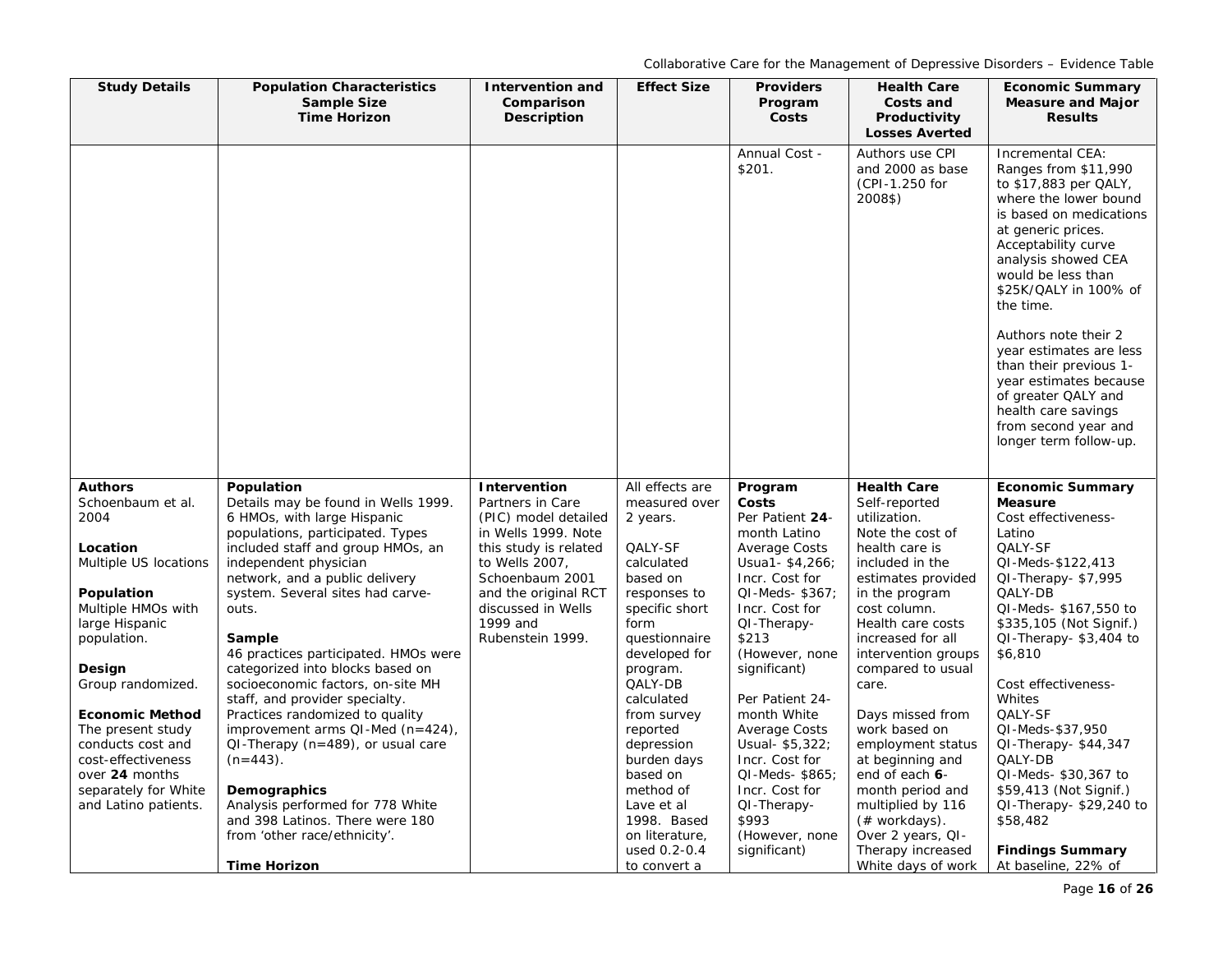| <b>Study Details</b>                                     | <b>Population Characteristics</b><br><b>Sample Size</b>                                                                                            | <b>Intervention and</b><br>Comparison                                                          | <b>Effect Size</b>                                                                                                                                                                                                                                                                                          | <b>Providers</b><br>Program                                        | <b>Health Care</b><br>Costs and                                                                                                                                                                                                                                                                                                                                         | <b>Economic Summary</b><br><b>Measure and Major</b>                                                                                                                                                                                                                                                                                                                                                                                                                         |
|----------------------------------------------------------|----------------------------------------------------------------------------------------------------------------------------------------------------|------------------------------------------------------------------------------------------------|-------------------------------------------------------------------------------------------------------------------------------------------------------------------------------------------------------------------------------------------------------------------------------------------------------------|--------------------------------------------------------------------|-------------------------------------------------------------------------------------------------------------------------------------------------------------------------------------------------------------------------------------------------------------------------------------------------------------------------------------------------------------------------|-----------------------------------------------------------------------------------------------------------------------------------------------------------------------------------------------------------------------------------------------------------------------------------------------------------------------------------------------------------------------------------------------------------------------------------------------------------------------------|
|                                                          | <b>Time Horizon</b>                                                                                                                                | Description                                                                                    |                                                                                                                                                                                                                                                                                                             | Costs                                                              | Productivity<br><b>Losses Averted</b>                                                                                                                                                                                                                                                                                                                                   | <b>Results</b>                                                                                                                                                                                                                                                                                                                                                                                                                                                              |
|                                                          | Mailed surveys followed up every 6<br>months for 2 years.<br>Recruitment in 1996-97.                                                               |                                                                                                | year of<br>depression to<br>loss of QALY.<br>QALY-SF<br>Latinos<br>Incr. due to<br>QI-Meds-0<br>.003 and<br>due to QI-<br>Therapy-<br>0.0266<br>QALY-DB<br>Latinos<br>Incr. due to<br>QI-Meds-0<br>.001 to 0.002<br>(Not Signif.)<br>and due to QI-<br>Therapy-<br>0.0312 to<br>0.0625<br>QALY-SF<br>Whites |                                                                    | by 27. The<br>increment in both<br>interventions for<br>Latinos and QI-Med<br>for Whites was 20<br>days, but none<br>were significant.<br>Productivity<br>Days of work not<br>monetized in ICER<br>calculations.<br><b>Base Year</b><br>No base provided.<br>Use 1998, the year<br>of price lists used<br>for per unit costs.<br>(CPI-1.321 MCPI-<br>1.504 for 2008\$). | Latinos and 35% of<br>Whites had appropriate<br>depression care past 6<br>months.<br>QI-Therapy was highly<br>cost-effective for<br>Latinos while QI-Meds<br>was not.<br>Both interventions were<br>cost-effective for<br>Whites.<br>Effects on work were<br>qualitatively large but<br>statistically insignificant<br>except for QI-Therapy<br>for Whites.<br>This paper finds overall<br>that therapy is cost-<br>effective.<br>Limitations<br>Self-reported<br>outcomes. |
| <b>Authors</b>                                           | Population                                                                                                                                         | Intervention                                                                                   | Incr. due to<br>QI-Meds-0<br>.0228 and<br>due to QI-<br>Therapy-<br>0.0224<br>QALY-DB<br>Whites (Not<br>Signif.)<br>Incr. due to<br>QI-Meds-0<br>.0142 to<br>0.0285 and<br>due to QI-<br>Therapy-<br>0.017 to 0.034<br><b>Effectiveness</b>                                                                 | Program                                                            | <b>Health Care</b>                                                                                                                                                                                                                                                                                                                                                      | Productivity not<br>included in ICER.<br><b>Economic Summary</b>                                                                                                                                                                                                                                                                                                                                                                                                            |
| Simon et al. 2007<br>Location<br>Washington and<br>Idaho | 9 primary care clinics of Group<br>Health Cooperative (GHC) in<br>Washington and Idaho.<br><b>Inclusion</b><br>Those with diabetes identified from | Intervention follows<br>IMPACT model of<br>stepped<br>collaborative care.<br>1. Multicomponent | defined as $#$<br>depression<br>free days<br>(DFD)<br>(Hopkins                                                                                                                                                                                                                                              | Costs<br>No overall<br>program costs<br>provided.<br>Following per | In Year 1, interv.<br>had \$889 more in<br>depression care<br>and about \$254<br>less in non-depress                                                                                                                                                                                                                                                                    | <b>Measure</b><br>No summary measures<br>provided.<br><b>Summary Findings</b><br>From the health care                                                                                                                                                                                                                                                                                                                                                                       |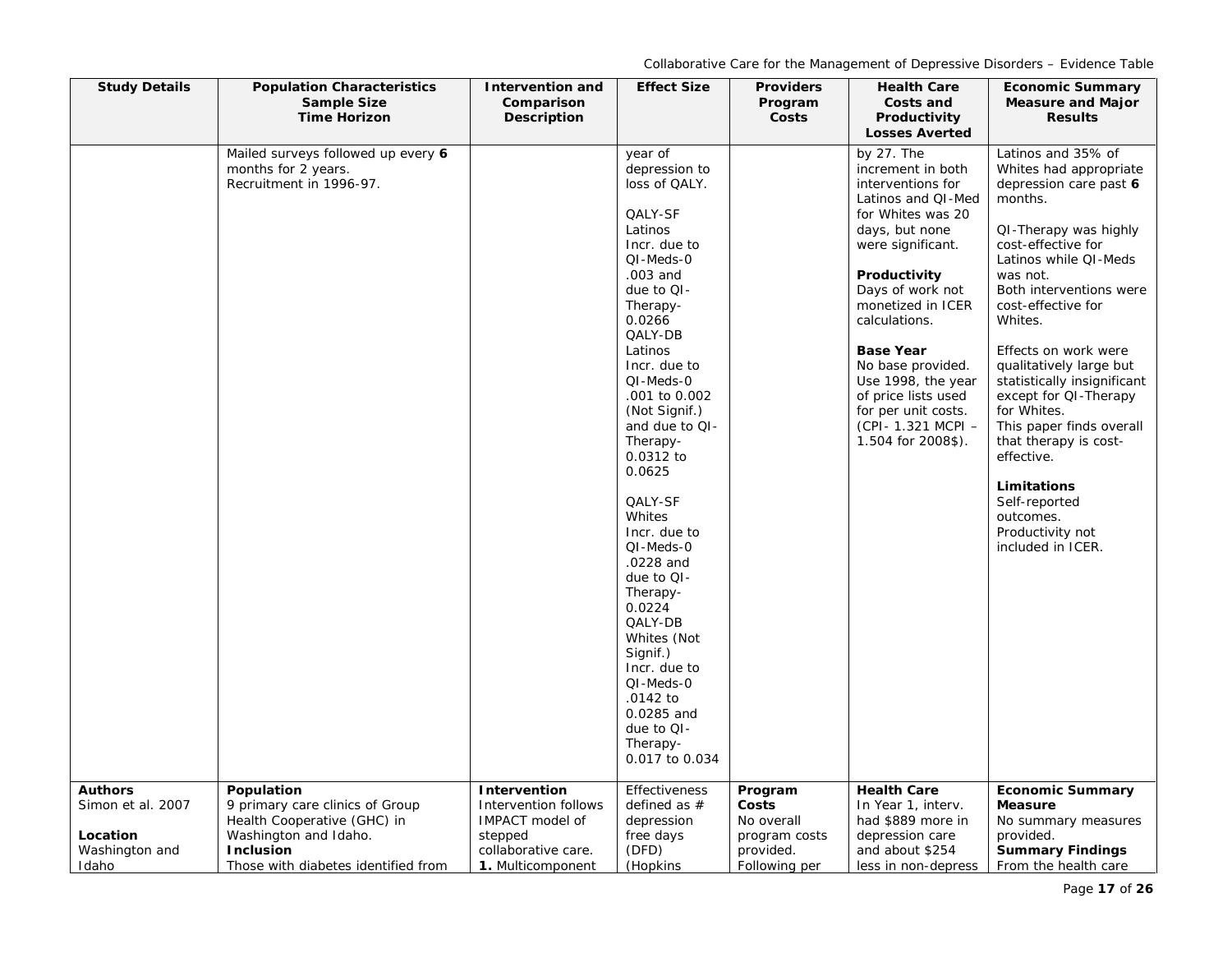| <b>Study Details</b>                                                                                                                                                                                                                                                                | <b>Population Characteristics</b>                                                                                                                                                                                                                                                                                                                                                                                                                                                                                                                                                                                                                                                                          | Intervention and                                                                                                                                                                                                                                                                                                                                                                                                                                                                                                                                                                                                                                                                                                                                                                                                                                                                                  | <b>Effect Size</b>                                                                                                                                                                                                                                                                                                                                                                                                                                                                    | <b>Providers</b>                                                                                                                                                                                                                                                                                                                                                                                                              | <b>Health Care</b>                                                                                                                                                                                                                                                                                                                                                                                                                                                                                                                                                                                                                                                                                                                                                                                                          | <b>Economic Summary</b>                                                                                                                                                                                                                                                                                                                                                                                                                                                                                                                                                                                             |
|-------------------------------------------------------------------------------------------------------------------------------------------------------------------------------------------------------------------------------------------------------------------------------------|------------------------------------------------------------------------------------------------------------------------------------------------------------------------------------------------------------------------------------------------------------------------------------------------------------------------------------------------------------------------------------------------------------------------------------------------------------------------------------------------------------------------------------------------------------------------------------------------------------------------------------------------------------------------------------------------------------|---------------------------------------------------------------------------------------------------------------------------------------------------------------------------------------------------------------------------------------------------------------------------------------------------------------------------------------------------------------------------------------------------------------------------------------------------------------------------------------------------------------------------------------------------------------------------------------------------------------------------------------------------------------------------------------------------------------------------------------------------------------------------------------------------------------------------------------------------------------------------------------------------|---------------------------------------------------------------------------------------------------------------------------------------------------------------------------------------------------------------------------------------------------------------------------------------------------------------------------------------------------------------------------------------------------------------------------------------------------------------------------------------|-------------------------------------------------------------------------------------------------------------------------------------------------------------------------------------------------------------------------------------------------------------------------------------------------------------------------------------------------------------------------------------------------------------------------------|-----------------------------------------------------------------------------------------------------------------------------------------------------------------------------------------------------------------------------------------------------------------------------------------------------------------------------------------------------------------------------------------------------------------------------------------------------------------------------------------------------------------------------------------------------------------------------------------------------------------------------------------------------------------------------------------------------------------------------------------------------------------------------------------------------------------------------|---------------------------------------------------------------------------------------------------------------------------------------------------------------------------------------------------------------------------------------------------------------------------------------------------------------------------------------------------------------------------------------------------------------------------------------------------------------------------------------------------------------------------------------------------------------------------------------------------------------------|
|                                                                                                                                                                                                                                                                                     | <b>Sample Size</b><br><b>Time Horizon</b>                                                                                                                                                                                                                                                                                                                                                                                                                                                                                                                                                                                                                                                                  | Comparison<br><b>Description</b>                                                                                                                                                                                                                                                                                                                                                                                                                                                                                                                                                                                                                                                                                                                                                                                                                                                                  |                                                                                                                                                                                                                                                                                                                                                                                                                                                                                       | Program<br>Costs                                                                                                                                                                                                                                                                                                                                                                                                              | Costs and<br>Productivity                                                                                                                                                                                                                                                                                                                                                                                                                                                                                                                                                                                                                                                                                                                                                                                                   | <b>Measure and Major</b><br><b>Results</b>                                                                                                                                                                                                                                                                                                                                                                                                                                                                                                                                                                          |
|                                                                                                                                                                                                                                                                                     |                                                                                                                                                                                                                                                                                                                                                                                                                                                                                                                                                                                                                                                                                                            |                                                                                                                                                                                                                                                                                                                                                                                                                                                                                                                                                                                                                                                                                                                                                                                                                                                                                                   |                                                                                                                                                                                                                                                                                                                                                                                                                                                                                       |                                                                                                                                                                                                                                                                                                                                                                                                                               | <b>Losses Averted</b>                                                                                                                                                                                                                                                                                                                                                                                                                                                                                                                                                                                                                                                                                                                                                                                                       |                                                                                                                                                                                                                                                                                                                                                                                                                                                                                                                                                                                                                     |
| Population<br>Adults from primary<br>care clinics<br>Design<br><b>RCT</b><br>Original study is<br>Katon 2004. RCT of<br>collaborative care<br>for depression with<br>DM2 comorbidity.<br>Also called<br>PATHWAYS study.<br><b>Economic Method</b><br>Cost model for<br>utilization. | electronic records and sent Patient<br>Health Questionnaire (PHQ) for<br>depression screening. Those scoring<br>$> = 10$ contacted for $2nd$ phone<br>interview.<br>Only untreated or unremitted<br>depression is eligible.<br>Sample<br>N=329 agreed to enroll and 278 had<br>complete data.<br>Demographics<br>Age-58; Female - 35%; White 71-<br>80%; DM2 - 96%. High retention at<br>6 months -89%; 12 months - 88%;<br><b>24 months - 85%.</b><br>Population includes those on<br>Medicare, Medicaid, and low income.<br><b>Time Horizon</b><br>Study ran from March 01 to May 02,<br>with active contacts 12 months after<br>randomization. Follow-up at 3, 6,<br>12, 24 months after randomization. | depression<br>management in<br>primary care with 3<br>registered nurses.<br>2. Patient given<br>choice of<br>pharmacotherapy or<br>psychotherapy.<br>3. If less than 50%<br>improvement in PHQ<br>score in 12 weeks,<br>adjust drugs or<br>assess<br>psychotherapy<br>$4.$ If no<br>improvement in 24<br>weeks, patient<br>offered in-person<br>psychiatric consult<br>or specialty MH care<br>within GHC.<br>5. Initial 60 minute<br>interview with<br>depression nurse<br>6. 30 minute in-<br>person or phone<br>contact with<br>depression nurse<br>twice a month<br>during acute phase.<br>7. Later contacts<br>dependent on<br>clinical response and<br>decrease to every 2<br>months after<br>remission<br>8. Active contacts<br>up to 12 months<br>after randomization.<br>Comparison<br>Comparator is usual<br>care consisting of<br>GP antidepressant<br>treatment or referral<br>to MH. | Symptoms<br>Checklist:<br>$SCL < 0.5$ is<br>depression<br>free; SCL>2.0<br>is fully<br>symptomatic)<br>Mean<br>depression<br>score<br>significantly<br>lower for<br>intervention<br>compared to<br>usual care at 6<br>months, and<br>maintained at<br><b>12 and 24</b><br>months.<br>Intervention<br>had 20 more<br>DFD's than<br>usual care in<br>year 1 and 33<br>more in Year<br>2. With<br>baseline<br>adjustment,<br>incremental<br>effectiveness<br>was 61 DFD<br>over 2 years. | unit costs<br>drawn from cost<br>accounts and<br>budget at GHC.<br>Supervision and<br>IS support -<br>\$72 per person<br>$Salary+fringe+$<br>30% overhead<br>used for staff<br>In-person nurse<br>visit - $$100$ per<br>visit<br>Nurse phone<br>call - \$39 per<br>call<br>Program cost is<br>likely contained<br>in the excess of<br>out-patient<br>costs for<br>intervention<br>compared to<br>usual care<br>during year 1. | care.<br>In Year 2, interv.<br>had about \$127<br>more in depress<br>care, but \$1,778<br>less in non-depress<br>care.<br>In secondary<br>analysis, in-patient<br>+ out-patient costs<br>were about same -<br>Interv. - \$26,858<br>Usual - \$28,268.<br>The authors don't<br>focus on in-patient<br>costs because of<br>the small sample<br>size.<br>Incremental costs<br>are adjusted for<br>demographics, 6-<br>month prior<br>utilization, and<br>comorbidities<br>where prior costs<br>are truncated at<br>95%.<br>Note that the<br>intervention, based<br>on utilization, is<br>cost-saving for<br>out-patient costs<br>and slightly cost-<br>saving for in-<br>patient plus out-<br>patient costs.<br>Productivity<br>No productivity<br>effects reported.<br><b>Base Year</b><br>No base year<br>provided. Use 2002 | utilization results, it<br>may be stated that<br>significant health effect<br>is achieved without<br>much higher direct<br>treatment costs, and<br>there is significant<br>savings from non-<br>depression care<br>utilization.<br>Limitations<br>No direct report of<br>program costs.<br>Only utilization data<br>from GHC.<br>Focus on out-patient<br>costs.<br>No productivity effects.<br>In-patient costs<br>unreliable due to small<br>sample.<br>Authors report<br>willingness to pay, but<br>reviewers don't use<br>them because they are<br>hypotheticals and not<br>directly from study<br>participants. |
|                                                                                                                                                                                                                                                                                     |                                                                                                                                                                                                                                                                                                                                                                                                                                                                                                                                                                                                                                                                                                            |                                                                                                                                                                                                                                                                                                                                                                                                                                                                                                                                                                                                                                                                                                                                                                                                                                                                                                   |                                                                                                                                                                                                                                                                                                                                                                                                                                                                                       |                                                                                                                                                                                                                                                                                                                                                                                                                               | as base, mid year                                                                                                                                                                                                                                                                                                                                                                                                                                                                                                                                                                                                                                                                                                                                                                                                           |                                                                                                                                                                                                                                                                                                                                                                                                                                                                                                                                                                                                                     |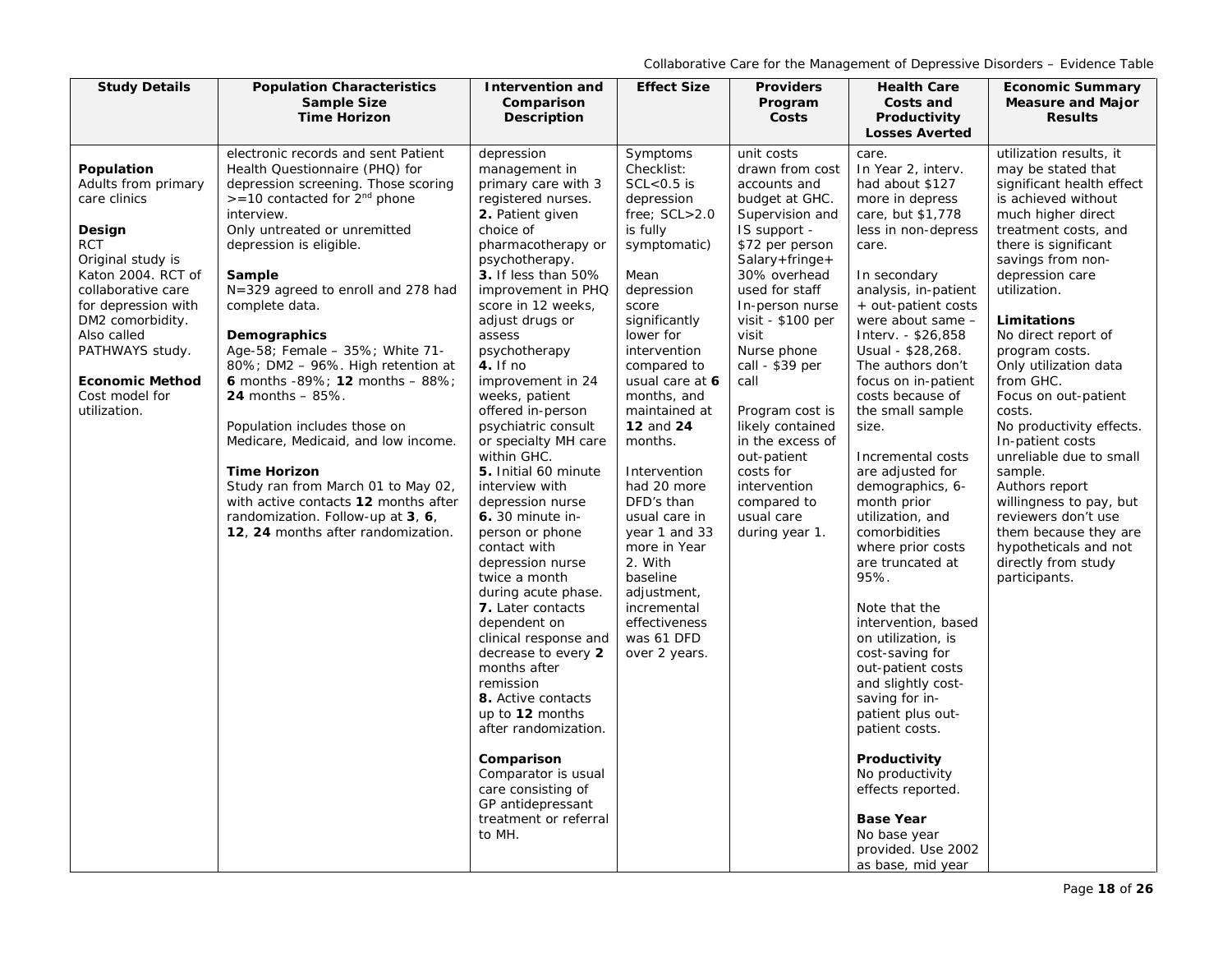| <b>Study Details</b>                                                                                                                                                            | <b>Population Characteristics</b><br><b>Sample Size</b><br><b>Time Horizon</b>                                                                                                                                                                                                                                                                                                                                                                                                                                                                                                                                                                                                                          | Intervention and<br>Comparison<br>Description                                                                                                                                                                                                                                                                                                                                                                                                                                                                                                                                                                                                                                                                                                                                                                        | <b>Effect Size</b>                                                                                                                                                                                                                                                                                                                                                                                                                                                                                                                                    | <b>Providers</b><br>Program<br>Costs                                                                                                                                                                                                                                                                                                                                                                                                                                                                                                                                                                                                                 | <b>Health Care</b><br>Costs and<br>Productivity<br><b>Losses Averted</b>                                                                                                                                                                                                                                                                                                                                         | <b>Economic Summary</b><br><b>Measure and Major</b><br><b>Results</b>                                                                                                                                                                                                                                                                                                                                                                                                                                                                                                                                                                                                                                                                                                                                  |
|---------------------------------------------------------------------------------------------------------------------------------------------------------------------------------|---------------------------------------------------------------------------------------------------------------------------------------------------------------------------------------------------------------------------------------------------------------------------------------------------------------------------------------------------------------------------------------------------------------------------------------------------------------------------------------------------------------------------------------------------------------------------------------------------------------------------------------------------------------------------------------------------------|----------------------------------------------------------------------------------------------------------------------------------------------------------------------------------------------------------------------------------------------------------------------------------------------------------------------------------------------------------------------------------------------------------------------------------------------------------------------------------------------------------------------------------------------------------------------------------------------------------------------------------------------------------------------------------------------------------------------------------------------------------------------------------------------------------------------|-------------------------------------------------------------------------------------------------------------------------------------------------------------------------------------------------------------------------------------------------------------------------------------------------------------------------------------------------------------------------------------------------------------------------------------------------------------------------------------------------------------------------------------------------------|------------------------------------------------------------------------------------------------------------------------------------------------------------------------------------------------------------------------------------------------------------------------------------------------------------------------------------------------------------------------------------------------------------------------------------------------------------------------------------------------------------------------------------------------------------------------------------------------------------------------------------------------------|------------------------------------------------------------------------------------------------------------------------------------------------------------------------------------------------------------------------------------------------------------------------------------------------------------------------------------------------------------------------------------------------------------------|--------------------------------------------------------------------------------------------------------------------------------------------------------------------------------------------------------------------------------------------------------------------------------------------------------------------------------------------------------------------------------------------------------------------------------------------------------------------------------------------------------------------------------------------------------------------------------------------------------------------------------------------------------------------------------------------------------------------------------------------------------------------------------------------------------|
|                                                                                                                                                                                 |                                                                                                                                                                                                                                                                                                                                                                                                                                                                                                                                                                                                                                                                                                         |                                                                                                                                                                                                                                                                                                                                                                                                                                                                                                                                                                                                                                                                                                                                                                                                                      |                                                                                                                                                                                                                                                                                                                                                                                                                                                                                                                                                       |                                                                                                                                                                                                                                                                                                                                                                                                                                                                                                                                                                                                                                                      | of 24 month<br>follow-up and MCPI<br>$(MCPI = 1.27$ for<br>2008\$)                                                                                                                                                                                                                                                                                                                                               |                                                                                                                                                                                                                                                                                                                                                                                                                                                                                                                                                                                                                                                                                                                                                                                                        |
| <b>Authors</b><br>Strong 2008<br>Location<br>SE Scotland, UK<br>Population<br>Adults diagnosed<br>with cancer<br>Design<br><b>RCT</b><br><b>Economic Method</b><br>Cost Utility | Population<br>Large regional tertiary NHS cancer<br>care center.<br>Those with diagnosis of cancer and<br>prognosis of at least 6 months.<br>Screened for major depression by<br>questionnaire and by phone-score<br>$\epsilon$ = > 1.75 on symptom checklist SCL-<br>20.<br>Sample<br>660 of 8,153 screened had<br>depression. After refusals and<br>exclusions, 99 randomized to usual<br>care and 101 to intervention. Note<br>99 from interv. and 97 from usual<br>care had 3 months data.<br>Demographics<br>Mean age $-56$ with SD 11.9; Female<br>$-71%$<br><b>Time Horizon</b><br>Screening occurred Oct'03-Dec'05.<br>Treatment length was 3 months and<br>follow-up 3 months after treatment. | <b>Intervention</b><br>Pilot intervention.<br>Intervention is usual<br>$care + :$<br>1. Maximum of ten<br>45-minute sessions<br>with trained cancer<br>nurse<br>2. Depression and<br>treatment education<br>3. Problem-solving<br>4. Coping with<br>helplessness<br>5. Communications<br>with GP and<br>oncologist;<br>6. Three month<br>follow-up with<br>monthly phone calls<br>7. GP makes all<br>prescriptions<br>8. Nurses undergo 3<br>month training;<br>supervisory<br>psychiatrist<br>9.Nurse and<br>psychiatrist meet<br>weekly to discuss<br>patient progress.<br>Comparison<br>Comparator is usual<br>care where every<br>patient in NHS has a<br>GP and every cancer<br>patient has an<br>oncologist. Both<br>physicians are<br>informed about the<br>depression diagnosis<br>and given advice<br>about | Primary<br>Outcome -<br><b>SCL-20</b><br>Baseline:<br>Interv-2.35,<br><b>Usual-2.25</b><br>3 month:<br>Interv-1.20,<br>Usual-1.55<br>Standardized<br>Mean<br>Difference -<br>0.43<br><b>Response to</b><br><b>Treatment</b><br><b>SCL-20</b><br>decreased<br>more than<br>50% for 53%<br>in interv, and<br>for $34\%$ in<br>usual care<br>Remission<br>Remission was<br>15% greater<br>for interv. than<br>in usual care.<br><b>QALY</b><br>Incremental<br>QALY due to<br>interv. over 6<br>months was<br>0.063 and<br>over 12<br>months was<br>0.103 | <b>Providers</b><br>Team composed<br>of 3 cancer<br>nurses and<br>supervisory<br>study<br>psychiatrists.<br>Program<br>Costs<br>Average cost of<br>intervention<br>reported at<br>\$425<br>Program Cost<br>Components or<br><b>Drivers</b><br>For 101 interv.<br>patients,<br>average was 7<br>45- minute<br>sessions over 3<br>months, with<br>range from 2 to<br>10. Three<br>patients had<br>zero sessions.<br>Weekly nurse<br>and psychiatrist<br>meetings.<br>Follow-up over<br>3 months with<br>monthly phone<br>calls. Reports to<br>GP and<br>oncologist. Most<br>sessions<br>occurred in<br>cancer center<br>but 6% were by<br>phone and 5% | <b>Health Care</b><br>Interv. had higher<br>utilization of \$39<br>$($285 \text{ vs } $246$)$<br>Pharma Value<br>Intervention had<br>higher pharma cost<br>of \$80 (\$114 vs<br>\$34)<br>Productivity<br>No productivity<br>effects reported.<br>But may be<br>captured in QALY<br><b>Base Year</b><br>No base year<br>provided. Use 2006<br>as base and MCPI<br>$(PPP = 0.64)$<br>$MCPI = 1.04$ for<br>2008\$). | <b>Economic Summary</b><br><b>Measure</b><br>Total incremental cost<br>per patient over 6<br>months = $$544$ . This is<br>program cost plus<br>health care utilization<br>plus pharma.<br>Incremental cost per<br>QALY<br>6 months - \$8,577<br>(Presume this is<br>~5544/0.063)<br>Sensitivity analysis<br>using upper/lower<br>bounds of CI for effect<br>size and cost of<br>intervention gives ICER<br>between \$4,713 and<br>\$19,988.<br>Limitations<br>Training costs not<br>included.<br>Pilot intervention.<br>Validity of depression<br>scores for seriously ill<br>patients may be<br>questioned.<br>Possible bias in self-<br>reported outcomes.<br>High rate of refusal to<br>participate - however<br>this is common for<br>similarly ill populations.<br>Specific to NHS-UK<br>context. |
|                                                                                                                                                                                 |                                                                                                                                                                                                                                                                                                                                                                                                                                                                                                                                                                                                                                                                                                         | antidepressants if<br>requested.                                                                                                                                                                                                                                                                                                                                                                                                                                                                                                                                                                                                                                                                                                                                                                                     |                                                                                                                                                                                                                                                                                                                                                                                                                                                                                                                                                       | at patient'<br>home.                                                                                                                                                                                                                                                                                                                                                                                                                                                                                                                                                                                                                                 |                                                                                                                                                                                                                                                                                                                                                                                                                  | Excluded patients with                                                                                                                                                                                                                                                                                                                                                                                                                                                                                                                                                                                                                                                                                                                                                                                 |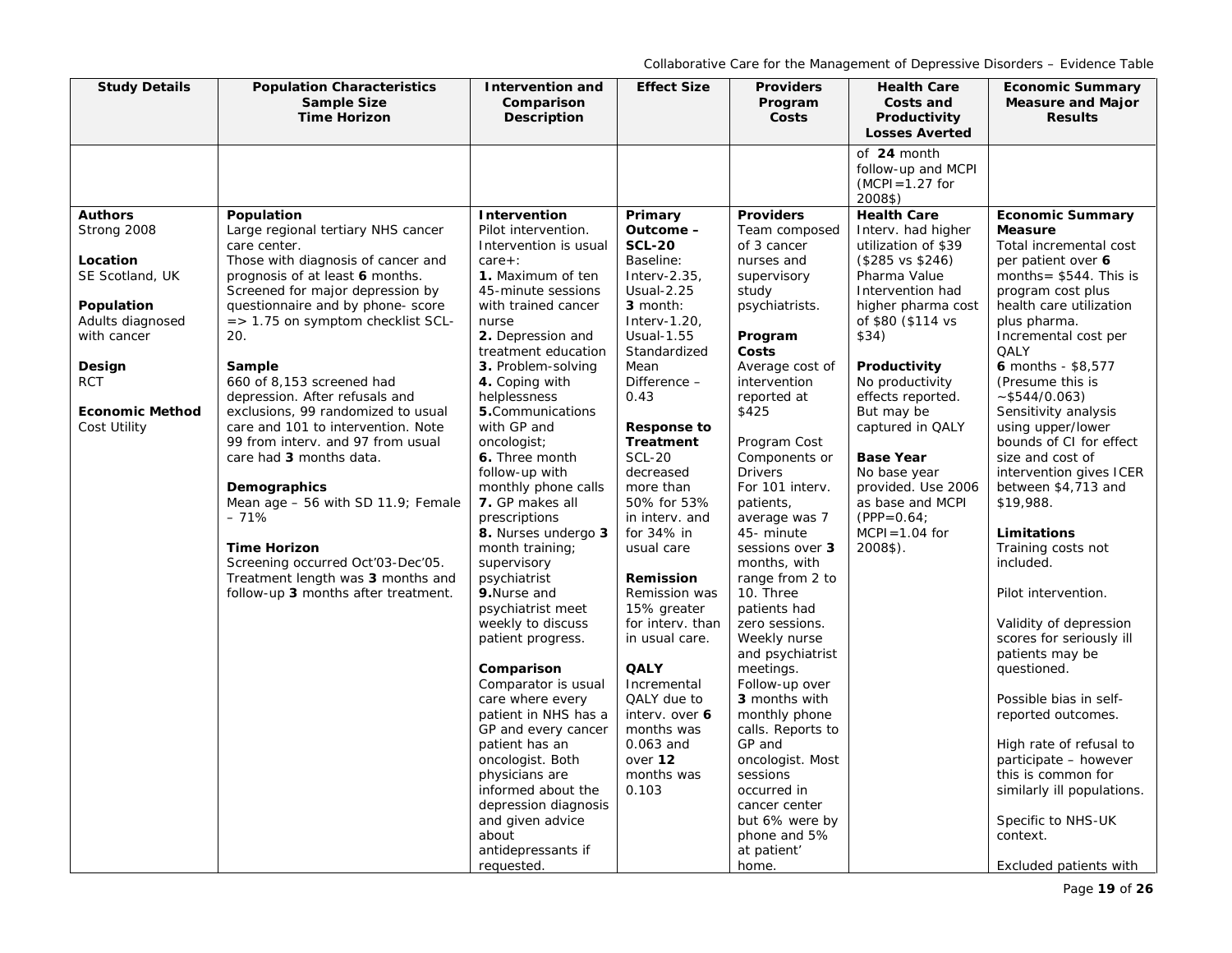| <b>Study Details</b>                                                                                                                                                                                                                              | <b>Population Characteristics</b><br><b>Sample Size</b><br><b>Time Horizon</b>                                                                                                                                                                                                                                                                                                                                                                                                                                                                                                                                                                                                                         | <b>Intervention and</b><br>Comparison<br>Description                                                                                                                                                                                                                                                                                                                                                                                                 | <b>Effect Size</b>                                                    | <b>Providers</b><br>Program<br>Costs                                                                                                                                                                                                                                        | <b>Health Care</b><br>Costs and<br>Productivity                                                                                                                                                                                                                                         | <b>Economic Summary</b><br><b>Measure and Major</b><br><b>Results</b>                                                                                                                                                                                                                                                                                                                                                                                                                                                                     |
|---------------------------------------------------------------------------------------------------------------------------------------------------------------------------------------------------------------------------------------------------|--------------------------------------------------------------------------------------------------------------------------------------------------------------------------------------------------------------------------------------------------------------------------------------------------------------------------------------------------------------------------------------------------------------------------------------------------------------------------------------------------------------------------------------------------------------------------------------------------------------------------------------------------------------------------------------------------------|------------------------------------------------------------------------------------------------------------------------------------------------------------------------------------------------------------------------------------------------------------------------------------------------------------------------------------------------------------------------------------------------------------------------------------------------------|-----------------------------------------------------------------------|-----------------------------------------------------------------------------------------------------------------------------------------------------------------------------------------------------------------------------------------------------------------------------|-----------------------------------------------------------------------------------------------------------------------------------------------------------------------------------------------------------------------------------------------------------------------------------------|-------------------------------------------------------------------------------------------------------------------------------------------------------------------------------------------------------------------------------------------------------------------------------------------------------------------------------------------------------------------------------------------------------------------------------------------------------------------------------------------------------------------------------------------|
| <b>Authors</b><br>Unutzer et al. 2003<br>Location<br>Puget Sound, WA<br>Population<br>Adults<br>Design<br>Not RCT. Based on<br>patients from 2<br>previous RCTs.<br><b>Economic Method</b><br>Willingness to pay<br>for depression care<br>study. | Population<br>Patients from Puget Sound, WA.<br>Age 18 to 80.<br>Sample<br>The previous RCTs were:<br>1. Persistent depression group<br>assigned to collaborative care or<br>usual care $(N=228)$ - Katon 1999a<br>Stepped collaborative care for<br>primary care patients with persistent<br>symptoms of depression. Archives of<br>General Psychiatry 56:1109-1115,<br>1999.<br>2. Relapse prevention program<br>randomized to relapse prevention<br>and usual care - Katon 1999b A<br>randomized trial of relapse<br>prevention of depression in primary<br>care. Archives of General Psychiatry<br>56:1109-1115, 1999. This last<br>reference is incorrect (Its is a 2001<br>paper by Katon et al) | Intervention<br>No intervention.<br>The patients from<br>these RCTs were<br>asked about<br>willingness to pay<br>for 6 month course<br>of care to eliminate<br>depression.<br>Measured at base<br>and 6 month follow-<br>up. Contingent<br>valuation method<br>based on payment-<br>card technique.<br>Question was:<br>"Assume for a<br>moment that you<br>had no health<br>insurance but that<br>there was a<br>treatment that<br>would completely | <b>No</b><br>effectiveness<br>reported here.<br>See original<br>RCTs. | Note that nurse<br>training cost<br>not included.<br>Program<br>Costs<br>No program<br>costs associated<br>with this<br>experiment.<br>Authors report<br>the per<br>participant cost<br>in original RCTs<br>was about \$180<br>per month over<br>6 months<br>(Total-\$1080) | <b>Losses Averted</b><br><b>Health Care</b><br>No health care<br>costs measured for<br>this study.<br>Productivity<br>No productivity<br>losses estimated or<br>reported.<br><b>Base Year</b><br>Use MCPI and<br>1998, second year<br>of intervention<br>$(MCPI - 1.504$ for<br>2008\$) | poor cancer prognosis.<br><b>Summary Economic</b><br><b>Measure</b><br>Willingness to pay per<br>month:<br>$$411 +/-277$ for<br>persistent depression<br>$$403$ +/- 283 for<br>relapse prevention<br><b>Summary Findings</b><br>Willingness to pay:<br>1. Was \$370 at the<br>25th percentile of<br>depression severity vs<br>\$439 at 75th<br>percentile.<br><b>2.</b> Was \$346 at the<br>25th percentile of<br>household income vs<br>\$439 at 75th<br>percentile.<br>3. Decreased from<br>$$406$ +/- 280 at<br>baseline to $$322 +/-$ |
|                                                                                                                                                                                                                                                   |                                                                                                                                                                                                                                                                                                                                                                                                                                                                                                                                                                                                                                                                                                        | eliminate the<br>symptoms of<br>depression. How<br>much money would<br>you be willing to pay<br>each month for a<br>six-month<br>treatment?"<br>Respondents were<br>given continuous<br>response choices<br>from \$0 to \$400 as<br>well as more than<br>\$400 per month.                                                                                                                                                                            |                                                                       |                                                                                                                                                                                                                                                                             |                                                                                                                                                                                                                                                                                         | 262 at six months.<br>4. Was substantially<br>greater than the actual<br>costs of depression<br>treatment provided to<br>the intervention<br>patients in this study -<br>about \$180 per month<br>5. For those with major<br>depression in persistent<br>depression group was<br>slightly higher at 6-8<br>weeks - $$418 +/- 283$<br>compared to baseline.<br>Neither treatment type<br>or depression severity                                                                                                                            |
|                                                                                                                                                                                                                                                   |                                                                                                                                                                                                                                                                                                                                                                                                                                                                                                                                                                                                                                                                                                        |                                                                                                                                                                                                                                                                                                                                                                                                                                                      |                                                                       |                                                                                                                                                                                                                                                                             |                                                                                                                                                                                                                                                                                         | nor their interaction<br>were significant<br>predictors of willingness<br>to pay at 6 months.                                                                                                                                                                                                                                                                                                                                                                                                                                             |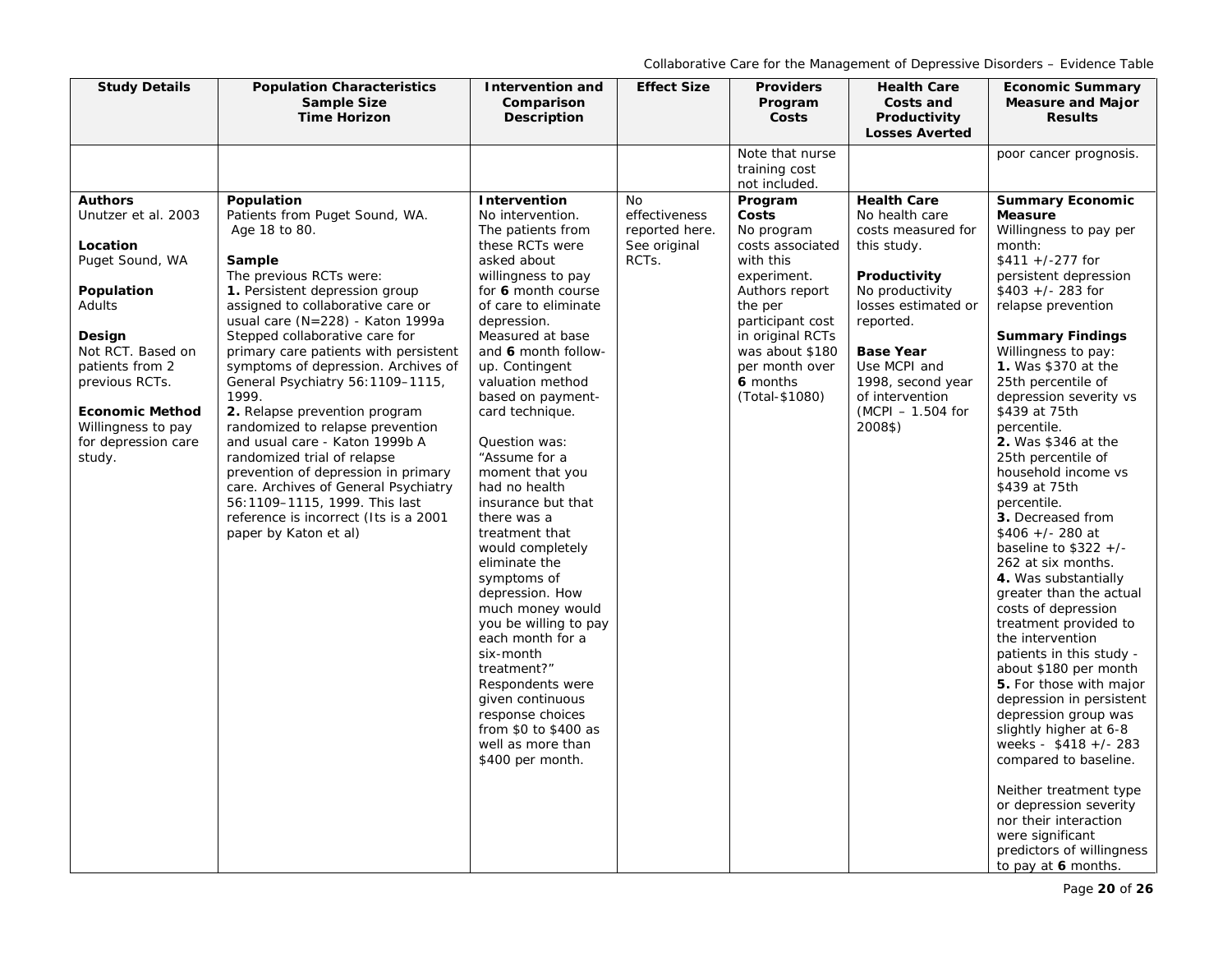| <b>Study Details</b>   | <b>Population Characteristics</b>                                          | <b>Intervention and</b>                     | <b>Effect Size</b> | <b>Providers</b>                 | <b>Health Care</b>                    | <b>Economic Summary</b>                      |
|------------------------|----------------------------------------------------------------------------|---------------------------------------------|--------------------|----------------------------------|---------------------------------------|----------------------------------------------|
|                        | <b>Sample Size</b>                                                         | Comparison                                  |                    | Program                          | Costs and                             | <b>Measure and Major</b>                     |
|                        | <b>Time Horizon</b>                                                        | <b>Description</b>                          |                    | Costs                            | Productivity<br><b>Losses Averted</b> | <b>Results</b>                               |
| <b>Authors</b>         | Population                                                                 | Intervention                                | No clinical        | Program                          | <b>Health Care</b>                    | <b>Summary Economic</b>                      |
| Unutzer et al. 2008    | 2 HMOs in California and                                                   | 1-year stepped                              | effects            | Costs                            | Health care                           | <b>Measure</b>                               |
|                        | Washington. Patients recruited from                                        | collaborative care                          | measured in        | Estimated at                     | includes in-patient                   | No summary economic                          |
| Location               | depression screening or from                                               | with nurse of                               | this extended      | \$639 per                        | and out-patient                       | measure computed.                            |
| California and         | physician referrals.                                                       | psychologist as care                        | study. See         | person $(n=279)$                 | costs,                                | Only provides program                        |
| Washington             |                                                                            | manager in GP                               | Katon 2005 for     | Program costs                    | medications from                      | cost plus health care                        |
|                        | Sample                                                                     | office.                                     | 2 year follow-     | is for 1-year                    | cost-accounting                       | utilization for                              |
| Population             | Sample sizes at years 1-4: 534;                                            | a. Initial                                  | up.                | intervention                     | data from 2 HMOs.                     | intervention and usual                       |
| Adults                 | 521; 464; 437.                                                             | biopsychosocial by                          |                    | based on                         |                                       | care.                                        |
|                        | Those with 4 year data included in<br>this analysis:                       | care manager with<br>depression             |                    | detailed study<br>records of all | Authors report 4-                     |                                              |
| Design<br><b>RCT</b>   | Intervention - 279 Control - 272                                           | education and                               |                    | patient                          | year cost of<br>intervention is       | Previous study showed<br>intervention more   |
| Original RCT is        |                                                                            | treatment options                           |                    | contacts;                        | smaller than usual                    | costly in year 1 and                         |
| Unutzer 2001 and       | Demographics                                                               | <b>b.</b> Patient offered                   |                    | benefits plus                    | care, for savings of                  | lower cost in year 2                         |
| 2002. Original CEA     | Female - 72%; Age - 73; Minority -                                         | pharmacotherapy or                          |                    | salary plus 30%                  | \$4,120 per person.                   | compared to usual care                       |
| studies are Katon      | 9%; Insured - >80%; HS Grad -                                              | problem solving                             |                    | of care                          | The difference is                     | (Katon 2005)                                 |
| 2005 and 2006.         | 89%                                                                        | therapy (6-8                                |                    | manager,                         | not statistically                     |                                              |
|                        |                                                                            | sessions)                                   |                    | psychiatrist,                    | significant (small                    | Limitations                                  |
| <b>Economic Method</b> | <b>Time Horizon</b>                                                        | c. Care managers                            |                    | and GP; staff                    | sample), but                          | a. Only 2 HMO data                           |
| Cost Analysis.         | Recruitment in July'99 to Aug'01.<br>Intervention is 1 year. Cost data for | trained in stepped<br>collaborative care in |                    | time;<br>supervision;            | bootstrapping<br>showed 87%           | analyzed b. Insured,<br>educated, dominantly |
|                        | 1999-2006, with 4 years data for                                           | 2-day workshop                              |                    | intervention                     | probability that                      | white population c. No                       |
|                        | each participant.                                                          | d. GP has geriatric                         |                    | materials.                       | intervention is cost                  | clinical outcomes                            |
|                        |                                                                            | expertise                                   |                    |                                  | saving. Hence,                        | measured at 4 years                          |
|                        | This study extends follow-up to 4                                          | e. Psychiatrist                             |                    |                                  | benefits of lower                     | preventing calculation                       |
|                        | years from 2 years in previous                                             | oversight of                                |                    |                                  | utilization take 2-4                  | of CEA.                                      |
|                        | studies.                                                                   | assessment and                              |                    |                                  | years to show after                   |                                              |
|                        |                                                                            | treatment f. Follow-                        |                    |                                  | intervention.                         |                                              |
|                        |                                                                            | up by care manager                          |                    |                                  | Productivity                          |                                              |
|                        |                                                                            | every 2 weeks<br>during acute and           |                    |                                  | Productivity losses                   |                                              |
|                        |                                                                            | every month in                              |                    |                                  | averted not                           |                                              |
|                        |                                                                            | continuing phase                            |                    |                                  | considered.                           |                                              |
|                        |                                                                            | f. End of 12                                |                    |                                  |                                       |                                              |
|                        |                                                                            | months, care                                |                    |                                  | Base is not                           |                                              |
|                        |                                                                            | manager does a                              |                    |                                  | provided. Use                         |                                              |
|                        |                                                                            | relapse prevention                          |                    |                                  | midpoint of 1999-                     |                                              |
|                        |                                                                            | plan                                        |                    |                                  | 2006, that is 2003                    |                                              |
|                        |                                                                            | Comparison                                  |                    |                                  | and MCPI (MCPI-<br>1.225 for 2008\$)  |                                              |
|                        |                                                                            | Usual care patients                         |                    |                                  |                                       |                                              |
|                        |                                                                            | and their GP told                           |                    |                                  |                                       |                                              |
|                        |                                                                            | about their                                 |                    |                                  |                                       |                                              |
|                        |                                                                            | diagnosis and                               |                    |                                  |                                       |                                              |
|                        |                                                                            | encouraged to get                           |                    |                                  |                                       |                                              |
|                        |                                                                            | help through their                          |                    |                                  |                                       |                                              |
|                        |                                                                            | GP.                                         |                    |                                  |                                       |                                              |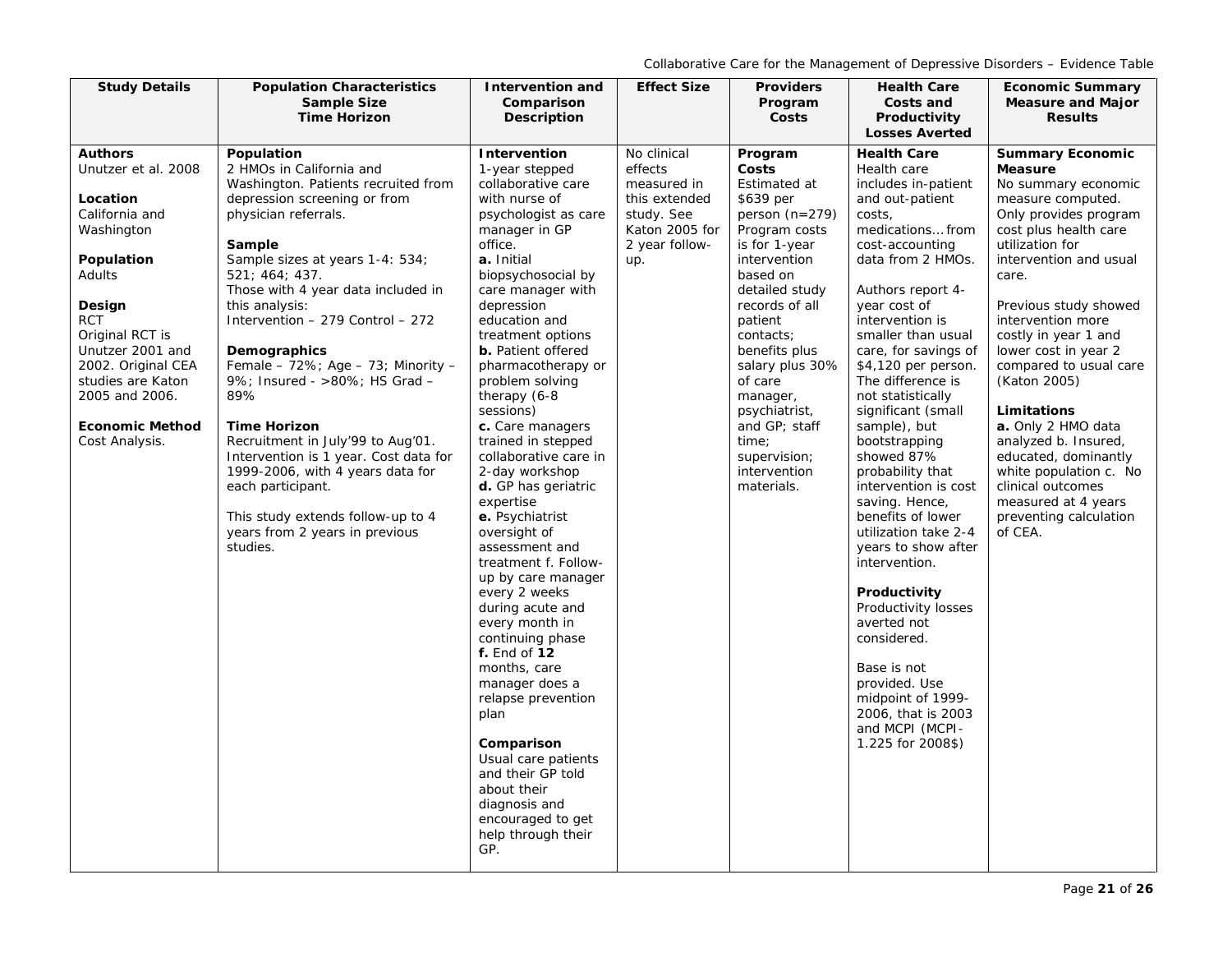| <b>Study Details</b>   | <b>Population Characteristics</b>                        | <b>Intervention and</b>                  | <b>Effect Size</b>    | <b>Providers</b> | <b>Health Care</b>                        | <b>Economic Summary</b>            |
|------------------------|----------------------------------------------------------|------------------------------------------|-----------------------|------------------|-------------------------------------------|------------------------------------|
|                        | <b>Sample Size</b>                                       | Comparison                               |                       | Program          | Costs and                                 | <b>Measure and Major</b>           |
|                        | <b>Time Horizon</b>                                      | Description                              |                       | Costs            | Productivity                              | <b>Results</b>                     |
|                        |                                                          |                                          |                       |                  | <b>Losses Averted</b>                     |                                    |
| <b>Authors</b>         | Population                                               | Intervention                             | All effects           | Program          | <b>Health Care</b>                        | <b>Economic Summary</b>            |
| Wang et al. 2007       | Participants from members of large                       | Structured                               | including             | Costs            | General utilization                       | <b>Measure</b>                     |
|                        | managed behavioral health                                | telephone outreach                       | health,               | Not provided.    | of health care not                        | No summary measures                |
| Location               | organization, United Behavioral                          | by Masters mental                        | employment,           | Authors          | feasible since not                        | provided or can be                 |
| USA - Nationwide       | Health (UBH), representing diverse                       | health clinician Care                    | productivity          | hypothesize      | all data collected                        | calculated.                        |
|                        | industries and professions.                              | Manager; treatment                       | measured by           | \$107-\$427 per  | yet. Study                                |                                    |
| Population             |                                                          | assessment;                              | logistic              | participant      | measures                                  | <b>Summary Findings</b>            |
| Working adults         | <b>Inclusion</b>                                         | facilitation of                          | regression            | based on other   | utilization of                            | Authors report                     |
|                        | Recruited from 2 level screening,                        | psychotherapy or                         | with weights          | studies for      | mental health                             | significant improvement            |
| Design                 | beginning with HRA and followed by                       | antidepressant                           | for treatment         | similar low-     | contacts with care                        | in depression score and            |
| <b>RCT</b>             | Quick Inventory of Depression                            | referrals; adherence                     | assignment            | intensity        | manager and with                          | recovery for interv.               |
| <b>Economic Method</b> | Symptoms-SR (QIDS-SR).<br>Depression measured by QIDS-SR | support;                                 | based on              | intervention.    | specialists. Interv                       | compared to control.               |
| Average cost model.    | and work performance by WHO                              | psychotherapy by<br>phone (for decliners | sociodemograp<br>hics |                  | group more likely<br>to receive specialty | Authors convert the 2              |
|                        | Health & productivity Questionnaire                      | of in-person                             |                       |                  | MH treatment, (10                         | hrs/week increment of              |
|                        | $(HPO)$ .                                                | therapy) in $2$                          | Interv. had           |                  | more with $OR=1.6$ )                      | work by intervention               |
|                        |                                                          | month, 8 session                         | significantly         |                  | and less likely to                        | compared to control to             |
|                        | Sample                                                   | cognitive behavioral                     | lower QIDS-SR         |                  | receive MH care in                        | annual value based on              |
|                        | Initial 7,978 consented to                               | therapy with                             | scores at 6           |                  | primary setting                           | average BLS US                     |
|                        | participate, and final 604 randomized                    | workbook and self-                       | months $(B=-1)$       |                  | $(OR=0.7)$ , and                          | median-wages to arrive             |
|                        | $(Inter = 304, Control = 300).$ In                       | help. Staff receives                     | and at 12             |                  | twice as many                             | at \$1,800 \$1,922 per             |
|                        | intervention 35 missed 6 month                           | additional training                      | months $(B=-$         |                  | contacts with Care                        | capita effect of                   |
|                        | follow-up and 44 missed the 12                           | with 1 hr/week                           | $1.1$ ).              |                  | Manager. Health                           | intervention. This                 |
|                        | month (15%). In control, the                             | supervision.                             | proportion            |                  | care utilization not                      | exceeds the postulated             |
|                        | numbers were 22 and 30 (10%),                            |                                          | recovering            |                  | monetized.                                | \$107-\$427 per capita             |
|                        | respectively.                                            | Participants receive                     | significantly         |                  |                                           | cost of program.                   |
|                        |                                                          | psycho-educational                       | higher for            |                  | Productivity                              | However, this savings              |
|                        | Demographics                                             | workbook. In person                      | inter, but only       |                  | Productivity                              | will be moderated by               |
|                        | Those with at least moderate                             | treatments                               | at 12 months.         |                  | measured as                               | the extra 10 specialty             |
|                        | depression. Mean age- 41-42; Fem -                       | monitored, assessed                      |                       |                  | effective hours as                        | MH contacts per capita             |
|                        | 70-77%; College - 38-44%; Depr.                          | with feedback to                         |                       |                  | composite of days                         | made by interv. during             |
|                        | Score - 13-14; Actual work week -                        | physicians and                           |                       |                  | of work, job                              | the 12 months.                     |
|                        | 42-44 hrs; Job Perf-0.7.                                 | patients. UBH                            |                       |                  | performance, and                          |                                    |
|                        | <b>Time Horizon</b>                                      | psychiatrist<br>available for            |                       |                  | retention of job<br>(employee)            | Limitations<br>Unclear why authors |
|                        | Recruitment in Jan 04 to Feb 05.                         | consultation. Care                       |                       |                  | perspective of                            | weight the regression              |
|                        | Blinded assessment by research firm                      | manager supported                        |                       |                  | holding any job).                         | by weights for                     |
|                        | at 6 and 12 months by telephone                          | by electronic                            |                       |                  | Effective hours                           | treatment assignment               |
|                        | interview after baseline.                                | decision tools. Care                     |                       |                  | significantly higher                      | based on                           |
|                        |                                                          | manager caseload -                       |                       |                  | in interv. at 6                           | sociodemographics.                 |
|                        |                                                          | 50-70.                                   |                       |                  | months (Beta=3)                           | Data is pooled for 12              |
|                        |                                                          |                                          |                       |                  | and at 12 months                          | months, assuming                   |
|                        |                                                          | Comparison                               |                       |                  | $(Beta=3.3).$                             | effects are equal in the           |
|                        |                                                          | Usual care - patient                     |                       |                  | Underlying this                           | 56 month and 12                    |
|                        |                                                          | advised of diagnosis                     |                       |                  | effective hours                           | month follow-up.                   |
|                        |                                                          | with                                     |                       |                  | improvement is 2                          | Lack of monetized full             |
|                        |                                                          | recommendation to                        |                       |                  | hrs/week                                  | health care utilizations.          |
|                        |                                                          | consult with                             |                       |                  | increment worked                          |                                    |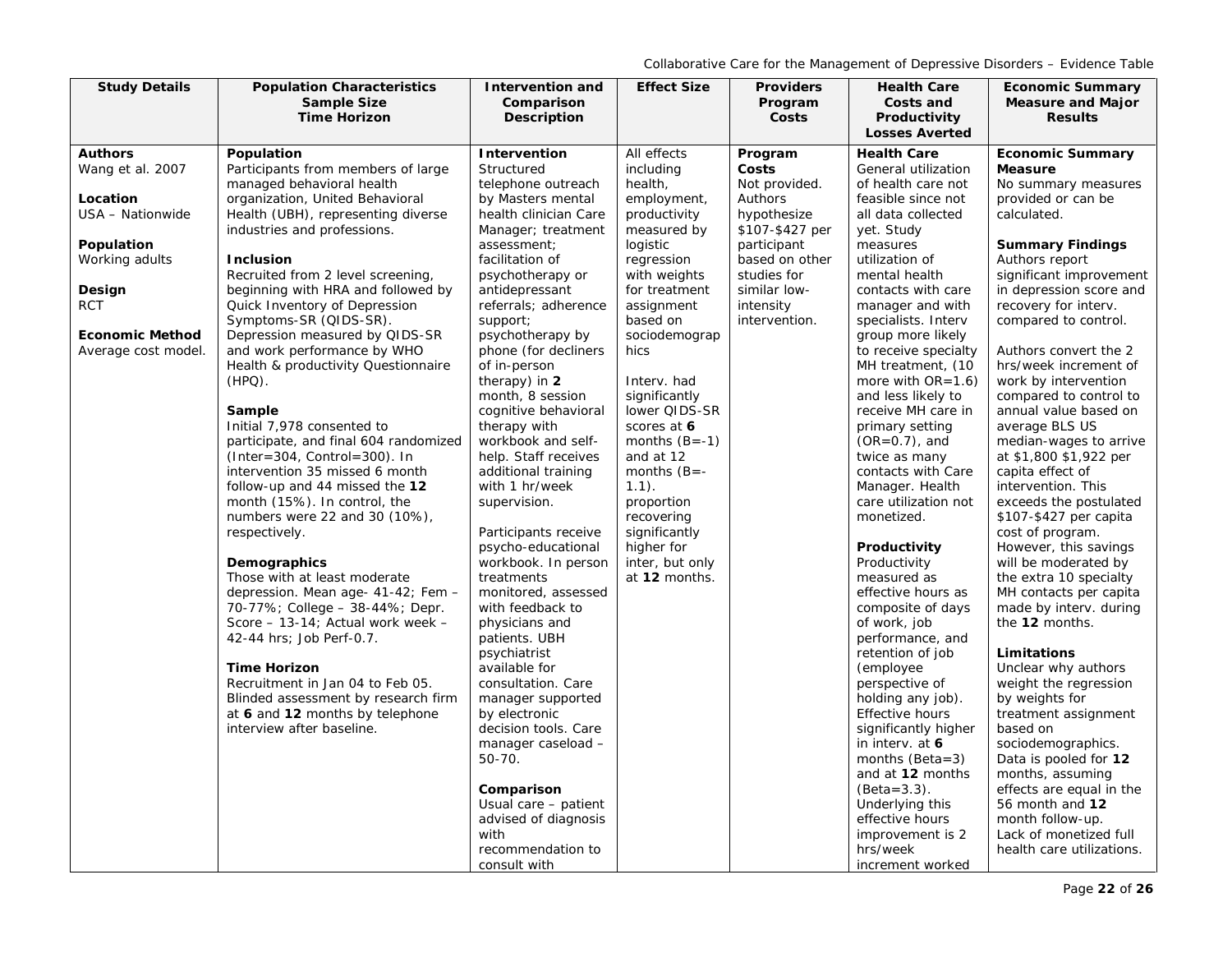| <b>Study Details</b>   | <b>Population Characteristics</b>                                   | Intervention and                         | <b>Effect Size</b>              | <b>Providers</b>                 | <b>Health Care</b>                     | <b>Economic Summary</b>                          |
|------------------------|---------------------------------------------------------------------|------------------------------------------|---------------------------------|----------------------------------|----------------------------------------|--------------------------------------------------|
|                        | <b>Sample Size</b>                                                  | Comparison                               |                                 | Program                          | Costs and                              | <b>Measure and Major</b>                         |
|                        | <b>Time Horizon</b>                                                 | Description                              |                                 | Costs                            | Productivity                           | <b>Results</b>                                   |
|                        |                                                                     |                                          |                                 |                                  | <b>Losses Averted</b>                  |                                                  |
|                        |                                                                     | clinician.                               |                                 |                                  | by intervention                        |                                                  |
|                        |                                                                     |                                          |                                 |                                  | over control,                          |                                                  |
|                        |                                                                     |                                          |                                 |                                  | improved job                           |                                                  |
|                        |                                                                     |                                          |                                 |                                  | retention (93% vs                      |                                                  |
|                        |                                                                     |                                          |                                 |                                  | 88%) at 12<br>months).                 |                                                  |
|                        |                                                                     |                                          |                                 |                                  |                                        |                                                  |
|                        |                                                                     |                                          |                                 |                                  | <b>Base Year</b>                       |                                                  |
|                        |                                                                     |                                          |                                 |                                  | No base year                           |                                                  |
|                        |                                                                     |                                          |                                 |                                  | provided. Use                          |                                                  |
|                        |                                                                     |                                          |                                 |                                  | 2006, year after                       |                                                  |
|                        |                                                                     |                                          |                                 |                                  | recruitment and                        |                                                  |
|                        |                                                                     |                                          |                                 |                                  | CPI (CPI= $1.068$ for                  |                                                  |
|                        |                                                                     |                                          |                                 |                                  | 2008\$)                                |                                                  |
| <b>Authors</b>         | Population                                                          | Intervention                             | All outcomes                    | <b>Providers</b>                 | <b>Health Care</b>                     | <b>Summary Economic</b>                          |
| Wells et al. 2007      | Multiple sites in US- 6 Managed Care                                | 1. Each practice                         | analyzed for                    | Each                             | Self-reported ER                       | <b>Measure</b>                                   |
| Location               | Organizations.<br>Screened 27,332 for depressive                    | team educated in 2-<br>day workshop, and | those with sub<br>threshold and | intervention site<br>had 1 GP; 1 | visits, medical and<br>mental health   | Sub threshold Group*<br>\$2,679/QALY [-22K,      |
| USA - Multiple Sites   | disorder or sub threshold depression                                | provided with                            | depressive                      | Practice Nurse:                  | visits, psychotropic                   | 28K], based on QALY-                             |
|                        | based on WHO Composite                                              | patient education                        | disorder over                   | 1 Practice                       | medications,                           | <b>SF</b>                                        |
| Population             | International Diagnostic Interview                                  | materials, tracking                      | 2 years. Also                   | Administrator;                   | outpatient days,                       | \$2,880/QALY [-25K,                              |
| Adults from            | $(CIDI)$ .                                                          | forms, clinician                         | note that                       | 1 Psychologist                   | patient time to                        | 30K], based on QALY-                             |
| managed care.          |                                                                     | manuals, lecture                         | analysis                        | or Psychiatrist                  | obtain care. Self-                     | DB                                               |
|                        | Sample                                                              | slides                                   | pooled Med                      |                                  | reports used                           | Depressive Disorder                              |
| Design                 | Usual care $(n=443)$ -GP's care with                                | 2. For Med Quality,                      | Quality and                     | Program                          | because claims                         | Group                                            |
| Block random           | quidelines mailed to medical                                        | nurses support                           | Therapy                         | Costs                            | data incomplete.                       | \$70,959/QALY [18K,                              |
| controlled trial.      | directors.                                                          | adherence by                             | Quality                         | Program costs                    | Inpatient costs                        | 123K], based on QALY-                            |
| Original RCT is        | Interv. 1 ( $n=424$ ) - Quality                                     | monthly phone or                         | groups.                         | include                          | excluded because                       | SF                                               |
| Rubenstein 1999.       | improvement in medical care (Med                                    | visits for 6-12                          |                                 | screening;                       | it is small $#$ of                     | \$47,825/QALY [24K,                              |
| Note that Wells        | Quality).<br>Interv. 2 (n=489)- Quality                             | months                                   | <b>Baseline:</b><br>Patient     | intervention                     | persons and similar<br>for control and | 73K], based on QALY-<br>DB                       |
| 2008 finds that the    | improvement in Therapy (Therapy                                     | 3. For Therapy<br>Quality, therapists    | screening                       | materials;<br>nurse              | intervention.                          |                                                  |
| effect of intervention | Quality).                                                           | trained to provide                       | questionnaire                   | assessments;                     | Authors report                         | Limitations                                      |
| disappears at 9        |                                                                     | cognitive-behavioral                     | (PSQ) for                       | supervision;                     | higher health care                     | Authors conclude that                            |
| years and also         | Demographics                                                        | sessions at \$8-15                       | demographics;                   | contacts with                    | costs* than usual                      | the CEA results indicate                         |
| produces               | White-56-66%; Latino-22-33%;                                        | (primary co pay) or                      | and Patient                     | patients,                        | care of $$1,372$ and                   | that both sub threshold                          |
| unexpected negative    | Black 5-7%.                                                         | \$30-53 (non-                            | assessment                      | patient time to                  | \$56, for those with                   | and depressive disorder                          |
| outcomes for white     | Female-71-77%; Age-44; Depressive                                   | primary co pay).                         | questionnaire                   | obtain                           | depressive                             | individuals can feasibly                         |
| participants.          | disorders-70-77%; Employed-63-                                      | 4. Patients could                        | (PAQ) for                       | treatments.                      | symptoms and sub                       | be treated in this                               |
|                        | 65%. Significant differences                                        | receive Interv. 1,                       | depression and                  |                                  | threshold                              | intervention, without                            |
| <b>Economic Method</b> | controlled in analysis.                                             | Interv. 2, both, or                      | health                          | Authors state                    | depression,                            | recourse to expensive                            |
| Cost effectiveness.    |                                                                     | neither.                                 | outcomes;                       | the research                     | respectively.                          | screening.                                       |
|                        | <b>Time Horizon</b>                                                 | 5. Initial                               | telephone                       | provided each                    |                                        | Why inpatient costs are                          |
|                        | Recruitment in 1996-97. Analyzed<br>those with both health and cost | assessment<br>informed education,        | interview for<br>economic       | MCO with 1/2 of<br>their         | Productivity                           | excluded is not                                  |
|                        | outcomes at 2 years after                                           | treatment, and                           | variables and                   | participation                    | Self-reported days<br>of absence and   | convincing. What is the<br>need to include those |
|                        | enrollment.                                                         | management plan                          | utilization.                    | costs - \$40K-                   | also measured as                       | with sub threshold                               |
|                        |                                                                     | for each patient.                        |                                 | \$92K. Unclear if                | difference between                     | depression in                                    |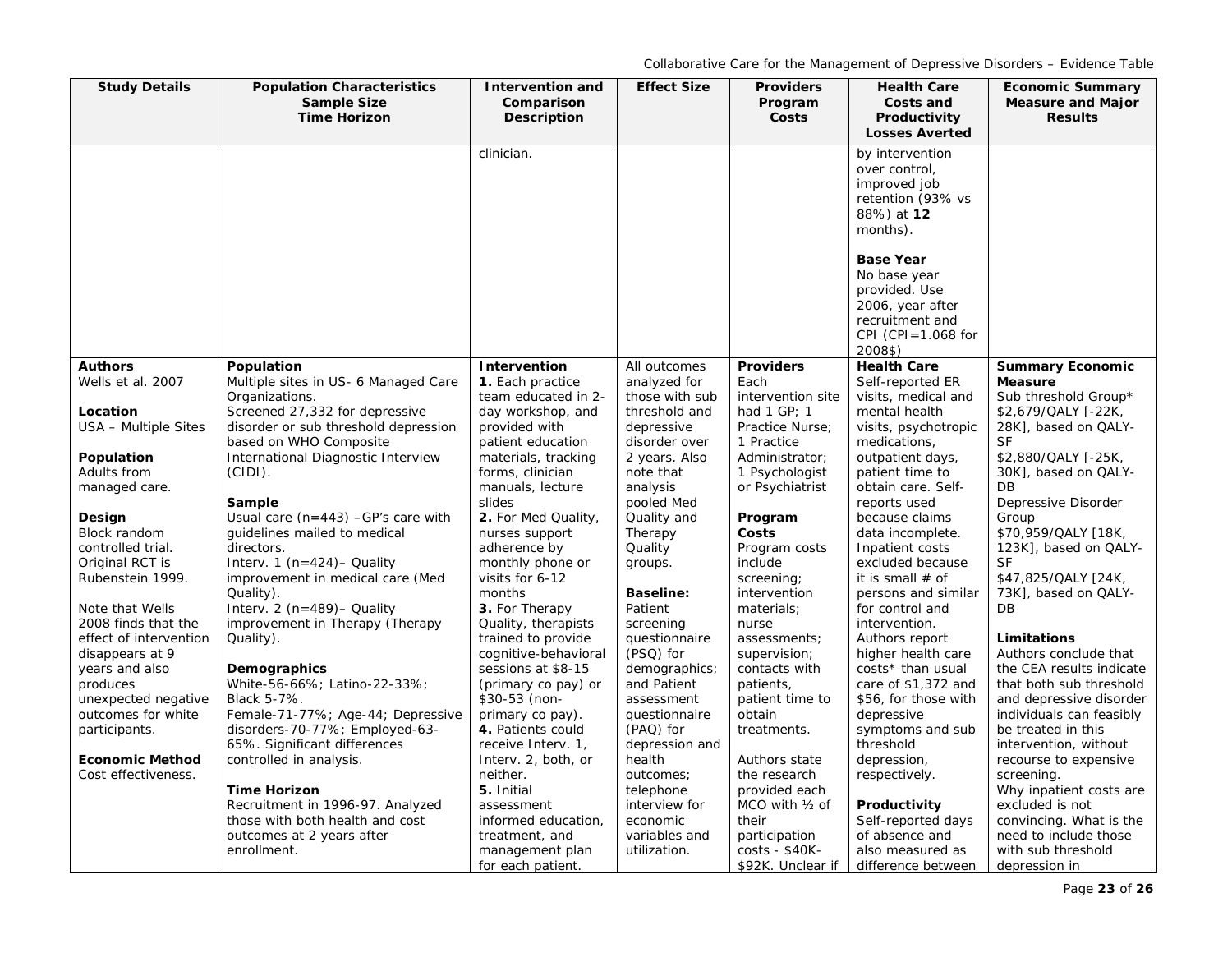| <b>Study Details</b> | <b>Population Characteristics</b><br><b>Sample Size</b><br><b>Time Horizon</b> | <b>Intervention and</b><br>Comparison<br>Description | <b>Effect Size</b>                                                                                                                                                                                                                                                                                                                                                                                                                                                                                                                                                                                                                                                                                 | <b>Providers</b><br>Program<br>Costs                                                                                                                                                                                                                  | <b>Health Care</b><br>Costs and<br>Productivity<br><b>Losses Averted</b>                                                                                                                                                                                                                                                                                                                                                       | <b>Economic Summary</b><br><b>Measure and Major</b><br><b>Results</b>                                                      |
|----------------------|--------------------------------------------------------------------------------|------------------------------------------------------|----------------------------------------------------------------------------------------------------------------------------------------------------------------------------------------------------------------------------------------------------------------------------------------------------------------------------------------------------------------------------------------------------------------------------------------------------------------------------------------------------------------------------------------------------------------------------------------------------------------------------------------------------------------------------------------------------|-------------------------------------------------------------------------------------------------------------------------------------------------------------------------------------------------------------------------------------------------------|--------------------------------------------------------------------------------------------------------------------------------------------------------------------------------------------------------------------------------------------------------------------------------------------------------------------------------------------------------------------------------------------------------------------------------|----------------------------------------------------------------------------------------------------------------------------|
|                      |                                                                                |                                                      | Follow-up:<br>PAQs at 6, 12,<br>18, and 24<br>months<br>Telephone<br>survey at 24<br>months.<br>(Response rate)<br>at baseline<br>95% and at 24<br>months 85%)<br><b>Measures</b><br>QALY-SF -<br>based on SF-<br>12 and utility<br>weights from<br>survey of<br>physicians.<br>Authors report<br>0.017 and<br>$0.018$ gains*<br>in QALY for<br>those with<br>depressive<br>disorder and<br>sub threshold<br>depression,<br>respectively.<br>Days of<br>depression<br>$(OALY-DB)$ –<br>from each<br>survey and<br>converted to<br>QALYs (Lit<br>assigns 0.2 to<br>0.4 for each<br>year of<br>depression to<br>each QALY).<br>Authors report<br>41 days and<br>31 days<br>reduction in<br>depressed | the reported<br>amount is the<br>full cost or the<br>$\frac{1}{2}$ cost.<br>Elsewhere, the<br>authors report<br>the incremental<br>cost of the<br>intervention<br>was: \$114 per<br>person for Med<br>Quality and<br>\$104 for<br>Therapy<br>Quality. | average of<br>employment status<br>at beginning and<br>end of each 6-<br>month survey<br>period. Authors<br>report increased<br>employment days<br>of $23$ and $15$ , for<br>those with<br>depressive<br>symptoms and sub<br>threshold<br>depression,<br>respectively.<br><b>Base Year</b><br>No base provided.<br>Use 1998, the year<br>of price lists used<br>for per unit costs.<br>(CPI- 1.321 MCPI -<br>1.504 for 2008\$) | intervention?<br>Effectiveness and cost<br>effectiveness for sub<br>threshold are not<br>significant for many<br>outcomes. |
|                      |                                                                                |                                                      | days, for those                                                                                                                                                                                                                                                                                                                                                                                                                                                                                                                                                                                                                                                                                    |                                                                                                                                                                                                                                                       |                                                                                                                                                                                                                                                                                                                                                                                                                                |                                                                                                                            |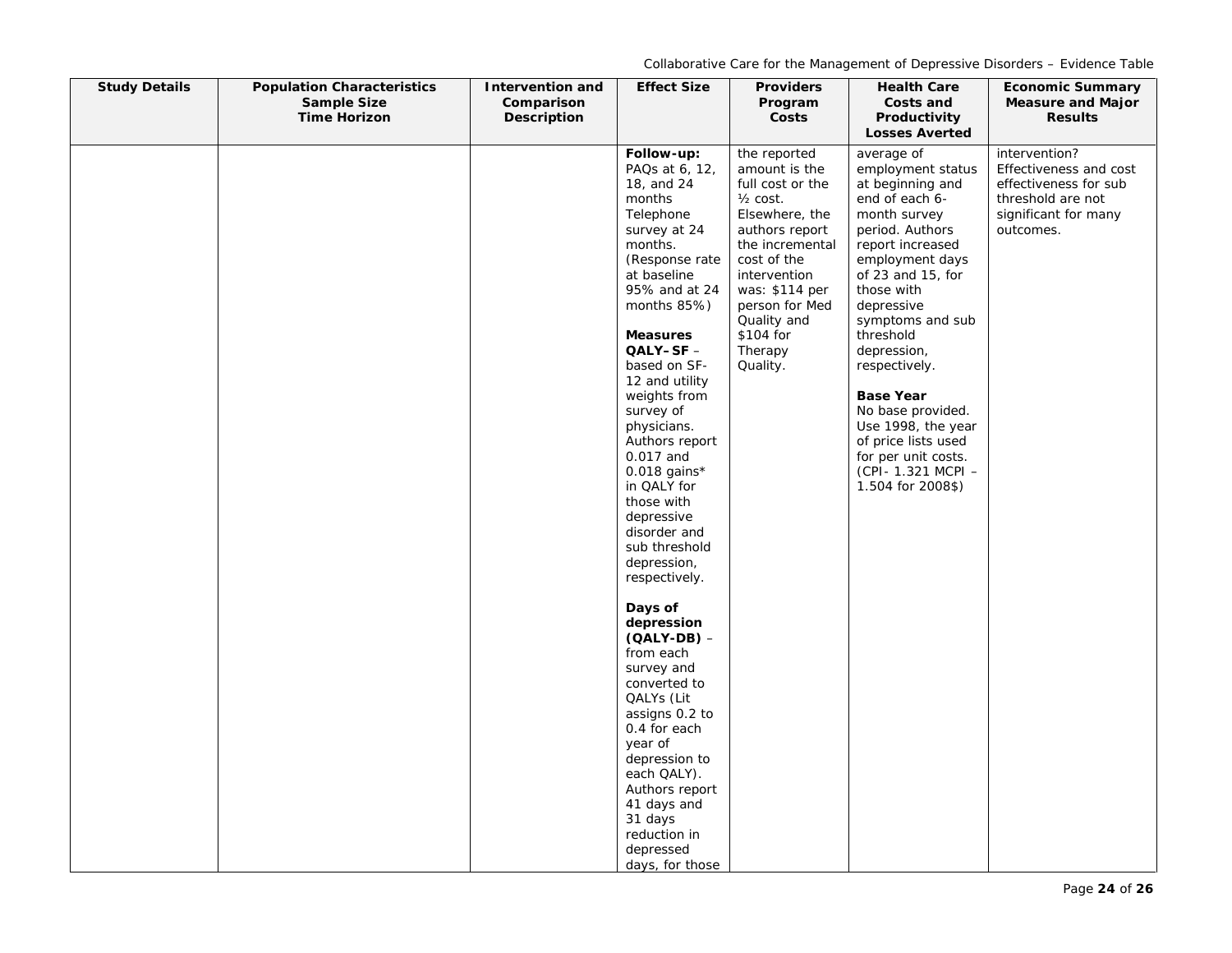| <b>Study Details</b>                                                                                                                                                                                                                     | <b>Population Characteristics</b><br><b>Sample Size</b><br><b>Time Horizon</b>                                                                                                                                                                                                                                                                                                                                                                                                                            | <b>Intervention and</b><br>Comparison<br><b>Description</b>                                                                                                                                                                                                                                                                                                                                                                                                                                                                                                                                                                                                    | <b>Effect Size</b>                                                                                                                                                                                                                                                                            | <b>Providers</b><br>Program<br>Costs                                                                                                                                                                                                                       | <b>Health Care</b><br>Costs and<br>Productivity<br><b>Losses Averted</b>                                                                                                                                                                                                                                                                                                                                                                                                                                                                                                               | <b>Economic Summary</b><br><b>Measure and Major</b><br><b>Results</b>                                                                                                                                                                                                                                                                                                                                                                                                                                                                                                                                                                                                                                                   |
|------------------------------------------------------------------------------------------------------------------------------------------------------------------------------------------------------------------------------------------|-----------------------------------------------------------------------------------------------------------------------------------------------------------------------------------------------------------------------------------------------------------------------------------------------------------------------------------------------------------------------------------------------------------------------------------------------------------------------------------------------------------|----------------------------------------------------------------------------------------------------------------------------------------------------------------------------------------------------------------------------------------------------------------------------------------------------------------------------------------------------------------------------------------------------------------------------------------------------------------------------------------------------------------------------------------------------------------------------------------------------------------------------------------------------------------|-----------------------------------------------------------------------------------------------------------------------------------------------------------------------------------------------------------------------------------------------------------------------------------------------|------------------------------------------------------------------------------------------------------------------------------------------------------------------------------------------------------------------------------------------------------------|----------------------------------------------------------------------------------------------------------------------------------------------------------------------------------------------------------------------------------------------------------------------------------------------------------------------------------------------------------------------------------------------------------------------------------------------------------------------------------------------------------------------------------------------------------------------------------------|-------------------------------------------------------------------------------------------------------------------------------------------------------------------------------------------------------------------------------------------------------------------------------------------------------------------------------------------------------------------------------------------------------------------------------------------------------------------------------------------------------------------------------------------------------------------------------------------------------------------------------------------------------------------------------------------------------------------------|
|                                                                                                                                                                                                                                          |                                                                                                                                                                                                                                                                                                                                                                                                                                                                                                           |                                                                                                                                                                                                                                                                                                                                                                                                                                                                                                                                                                                                                                                                | with<br>depressive<br>disorders and<br>sub threshold<br>depression,<br>respectively.                                                                                                                                                                                                          |                                                                                                                                                                                                                                                            |                                                                                                                                                                                                                                                                                                                                                                                                                                                                                                                                                                                        |                                                                                                                                                                                                                                                                                                                                                                                                                                                                                                                                                                                                                                                                                                                         |
| <b>Authors</b><br>Gilbody et al. 2006<br>Design<br>Review of economic<br>evaluations<br>Only RCTs included.<br><b>Economic Method</b><br>Only those with<br>summary economic<br>measures such as<br>ICER, Cost-Benefit,<br>Cost-Utility. | Population<br>11 studies constitute 4757 patients<br>with depression. See 'intervention'<br>column for details.<br>Search<br>Search conducted in Medline,<br>Embase, Cinahl, PsycLit, EconLit,<br>Cochrane, NHS Health Economics<br>Evaluation database, and database<br>of abstracts of reviews. Cover period<br>from inception to November 2005.<br><b>Time Horizon</b><br>Studies generally had a 6 month<br>time horizon, but Schoenbaum 2001<br>had 24 month and Katon 2002 had<br>28 month horizon. | Types of<br>interventions:<br>1. Provider<br>education $(\# = 2)$<br>Thompson 2000;<br>Gask 2004<br>2. Enhanced care<br>for newly diagnosed<br>depression $(\# = 8)$<br>Von Korff 1998;<br>Simon 2000; Simon<br>2001a; Simon<br>2001b; Simon<br>2002; Schoenbaum<br>2001; Liu 2003;<br>Pyne 2003<br>3. Enhanced care<br>for treatment-<br>resistant depression<br>$(* = 1)$ Simon<br>2001a and Katon<br>2002 are same<br>intervention<br>4. Enhanced care to<br>prevent relapse in<br>recurrent depression<br>$(\# = 1)$ Simon 2002<br>All studies had some<br>form of clinical<br>practice quidelines,<br>with varying<br>intensity of<br>implementation. For | Simon 2000.<br>2001a,b, and<br>2002 reported<br>depression<br>free days.<br>Schoenbaum<br>2001 and Pyne<br>2003 reported<br>quality<br>adjusted life<br>years by<br>combining<br>population<br>level utility<br>estimates with<br>patient level<br>ratings from<br>short form<br>instruments. | Program<br>Costs<br>All studies<br>found that the<br>intervention<br>increased<br>program costs<br>compared to<br>controls. This<br>review does not<br>provide<br>program cost<br>by itself since<br>costs are<br>provided net of<br>health care<br>costs. | <b>Health Care</b><br>Studies considered<br>both primary care<br>and direct health<br>care costs of<br>treating depression<br>or all out-patient<br>costs.<br>Productivity<br>No studies<br>considered the<br>productivity costs<br>of depression for<br>the patient or for<br>their careers, aside<br>from income loss<br>to obtain<br>treatment.<br><b>Base Year</b><br>Results reported in<br>both UK and US<br>currencies.<br>Authors report<br>using a "common<br>current exchange<br>rate." Since this is<br>unclear, we use<br>2006, year of<br>publication as base<br>year CPI | <b>Economic Summary</b><br><b>Measure</b><br>In all studies, the<br>intervention cost more<br>than the comparator.<br><b>Newly diagnosed</b><br>depression<br>Considering primary<br>care depression<br>treatments costs only,<br>estimates of<br>incremental costs per<br>depression free day<br>ranged from \$14<br>(Simon 2000) to \$26<br>(Simon 2002).<br>Expanding health care<br>utilization beyond<br>primary care, Simon<br>2001b and Liu 2003<br>find there is some<br>offset to the<br>intervention cost but<br>not sufficient to make<br>the program cost-<br>saving.<br>Cost-utility is estimated<br>to range from $$16,514$<br>by Pyne 2003 for a<br>nurse-delivered case<br>management to<br>\$38,947 by |
|                                                                                                                                                                                                                                          |                                                                                                                                                                                                                                                                                                                                                                                                                                                                                                           | example, Simon<br>2000 had brief<br>contact by non-<br>specialist nurses for<br>adherence,<br>monitoring, and<br>follow-up. In Von<br>Korff 1998, a care<br>manager                                                                                                                                                                                                                                                                                                                                                                                                                                                                                            |                                                                                                                                                                                                                                                                                               |                                                                                                                                                                                                                                                            | $(CPI = 1.068,$<br>$MCPI = 1.083$ for<br>2008\$)                                                                                                                                                                                                                                                                                                                                                                                                                                                                                                                                       | Schoenbaum 2001 for a<br>complex program to<br>enhance medication<br>adherence.<br><b>Treatment resistant</b><br>depression<br>Simon 2001a report<br>\$22 per depression free                                                                                                                                                                                                                                                                                                                                                                                                                                                                                                                                           |